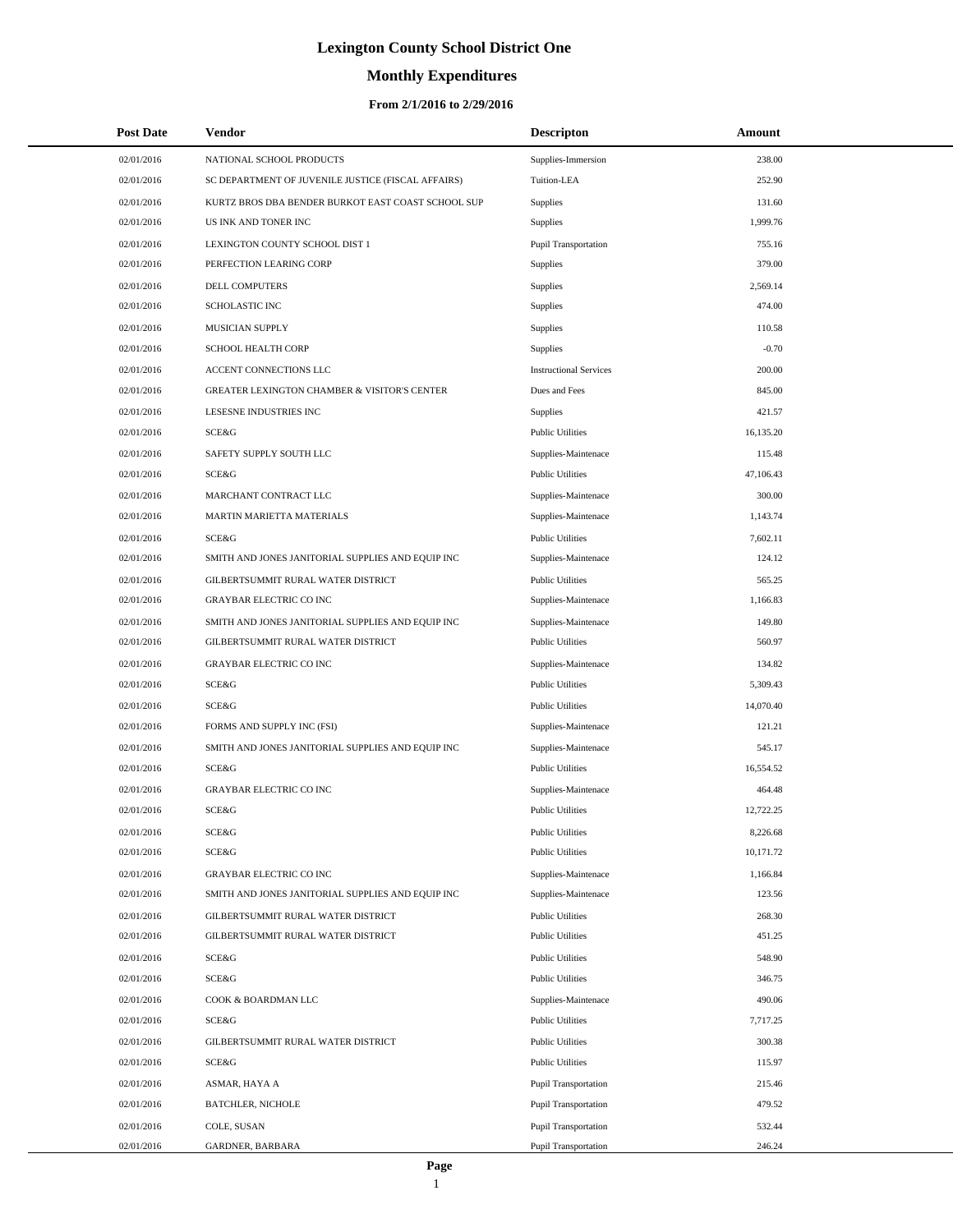# **Monthly Expenditures**

| <b>Post Date</b> | <b>Vendor</b>                | <b>Descripton</b>          | Amount   |
|------------------|------------------------------|----------------------------|----------|
| 02/01/2016       | HAMMOND, ROSE                | Pupil Transportation       | 183.60   |
| 02/01/2016       | HARMON, SHARON               | Pupil Transportation       | 115.60   |
| 02/01/2016       | KEMP, LISA                   | Pupil Transportation       | 275.40   |
| 02/01/2016       | PURCHASED SERVICE            | Pupil Transportation       | 237.60   |
| 02/01/2016       | MICKENS, ROSHIKA             | Pupil Transportation       | 388.80   |
| 02/01/2016       | PURCHASED SERVICE            | Pupil Transportation       | 518.40   |
| 02/01/2016       | NGUYEN, MARY C               | Pupil Transportation       | 388.80   |
| 02/01/2016       | PEARCE, TIM                  | Pupil Transportation       | 752.76   |
| 02/01/2016       | SABBAGHA, THERESA            | Pupil Transportation       | 120.96   |
| 02/01/2016       | <b>PURCHASED SERVICE</b>     | Pupil Transportation       | 153.90   |
| 02/01/2016       | STROUD, ANDREA               | Pupil Transportation       | 291.60   |
| 02/01/2016       | PURCHASED SERVICE            | Pupil Transportation       | 213.84   |
| 02/01/2016       | VAUGHN, DANA                 | Pupil Transportation       | 923.40   |
| 02/01/2016       | <b>BLANCHARD MACHINERY</b>   | <b>Supplies</b>            | 770.85   |
| 02/01/2016       | <b>COMPORIUM</b>             | Communication              | 5,801.99 |
| 02/01/2016       | <b>DELL COMPUTERS</b>        | <b>Technology Supplies</b> | 962.79   |
| 02/01/2016       | <b>COMPORIUM</b>             | Communication              | 499.39   |
| 02/01/2016       | <b>COMPORIUM</b>             | Communication              | 162.23   |
| 02/01/2016       | DIGITAL OFFICE SOLUTIONS INC | Repairs and Maintenance    | 151.03   |
| 02/01/2016       | <b>COMPORIUM</b>             | Communication              | 333.45   |
| 02/01/2016       | <b>COMPORIUM</b>             | Communication              | 204.93   |
| 02/01/2016       | <b>COMPORIUM</b>             | Communication              | 370.08   |
| 02/01/2016       | <b>COMPORIUM</b>             | Communication              | 199.77   |
| 02/01/2016       | <b>COMPORIUM</b>             | Communication              | 309.46   |
| 02/01/2016       | <b>COMPORIUM</b>             | Communication              | 187.16   |
| 02/01/2016       | <b>COMPORIUM</b>             | Communication              | 360.91   |
| 02/01/2016       | <b>COMPORIUM</b>             | Communication              | 178.05   |
| 02/01/2016       | <b>COMPORIUM</b>             | Communication              | 295.91   |
| 02/01/2016       | <b>COMPORIUM</b>             | Communication              | 171.41   |
| 02/01/2016       | DIGITAL OFFICE SOLUTIONS INC | Repairs and Maintenance    | 1,861.23 |
| 02/01/2016       | <b>COMPORIUM</b>             | Communication              | 226.20   |
| 02/01/2016       | <b>COMPORIUM</b>             | Communication              | 696.59   |
| 02/01/2016       | <b>COMPORIUM</b>             | Communication              | 153.41   |
| 02/01/2016       | <b>COMPORIUM</b>             | Communication              | 187.54   |
| 02/01/2016       | <b>COMPORIUM</b>             | Communication              | 223.69   |
| 02/01/2016       | <b>COMPORIUM</b>             | Communication              | 157.90   |
| 02/01/2016       | <b>COMPORIUM</b>             | Communication              | 181.33   |
| 02/01/2016       | <b>COMPORIUM</b>             | Communication              | 445.30   |
| 02/01/2016       | <b>COMPORIUM</b>             | Communication              | 241.96   |
| 02/01/2016       | <b>COMPORIUM</b>             | Communication              | 177.07   |
| 02/01/2016       | <b>COMPORIUM</b>             | Communication              | 232.56   |
| 02/01/2016       | <b>COMPORIUM</b>             | Communication              | 166.97   |
| 02/01/2016       | <b>COMPORIUM</b>             | Communication              | 185.84   |
| 02/01/2016       | <b>COMPORIUM</b>             | Communication              | 127.31   |
| 02/01/2016       | <b>COMPORIUM</b>             | Communication              | 117.84   |
| 02/01/2016       | <b>COMPORIUM</b>             | Communication              | 483.34   |
| 02/01/2016       | <b>COMPORIUM</b>             | Communication              | 747.59   |
| 02/01/2016       | <b>COMPORIUM</b>             | Communication              | 334.55   |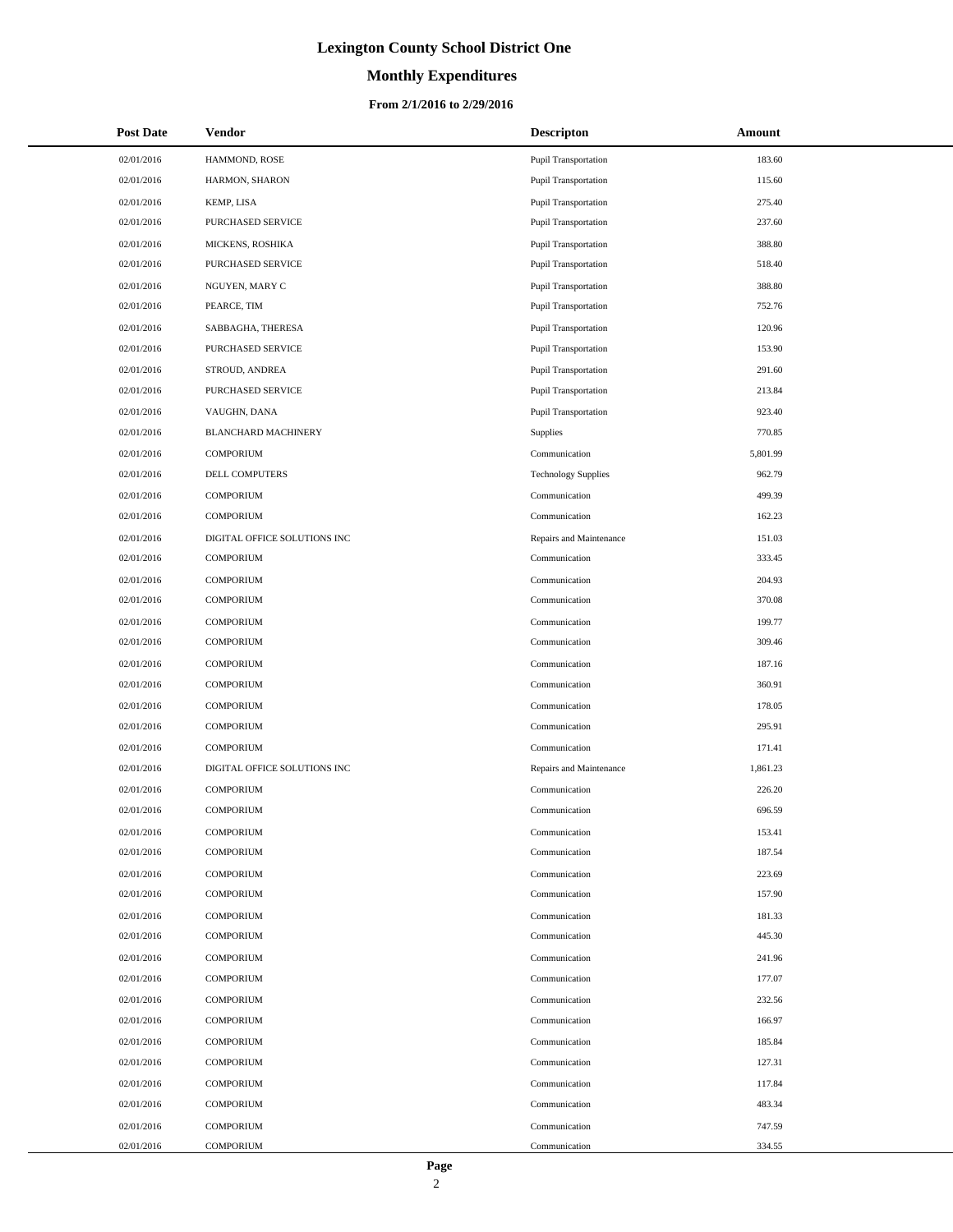# **Monthly Expenditures**

#### **From 2/1/2016 to 2/29/2016**

| <b>Post Date</b> | Vendor                                             | <b>Descripton</b>         | Amount   |  |
|------------------|----------------------------------------------------|---------------------------|----------|--|
| 02/01/2016       | FRANKLIN COVEY CO (EDUCATION DIV)                  | Inst Prog Improvement     | 5,599.58 |  |
| 02/01/2016       | LEXINGTON LIFE MAGAZINE LAKE MURRAY LIFE CWC LIFE  | Advertising               | 750.00   |  |
| 02/01/2016       | 3D SYSTEMS INC                                     | Supplies                  | 149.86   |  |
| 02/01/2016       | <b>HEINEMANN</b>                                   | Pupil Activity            | 2,691.00 |  |
| 02/01/2016       | MACTASTIC LLC DBA MACTASTIC IREPAIR                | Pupil Activity            | 3,251.00 |  |
| 02/01/2016       | US INK AND TONER INC                               | Pupil Activity            | 2,349.40 |  |
| 02/01/2016       | <b>HEINEMANN</b>                                   | Pupil Activity            | 3,074.81 |  |
| 02/01/2016       | CAROLINA BIOLOGICAL SUPPLY CO                      | Pupil Activity            | 526.27   |  |
| 02/01/2016       | KELVIN EDUCATIONAL                                 | Pupil Activity            | 270.00   |  |
| 02/01/2016       | JOHNSON, MICHAEL L                                 | Pupil Activity            | 105.50   |  |
| 02/01/2016       | STATE DEPARTMENT OF EDUCATION LEX DIST ONEBUS SHOP | Pupil Activity            | 272.80   |  |
| 02/01/2016       | X GRAIN SPORTWEAR                                  | Pupil Activity            | 240.00   |  |
| 02/01/2016       | REED, JOHN MARCUS                                  | Pupil Activity            | 105.00   |  |
| 02/01/2016       | DEAS, ELBERT                                       | Pupil Activity            | 130.20   |  |
| 02/01/2016       | RICE, JEROLD F                                     | Pupil Activity            | 128.40   |  |
| 02/01/2016       | COMBS, OBIE                                        | Pupil Activity            | 105.00   |  |
| 02/01/2016       | HALLINGQUEST, MICHAEL                              | Pupil Activity            | 123.00   |  |
| 02/01/2016       | ROBINSON, LAMAZ                                    | Pupil Activity            | 106.80   |  |
| 02/01/2016       | <b>BSN SPORTS</b>                                  | Pupil Activity            | 584.22   |  |
| 02/01/2016       | <b>BSN SPORTS</b>                                  | Pupil Activity            | 2,407.50 |  |
| 02/01/2016       | HART, MICHAEL JOSEPH                               | Pupil Activity            | 150.00   |  |
| 02/01/2016       | HATCHELL, JOHN G                                   | Pupil Activity            | 150.00   |  |
| 02/01/2016       | MCCLARY, JONAIRE                                   | Pupil Activity            | 240.00   |  |
| 02/01/2016       | STATE DEPARTMENT OF EDUCATION LEX DIST ONEBUS SHOP | Pupil Activity            | 128.96   |  |
| 02/01/2016       | <b>EASTSIDE HIGH SCHOOL</b>                        | Pupil Activity            | 300.00   |  |
| 02/01/2016       | LUGOFF ELGIN HIGH SCHOOL                           | Pupil Activity            | 160.00   |  |
| 02/02/2016       | N2Y INC (NEWS 2 YOU)                               | Software Renewal/Agreemen | 148.60   |  |
| 02/02/2016       | <b>APPERSON INC</b>                                | Supplies                  | 1,027.20 |  |
| 02/02/2016       | US INK AND TONER INC                               | Supplies                  | 187.65   |  |
| 02/02/2016       | LEXINGTON COUNTY SCHOOL DIST 1                     | Pupil Transportation      | 167.40   |  |
| 02/02/2016       | SESSLER, SHELBY                                    | Other Prof & Tech Service | 600.00   |  |
| 02/02/2016       | <b>B &amp; H PHOTO</b>                             | Supplies                  | 607.29   |  |
| 02/02/2016       | TS RESCUE                                          | Supplies                  | 1,044.32 |  |
| 02/02/2016       | TOWNSEND PRESS BOOK CENTER                         | Supplies                  | 116.00   |  |
| 02/02/2016       | MUSICIAN SUPPLY                                    | Repairs and Maintenance   | 150.00   |  |
| 02/02/2016       | MUSICIAN SUPPLY                                    | Supplies                  | 374.50   |  |
| 02/02/2016       | FOLLETT SCHOOL SOLUTIONS INC                       | <b>Library Books</b>      | 178.44   |  |
| 02/02/2016       | LIFESPAN FITNESS PCE FITNESS INTERACTIVE HEALTH    | Supplies                  | 1,199.00 |  |
| 02/02/2016       | FOLLETT SCHOOL SOLUTIONS INC                       | <b>Library Books</b>      | 1,246.28 |  |
| 02/02/2016       | BOUND TO STAY BOUND BOOKS INC                      | <b>Library Books</b>      | 280.58   |  |
| 02/02/2016       | ONE MORE STORY INC                                 | Software Renewal/Agreemen | 202.50   |  |
| 02/02/2016       | <b>HEINEMANN</b>                                   | Supplies                  | 459.75   |  |
| 02/02/2016       | DELL COMPUTERS                                     | Supplies                  | 635.52   |  |
| 02/02/2016       | US INK AND TONER INC                               | Supplies                  | 981.98   |  |
| 02/02/2016       | LCJMWANDSC (LEX CTY JOINT WATER AND SEWER COMMI    | <b>Public Utilities</b>   | 116.15   |  |
| 02/02/2016       | LCJMWANDSC (LEX CTY JOINT WATER AND SEWER COMMI    | <b>Public Utilities</b>   | 1,839.91 |  |
| 02/02/2016       | <b>WW GRAINGER</b>                                 | Supplies-Maintenace       | 652.44   |  |
| 02/02/2016       | LCJMWANDSC (LEX CTY JOINT WATER AND SEWER COMMI    | <b>Public Utilities</b>   | 969.17   |  |

 $\overline{\phantom{0}}$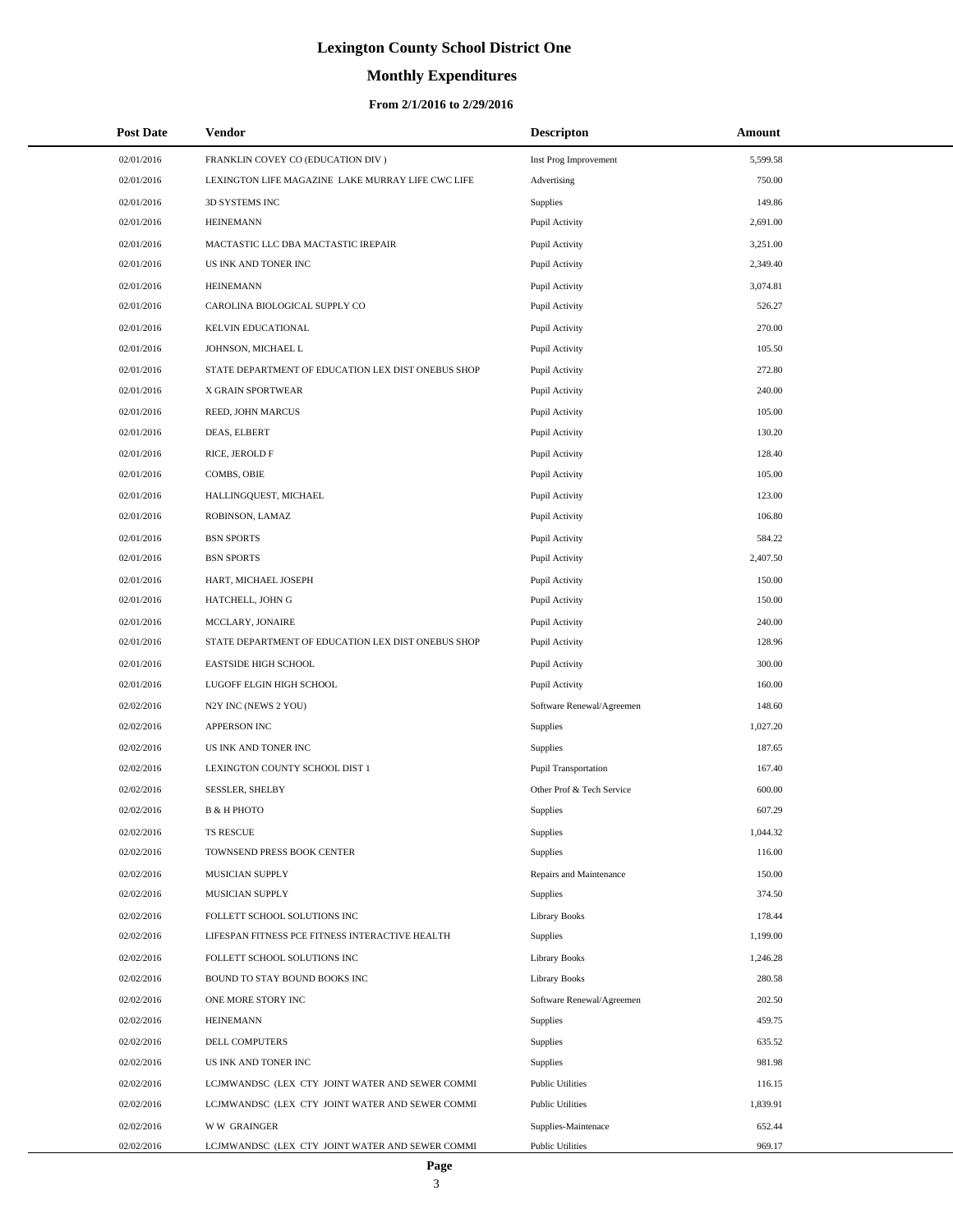# **Monthly Expenditures**

| <b>Post Date</b> | Vendor                                          | <b>Descripton</b>          | Amount    |
|------------------|-------------------------------------------------|----------------------------|-----------|
| 02/02/2016       | <b>WW GRAINGER</b>                              | Supplies-Maintenace        | 652.43    |
| 02/02/2016       | LCJMWANDSC (LEX CTY JOINT WATER AND SEWER COMMI | <b>Public Utilities</b>    | 994.91    |
| 02/02/2016       | <b>SOUTHEASTERN PAPER</b>                       | Supplies-Maintenace        | 1,979.85  |
| 02/02/2016       | <b>WW GRAINGER</b>                              | Supplies-Maintenace        | 1.118.35  |
| 02/02/2016       | LCJMWANDSC (LEX CTY JOINT WATER AND SEWER COMMI | <b>Public Utilities</b>    | 1,312.63  |
| 02/02/2016       | LCJMWANDSC (LEX CTY JOINT WATER AND SEWER COMMI | <b>Public Utilities</b>    | 2,577.55  |
| 02/02/2016       | SOUTHEASTERN PAPER                              | Supplies-Maintenace        | 1,200.01  |
| 02/02/2016       | <b>INTERSTATE SOLUTIONS</b>                     | Supplies-Maintenace        | 496.48    |
| 02/02/2016       | LCJMWANDSC (LEX CTY JOINT WATER AND SEWER COMMI | <b>Public Utilities</b>    | 8,862.78  |
| 02/02/2016       | SOUTHEASTERN PAPER                              | Supplies-Maintenace        | 866.06    |
| 02/02/2016       | <b>INTERSTATE SOLUTIONS</b>                     | Supplies-Maintenace        | 310.30    |
| 02/02/2016       | SOUTHEASTERN PAPER                              | Supplies-Maintenace        | 721.72    |
| 02/02/2016       | LCJMWANDSC (LEX CTY JOINT WATER AND SEWER COMMI | <b>Public Utilities</b>    | 502.54    |
| 02/02/2016       | LCJMWANDSC (LEX CTY JOINT WATER AND SEWER COMMI | <b>Public Utilities</b>    | 448.84    |
| 02/02/2016       | <b>SOUTHEASTERN PAPER</b>                       | Supplies-Maintenace        | 1,001.68  |
| 02/02/2016       | <b>WW GRAINGER</b>                              | Supplies-Maintenace        | 630.23    |
| 02/02/2016       | LCJMWANDSC (LEX CTY JOINT WATER AND SEWER COMMI | <b>Public Utilities</b>    | 480.10    |
| 02/02/2016       | <b>INTERSTATE SOLUTIONS</b>                     | Supplies-Maintenace        | 248.24    |
| 02/02/2016       | LCJMWANDSC (LEX CTY JOINT WATER AND SEWER COMMI | <b>Public Utilities</b>    | 615.56    |
| 02/02/2016       | LCJMWANDSC (LEX CTY JOINT WATER AND SEWER COMMI | <b>Public Utilities</b>    | 1,153.75  |
| 02/02/2016       | LCJMWANDSC (LEX CTY JOINT WATER AND SEWER COMMI | <b>Public Utilities</b>    | 1,385.65  |
| 02/02/2016       | LCJMWANDSC (LEX CTY JOINT WATER AND SEWER COMMI | <b>Public Utilities</b>    | 2,210.42  |
| 02/02/2016       | LCJMWANDSC (LEX CTY JOINT WATER AND SEWER COMMI | <b>Public Utilities</b>    | 553.27    |
| 02/02/2016       | LCJMWANDSC (LEX CTY JOINT WATER AND SEWER COMMI | <b>Public Utilities</b>    | 215.00    |
| 02/02/2016       | REBEL YELL INC                                  | Supplies-Maintenace        | 224.70    |
| 02/02/2016       | SOUTHEASTERN PAPER                              | Supplies-Maintenace        | 721.72    |
| 02/02/2016       | LCJMWANDSC (LEX CTY JOINT WATER AND SEWER COMMI | <b>Public Utilities</b>    | 1,326.83  |
| 02/02/2016       | WISEMAN, DARREN MARK                            | Other Prof & Tech Service  | 180.00    |
| 02/02/2016       | WILFONG, MICHAEL BRIAN                          | Other Prof & Tech Service  | 120.00    |
| 02/02/2016       | NETWORK LASER                                   | Repairs and Maintenance    | 129.00    |
| 02/02/2016       | <b>GATTIS PRO AUDIO</b>                         | Repairs and Maintenance    | 150.00    |
| 02/02/2016       | <b>BMI SYSTEMS GROUP</b>                        | Software Renewal/Agreemen  | 794.00    |
| 02/02/2016       | <b>GETCONNECT</b>                               | Software Renewal/Agreemen  | 2,731.73  |
| 02/02/2016       | SC DEPARTMENT OF REVENUE (SALES TAX RETURN)     | Software Renewal/Agreemen  | 191.22    |
| 02/02/2016       | HOUGHTON MIFFLIN HARCOURT PUBLISHING CO         | <b>Supplies</b>            | 135.00    |
| 02/02/2016       | SOUTHMED INC                                    | <b>Technology Supplies</b> | 7,089.75  |
| 02/02/2016       | <b>JW PEPPER</b>                                | Pupil Activity             | 300.00    |
| 02/02/2016       | <b>DELL COMPUTERS</b>                           | Pupil Activity             | 2,968.99  |
| 02/02/2016       | LEXINGTON COUNTY SCHOOL DIST 1                  | Pupil Activity             | 154.38    |
| 02/02/2016       | <b>BSN SPORTS</b>                               | Pupil Activity             | 684.80    |
| 02/02/2016       | <b>BSN SPORTS</b>                               | Pupil Activity             | 1,459.34  |
| 02/02/2016       | <b>ANCHOR LANES</b>                             | Pupil Activity             | 400.00    |
| 02/02/2016       | SC DIAMOND INVITATIONAL                         | Pupil Activity             | 200.00    |
| 02/02/2016       | PURCHASED SERVICE                               | Pupil Activity             | 342.44    |
| 02/02/2016       | MCGRAW HILL EDUCATION INC                       | Software Renewal/Agreemen  | 41,101.93 |
| 02/02/2016       | SC DEPARTMENT OF REVENUE (SALES TAX RETURN)     | Software Renewal/Agreemen  | 2,877.14  |
| 02/03/2016       | MUSIC THEATRE INTERNATIONAL                     | <b>Technology Supplies</b> | 316.00    |
| 02/03/2016       | ACT CUSTOMER SERVICES (68)                      | Other Prof & Tech Service  | 250.00    |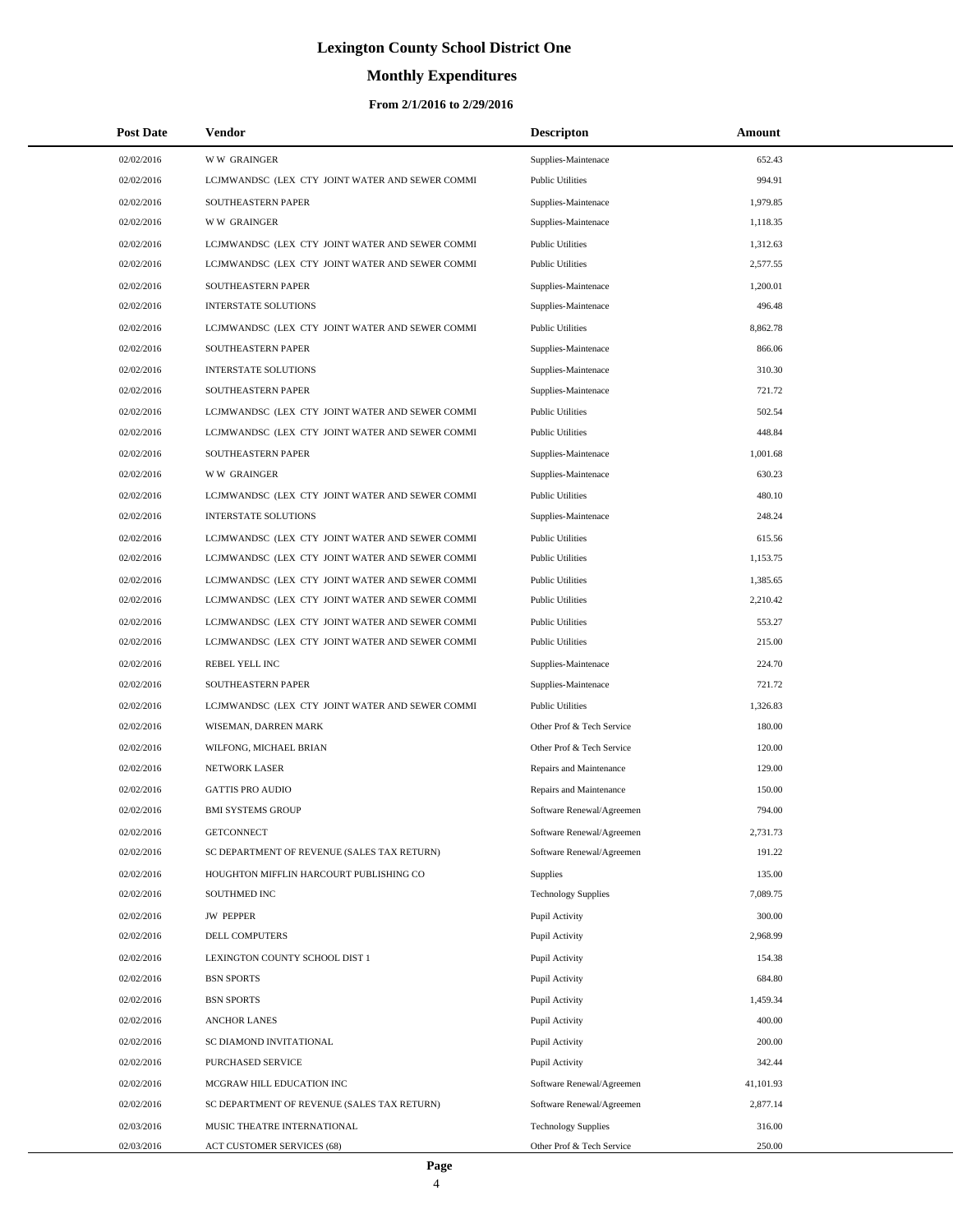# **Monthly Expenditures**

#### **From 2/1/2016 to 2/29/2016**

| <b>Post Date</b> | Vendor                                             | <b>Descripton</b>          | Amount   |  |
|------------------|----------------------------------------------------|----------------------------|----------|--|
| 02/03/2016       | PINE GROVE INC                                     | Tuition                    | 2,024.60 |  |
| 02/03/2016       | FOLLETT SCHOOL SOLUTIONS INC                       | Supplies                   | 206.04   |  |
| 02/03/2016       | FOLLETT SCHOOL SOLUTIONS INC                       | <b>Library Books</b>       | 373.58   |  |
| 02/03/2016       | FOLLETT SCHOOL SOLUTIONS INC                       | <b>Library Books</b>       | 1,705.43 |  |
| 02/03/2016       | FOLLETT SCHOOL SOLUTIONS INC                       | <b>Library Books</b>       | 529.90   |  |
| 02/03/2016       | THE BOOMERANG PROJECT                              | Travel                     | 1,730.06 |  |
| 02/03/2016       | LEXINGTON COUNTY SCHOOL DIST 1 EDUCATIONAL FOUNDAT | Dues and Fees              | 500.00   |  |
| 02/03/2016       | <b>JIM HUDSON FORD</b>                             | Repairs and Maintenance    | 1,175.24 |  |
| 02/03/2016       | COMPASS GROUP USA INC DBA CANTEEN REFRESHMENT SERV | <b>Supplies</b>            | 663.84   |  |
| 02/03/2016       | <b>ENLOWS AUTO SUPPLY</b>                          | Supplies-Maintenace        | 109.65   |  |
| 02/03/2016       | <b>JIM HUDSON FORD</b>                             | Supplies-Maintenace        | 276.43   |  |
| 02/03/2016       | PRAXAIR DISTRIBUTION                               | Supplies-Maintenace        | 469.77   |  |
| 02/03/2016       | CULLUM SERVICES INC                                | Repairs and Maintenance    | 3,287.84 |  |
| 02/03/2016       | <b>ENLOWS AUTO SUPPLY</b>                          | Supplies-Maintenace        | 109.66   |  |
| 02/03/2016       | <b>BARNES PROPANE</b>                              | Energy                     | 424.18   |  |
| 02/03/2016       | CULLUM SERVICES INC                                | Repairs and Maintenance    | 848.30   |  |
| 02/03/2016       | <b>ENLOWS AUTO SUPPLY</b>                          | Supplies-Maintenace        | 109.65   |  |
| 02/03/2016       | OSWALD WHOLESALE LUMBER INC                        | Supplies-Maintenace        | 300.41   |  |
| 02/03/2016       | CULLUM SERVICES INC                                | Repairs and Maintenance    | 402.19   |  |
| 02/03/2016       | <b>ENLOWS AUTO SUPPLY</b>                          | Supplies-Maintenace        | 109.65   |  |
| 02/03/2016       | <b>WW GRAINGER</b>                                 | Supplies-Maintenace        | 313.85   |  |
| 02/03/2016       | OSWALD WHOLESALE LUMBER INC                        | Supplies-Maintenace        | 300.40   |  |
| 02/03/2016       | CULLUM SERVICES INC                                | Repairs and Maintenance    | 195.00   |  |
| 02/03/2016       | <b>CASCADE WATER SERVICES</b>                      | Repairs and Maintenance    | 107.00   |  |
| 02/03/2016       | SC DEPARTMENT OF EDUCATION OFFICE OF TRANSPORTATIO | Pupil Transportation       | 3,573.13 |  |
| 02/03/2016       | LIVINGSTON, HAYLI                                  | Other Prof & Tech Service  | 180.00   |  |
| 02/03/2016       | SMITH, THOMAS ALVIN                                | Other Prof & Tech Service  | 180.00   |  |
| 02/03/2016       | YOUNG, MATTHEW                                     | Other Prof & Tech Service  | 120.00   |  |
| 02/03/2016       | SNUFFER, ROBERT                                    | Other Prof & Tech Service  | 120.00   |  |
| 02/03/2016       | WILFONG, MICHAEL BRIAN                             | Other Prof & Tech Service  | 120.00   |  |
| 02/03/2016       | GIETZ, JOHN THOMAS                                 | Other Prof & Tech Service  | 180.00   |  |
| 02/03/2016       | RICCIARDI, CHRISTOPHER                             | Other Prof & Tech Service  | 180.00   |  |
| 02/03/2016       | DABKOWSKI, MEGHAN                                  | Other Prof & Tech Service  | 180.00   |  |
| 02/03/2016       | <b>BLACK, CALEB JAMES</b>                          | Other Prof & Tech Service  | 180.00   |  |
| 02/03/2016       | HAIGLER III, THOMAS I                              | Other Prof & Tech Service  | 180.00   |  |
| 02/03/2016       | MCMANUS, JOHN-PATRICK A.                           | Other Prof & Tech Service  | 300.00   |  |
| 02/03/2016       | <b>BARBER, DARYL SCOTT</b>                         | Other Prof & Tech Service  | 180.00   |  |
| 02/03/2016       | HART, MICHAEL JOSEPH                               | Other Prof & Tech Service  | 180.00   |  |
| 02/03/2016       | NEWZ GROUP                                         | Other Prof & Tech Service  | 290.00   |  |
| 02/03/2016       | DIGITAL OFFICE SOLUTIONS INC                       | Repairs and Maintenance    | 611.68   |  |
| 02/03/2016       | DIGITAL OFFICE SOLUTIONS INC                       | Repairs and Maintenance    | 717.86   |  |
| 02/03/2016       | HOUGHTON MIFFLIN HARCOURT PUBLISHING CO            | Supplies                   | 740.51   |  |
| 02/03/2016       | <b>LENOVO US</b>                                   | <b>Technology Supplies</b> | 1,750.00 |  |
| 02/03/2016       | <b>LENOVO US</b>                                   | <b>Technology Supplies</b> | 1,246.00 |  |
| 02/03/2016       | KURTZ BROS DBA BENDER BURKOT EAST COAST SCHOOL SUP | Supplies                   | 390.00   |  |
| 02/03/2016       | THE BOOMERANG PROJECT                              | Travel                     | 3,259.94 |  |
| 02/03/2016       | SOUTHERN REGIONAL EDUCATION BD (SREB)              | Software Renewal/Agreemen  | 950.00   |  |
| 02/03/2016       | SOUTHERN REGIONAL EDUCATION BD (SREB)              | Travel                     | 600.00   |  |

 $\overline{\phantom{0}}$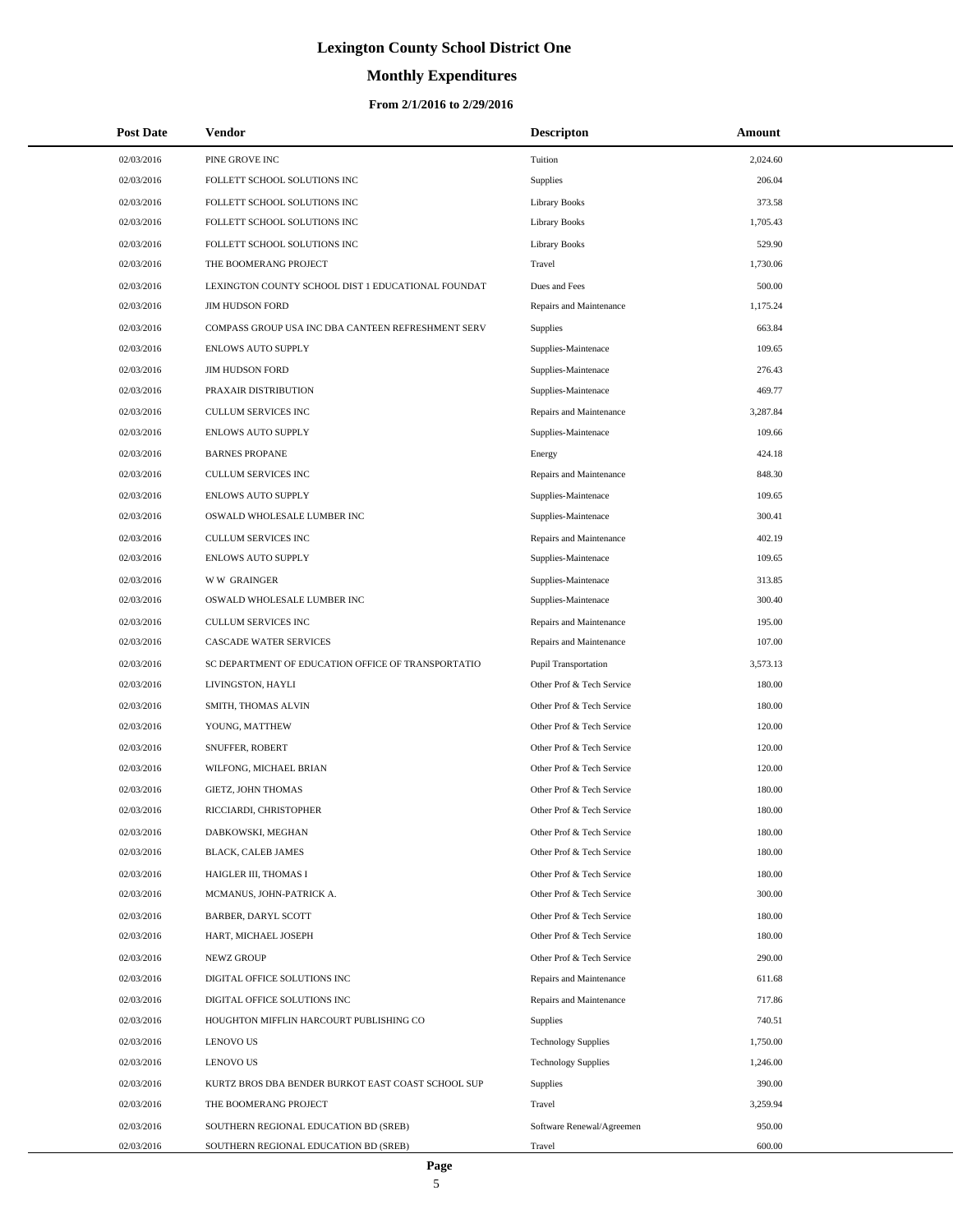# **Monthly Expenditures**

#### **From 2/1/2016 to 2/29/2016**

| <b>Post Date</b> | <b>Vendor</b>                                     | <b>Descripton</b>          | Amount   |
|------------------|---------------------------------------------------|----------------------------|----------|
| 02/03/2016       | SOUTHERN REGIONAL EDUCATION BD (SREB)             | Travel                     | 400.00   |
| 02/03/2016       | COMMUNICATION MANAGEMENT INC                      | <b>Technology Supplies</b> | 1,560.00 |
| 02/03/2016       | <b>JW PEPPER</b>                                  | Pupil Activity             | 1,273.00 |
| 02/03/2016       | COLUMBIA CHILDREN'S THEATRE                       | Pupil Activity             | 750.00   |
| 02/03/2016       | <b>GREY HOUSE PUBLISHING</b>                      | Pupil Activity             | 2,300.00 |
| 02/03/2016       | MICROSCOPE SERVICE AND REPAIRS INC                | Pupil Activity             | 919.96   |
| 02/03/2016       | CAROLINA SPRINGS MIDDLE SCHOOL                    | Pupil Activity             | 224.92   |
| 02/03/2016       | <b>BSN SPORTS</b>                                 | Pupil Activity             | 1,688.52 |
| 02/03/2016       | CAROLINA SPORTS INC                               | Pupil Activity             | 425.00   |
| 02/03/2016       | THE WESTIN SEATTLE                                | Travel                     | 586.09   |
| 02/04/2016       | FORTUNA, WAYNE                                    | Pupil Activity             | 113.10   |
| 02/04/2016       | TRIANO, GUY                                       | Pupil Activity             | 135.00   |
| 02/04/2016       | HIGHTOWER, DAMON                                  | Pupil Activity             | 104.10   |
| 02/05/2016       | SCHOOL SPECIALTY INC                              | Supplies                   | 320.84   |
| 02/05/2016       | <b>APPLIED VIDEO</b>                              | <b>Technology Supplies</b> | 1,433.93 |
| 02/05/2016       | SOUTHERN ACCOUNTING SYSTEMS (SAS)                 | Printing and Binding       | 549.17   |
| 02/05/2016       | <b>SC HOSA</b>                                    | Travel                     | 320.00   |
| 02/05/2016       | <b>PURCHASED SERVICE</b>                          | Travel                     | 102.60   |
| 02/05/2016       | PURCHASED SERVICE                                 | Pupil Transportation       | 250.00   |
| 02/05/2016       | MANAGEDPRINT                                      | Supplies                   | 109.14   |
| 02/05/2016       | MOTOROLA SOLUTIONS                                | Supplies                   | 234.65   |
| 02/05/2016       | FOLLETT SCHOOL SOLUTIONS INC                      | <b>Library Books</b>       | 519.79   |
| 02/05/2016       | PURCHASED SERVICE                                 | Travel                     | 102.60   |
| 02/05/2016       | PURCHASED SERVICE                                 | Travel                     | 171.18   |
| 02/05/2016       | PURCHASED SERVICE                                 | Travel                     | 180.36   |
| 02/05/2016       | PURCHASED SERVICE                                 | Travel                     | 128.52   |
| 02/05/2016       | LEXINGTON CHAMBER OF COMMERCE                     | Dues and Fees              | 295.00   |
| 02/05/2016       | SOUTHEASTERN PAPER                                | Supplies-Maintenace        | 577.37   |
| 02/05/2016       | SMITH AND JONES JANITORIAL SUPPLIES AND EQUIP INC | Supplies-Maintenace        | 436.56   |
| 02/05/2016       | SOUTHEASTERN PAPER                                | Supplies-Maintenace        | 2,309.49 |
| 02/05/2016       | DADE PAPER AND BAG CO                             | Supplies-Maintenace        | 279.59   |
| 02/05/2016       | SMITH AND JONES JANITORIAL SUPPLIES AND EQUIP INC | Supplies-Maintenace        | 308.16   |
| 02/05/2016       | SOUTHEASTERN PAPER                                | Supplies-Maintenace        | 771.79   |
| 02/05/2016       | H L SHEALY CO                                     | Supplies-Maintenace        | 178.91   |
| 02/05/2016       | SMITH AND JONES JANITORIAL SUPPLIES AND EQUIP INC | Supplies-Maintenace        | 577.81   |
| 02/05/2016       | H L SHEALY CO                                     | Supplies-Maintenace        | 178.90   |
| 02/05/2016       | H L SHEALY CO                                     | Supplies-Maintenace        | 178.91   |
| 02/05/2016       | CITY OF CAYCE                                     | <b>Public Utilities</b>    | 4,291.67 |
| 02/05/2016       | SOUTHEASTERN PAPER                                | Supplies-Maintenace        | 338.76   |
| 02/05/2016       | <b>CITY OF CAYCE</b>                              | <b>Public Utilities</b>    | 4,326.90 |
| 02/05/2016       | ACE GLASS CO INC                                  | Repairs and Maintenance    | 125.00   |
| 02/05/2016       | CITY OF WEST COLUMBIA WATER COLLECTION DIVISION   | <b>Public Utilities</b>    | 920.50   |
| 02/05/2016       | SMITH AND JONES JANITORIAL SUPPLIES AND EQUIP INC | Supplies-Maintenace        | 935.72   |
| 02/05/2016       | GATEWAY SUPPLY CO INC                             | Supplies-Maintenace        | 236.58   |
| 02/05/2016       | SHERWIN WILLIAMS                                  | Supplies-Maintenace        | 385.39   |
| 02/05/2016       | SMITH AND JONES JANITORIAL SUPPLIES AND EQUIP INC | Supplies-Maintenace        | 805.26   |
| 02/05/2016       | H L SHEALY CO                                     | Supplies-Maintenace        | 178.90   |
| 02/05/2016       | SMITH AND JONES JANITORIAL SUPPLIES AND EQUIP INC | Supplies-Maintenace        | 535.00   |

 $\overline{a}$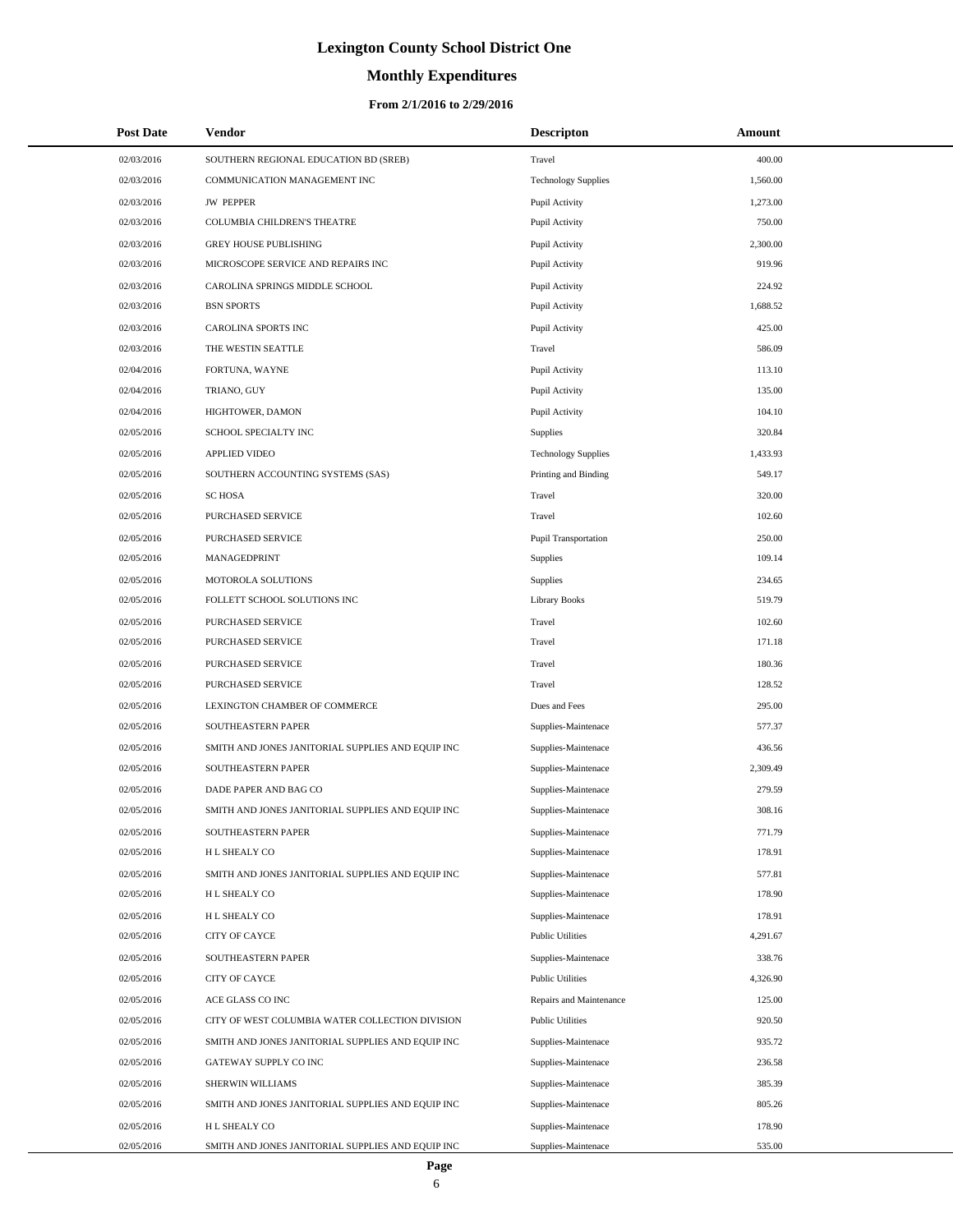#### **Monthly Expenditures**

| <b>Post Date</b> | Vendor                                            | <b>Descripton</b>         | Amount   |
|------------------|---------------------------------------------------|---------------------------|----------|
| 02/05/2016       | SOUTHEASTERN PAPER                                | Supplies-Maintenace       | 433.03   |
| 02/05/2016       | SIMPLEXGRINNELL                                   | Repairs and Maintenance   | 490.00   |
| 02/05/2016       | SMITH AND JONES JANITORIAL SUPPLIES AND EQUIP INC | Supplies-Maintenace       | 840.76   |
| 02/05/2016       | SIMPLEXGRINNELL                                   | Repairs and Maintenance   | 490.00   |
| 02/05/2016       | SMITH AND JONES JANITORIAL SUPPLIES AND EQUIP INC | Supplies-Maintenace       | 833.53   |
| 02/05/2016       | SMITH AND JONES JANITORIAL SUPPLIES AND EQUIP INC | Supplies-Maintenace       | 308.16   |
| 02/05/2016       | SC DEPARTMENT OF ADMINISTRATION                   | Repairs and Maintenance   | 7,982.39 |
| 02/05/2016       | MARTIN, JENNIE                                    | Pupil Transportation      | 125.10   |
| 02/05/2016       | PURCHASED SERVICE                                 | Travel                    | 307.80   |
| 02/05/2016       | PURCHASED SERVICE                                 | Travel                    | 489.78   |
| 02/05/2016       | PURCHASED SERVICE                                 | Travel                    | 114.48   |
| 02/05/2016       | PURCHASED SERVICE                                 | Travel                    | 628.56   |
| 02/05/2016       | PURCHASED SERVICE                                 | Travel                    | 741.42   |
| 02/05/2016       | DABKOWSKI, MEGHAN                                 | Other Prof & Tech Service | 180.00   |
| 02/05/2016       | HINZ, BRIAN E                                     | Other Prof & Tech Service | 180.00   |
| 02/05/2016       | LONGSHORE, MARTY                                  | Other Prof & Tech Service | 180.00   |
| 02/05/2016       | FINLEY, STEPHEN CRAIG                             | Other Prof & Tech Service | 180.00   |
| 02/05/2016       | LOOKABILL, JOHN T                                 | Other Prof & Tech Service | 180.00   |
| 02/05/2016       | SPIVEY, STEPHEN J                                 | Other Prof & Tech Service | 180.00   |
| 02/05/2016       | LEXINGTON PRINTING LLC                            | Printing and Binding      | 3,052.71 |
| 02/05/2016       | POSTMASTER 010                                    | Rentals                   | 520.00   |
| 02/05/2016       | PURCHASED SERVICE                                 | Travel                    | 170.64   |
| 02/05/2016       | <b>COMPORIUM</b>                                  | Communication             | 6,206.28 |
| 02/05/2016       | <b>COMPORIUM</b>                                  | Communication             | 5,421.18 |
| 02/05/2016       | <b>COMPORIUM</b>                                  | Communication             | 1,884.41 |
| 02/05/2016       | <b>COMPORIUM</b>                                  | Communication             | 3,418.48 |
| 02/05/2016       | <b>COMPORIUM</b>                                  | Communication             | 1,934.11 |
| 02/05/2016       | <b>COMPORIUM</b>                                  | Communication             | 2,700.03 |
| 02/05/2016       | <b>COMPORIUM</b>                                  | Communication             | 2,422.39 |
| 02/05/2016       | <b>COMPORIUM</b>                                  | Communication             | 1,193.13 |
| 02/05/2016       | <b>COMPORIUM</b>                                  | Communication             | 2,591.24 |
| 02/05/2016       | <b>COMPORIUM</b>                                  | Communication             | 1,707.30 |
| 02/05/2016       | <b>COMPORIUM</b>                                  | Communication             | 1,795.86 |
| 02/05/2016       | <b>COMPORIUM</b>                                  | Communication             | 1,862.47 |
| 02/05/2016       | <b>COMPORIUM</b>                                  | Communication             | 2.038.31 |
| 02/05/2016       | <b>COMPORIUM</b>                                  | Communication             | 2,066.31 |
| 02/05/2016       | <b>COMPORIUM</b>                                  | Communication             | 2,652.40 |
| 02/05/2016       | <b>COMPORIUM</b>                                  | Communication             | 4,950.20 |
| 02/05/2016       | <b>COMPORIUM</b>                                  | Communication             | 2,241.82 |
| 02/05/2016       | <b>COMPORIUM</b>                                  | Communication             | 2,271.51 |
| 02/05/2016       | <b>COMPORIUM</b>                                  | Communication             | 2,168.53 |
| 02/05/2016       | <b>COMPORIUM</b>                                  | Communication             | 2,087.22 |
| 02/05/2016       | <b>COMPORIUM</b>                                  | Communication             | 2,340.46 |
| 02/05/2016       | <b>COMPORIUM</b>                                  | Communication             | 2,812.47 |
| 02/05/2016       | <b>COMPORIUM</b>                                  | Communication             | 2,274.73 |
| 02/05/2016       | <b>COMPORIUM</b>                                  | Communication             | 2,232.66 |
| 02/05/2016       | <b>COMPORIUM</b>                                  | Communication             | 2,237.20 |
| 02/05/2016       | COMPORIUM                                         | Communication             | 1,760.58 |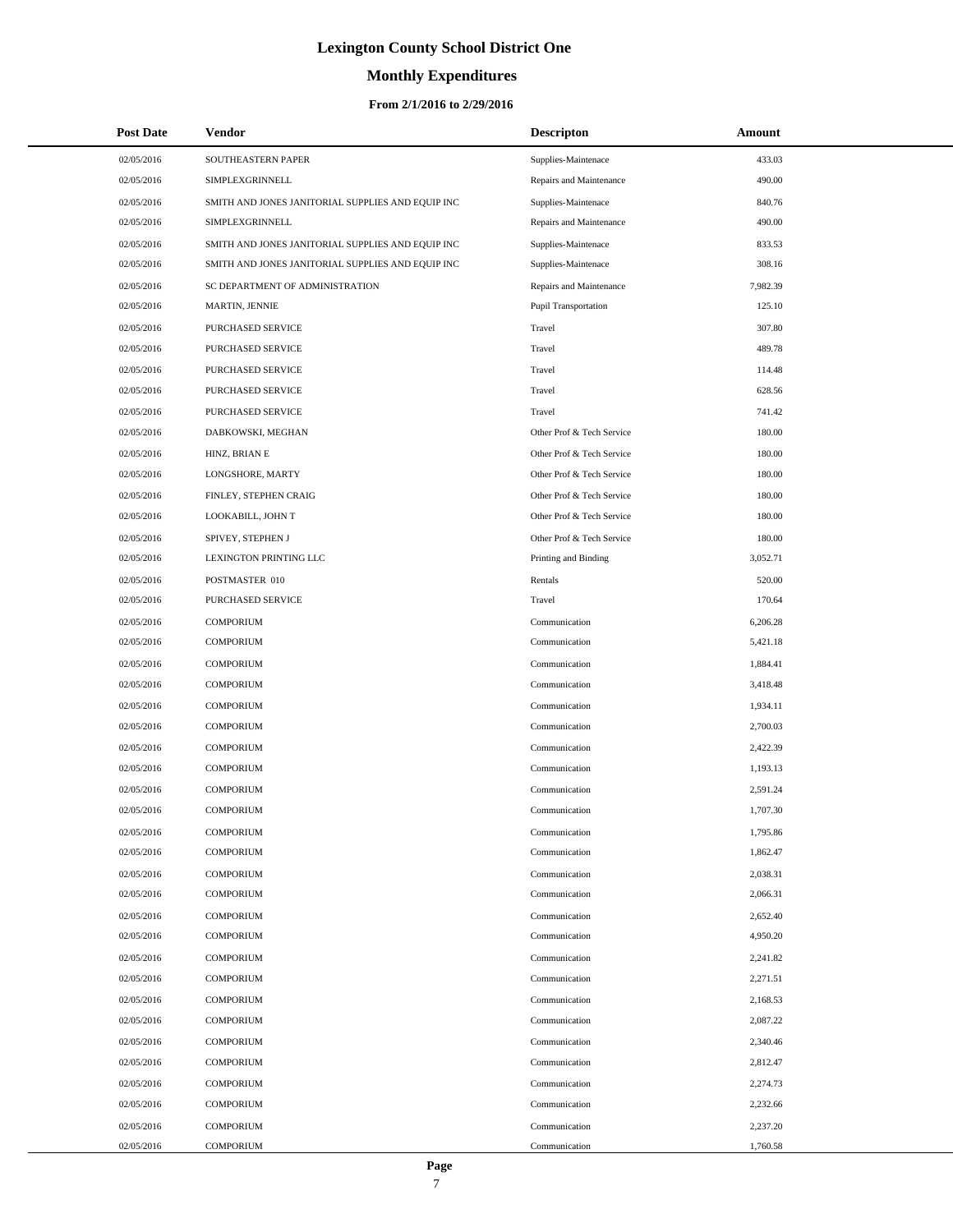# **Monthly Expenditures**

#### **From 2/1/2016 to 2/29/2016**

| <b>Post Date</b> | Vendor                                        | <b>Descripton</b>          | Amount   |
|------------------|-----------------------------------------------|----------------------------|----------|
| 02/05/2016       | <b>COMPORIUM</b>                              | Communication              | 1,660.41 |
| 02/05/2016       | <b>COMPORIUM</b>                              | Communication              | 1,918.61 |
| 02/05/2016       | <b>COMPORIUM</b>                              | Communication              | 2,123.55 |
| 02/05/2016       | <b>COMPORIUM</b>                              | Communication              | 2,484.12 |
| 02/05/2016       | <b>COMPORIUM</b>                              | Communication              | 6,175.35 |
| 02/05/2016       | <b>COMPORIUM</b>                              | Communication              | 2,536.69 |
| 02/05/2016       | <b>APPLE INC</b>                              | <b>Technology Supplies</b> | 2,822.00 |
| 02/05/2016       | LEACH, DEBRA                                  | <b>Pupil Services</b>      | 1,000.00 |
| 02/05/2016       | COMMUNICATION MANAGEMENT INC                  | <b>Technology Supplies</b> | 3.783.19 |
| 02/05/2016       | <b>COMPORIUM</b>                              | Communication              | 389.02   |
| 02/05/2016       | THE TROPHY & AWARDS CENTER                    | Pupil Activity             | 546.24   |
| 02/05/2016       | BLYTHEWOOD HIGH SCHOOL                        | Pupil Activity             | 200.00   |
| 02/05/2016       | <b>TAND T SPORTS</b>                          | Pupil Activity             | 2,388.35 |
| 02/05/2016       | <b>BSN SPORTS</b>                             | Pupil Activity             | 154.08   |
| 02/05/2016       | PURCHASED SERVICE                             | Pupil Activity             | 160.00   |
| 02/05/2016       | PURCHASED SERVICE                             | Pupil Activity             | 444.79   |
| 02/08/2016       | DIGITAL OFFICE SOLUTIONS INC                  | Supplies                   | 582.82   |
| 02/08/2016       | SCHOOL SPECIALTY INC                          | Supplies                   | 112.48   |
| 02/08/2016       | PURCHASED SERVICE                             | Travel                     | 328.40   |
| 02/08/2016       | PURCHASED SERVICE                             | Travel                     | 328.40   |
| 02/08/2016       | PURCHASED SERVICE                             | Travel                     | 328.40   |
| 02/08/2016       | DELL COMPUTERS                                | Supplies                   | 1,265.75 |
| 02/08/2016       | PURCHASED SERVICE                             | Travel                     | 139.68   |
| 02/08/2016       | SCANTRON CORP (FORMS SOFTWARE SCANNER)        | Supplies                   | 2,117.00 |
| 02/08/2016       | TEACHER'S DISCOVERY (ENGLISH)                 | Supplies                   | 153.27   |
| 02/08/2016       | SHUPING EQUIPMENT INC                         | Repairs and Maintenance    | 233.75   |
| 02/08/2016       | AMERICAN BUTTON MACHINES                      | Supplies                   | 399.95   |
| 02/08/2016       | CAROLINA OFFICE EQUIPMENT                     | Supplies                   | 145.52   |
| 02/08/2016       | <b>CENGAGE LEARNING</b>                       | Software Renewal/Agreemen  | 1,722.00 |
| 02/08/2016       | FOLLETT SCHOOL SOLUTIONS INC                  | Supplies                   | 900.46   |
| 02/08/2016       | PURCHASED SERVICE                             | Travel                     | 323.54   |
| 02/08/2016       | PURCHASED SERVICE                             | Travel                     | 123.46   |
| 02/08/2016       | <b>PURCHASED SERVICE</b>                      | Travel                     | 400.00   |
| 02/08/2016       | FOLLETT SCHOOL SOLUTIONS INC                  | <b>Library Books</b>       | 675.34   |
| 02/08/2016       | LO, ALBERT                                    | Inst Prog Improvement      | 1,227.32 |
| 02/08/2016       | CERTIFIED TRANSLATION SERVICES                | Other Prof & Tech Service  | 428.00   |
| 02/08/2016       | PURCHASED SERVICE                             | Travel                     | 147.50   |
| 02/08/2016       | PURCHASED SERVICE                             | Travel                     | 542.38   |
| 02/08/2016       | SC ASSOCIATION EDUCATIONAL OFFICE PROFESSIONS | Travel                     | 760.00   |
| 02/08/2016       | SC ASSOCIATION EDUCATIONAL OFFICE PROFESSIONS | Travel                     | 190.00   |
| 02/08/2016       | SUNGARD PUBLIC SECTOR INC                     | <b>Technology Supplies</b> | 187.50   |
| 02/08/2016       | TOWN OF LEXINGTON                             | <b>Public Utilities</b>    | 279.31   |
| 02/08/2016       | PALMETTO PROPANE                              | Supplies-Maintenace        | 131.75   |
| 02/08/2016       | INTERNATIONAL CODE COUNCIL INC                | Dues and Fees              | 160.00   |
| 02/08/2016       | TOWN OF LEXINGTON                             | <b>Public Utilities</b>    | 2,497.82 |
| 02/08/2016       | EA SERVICES INC                               | Repairs and Maintenance    | 764.00   |
| 02/08/2016       | SIMPLEXGRINNELL                               | Repairs and Maintenance    | 490.00   |
| 02/08/2016       | <b>BATTERIES PLUS BULBS</b>                   | Supplies-Maintenace        | 796.08   |

 $\overline{\phantom{0}}$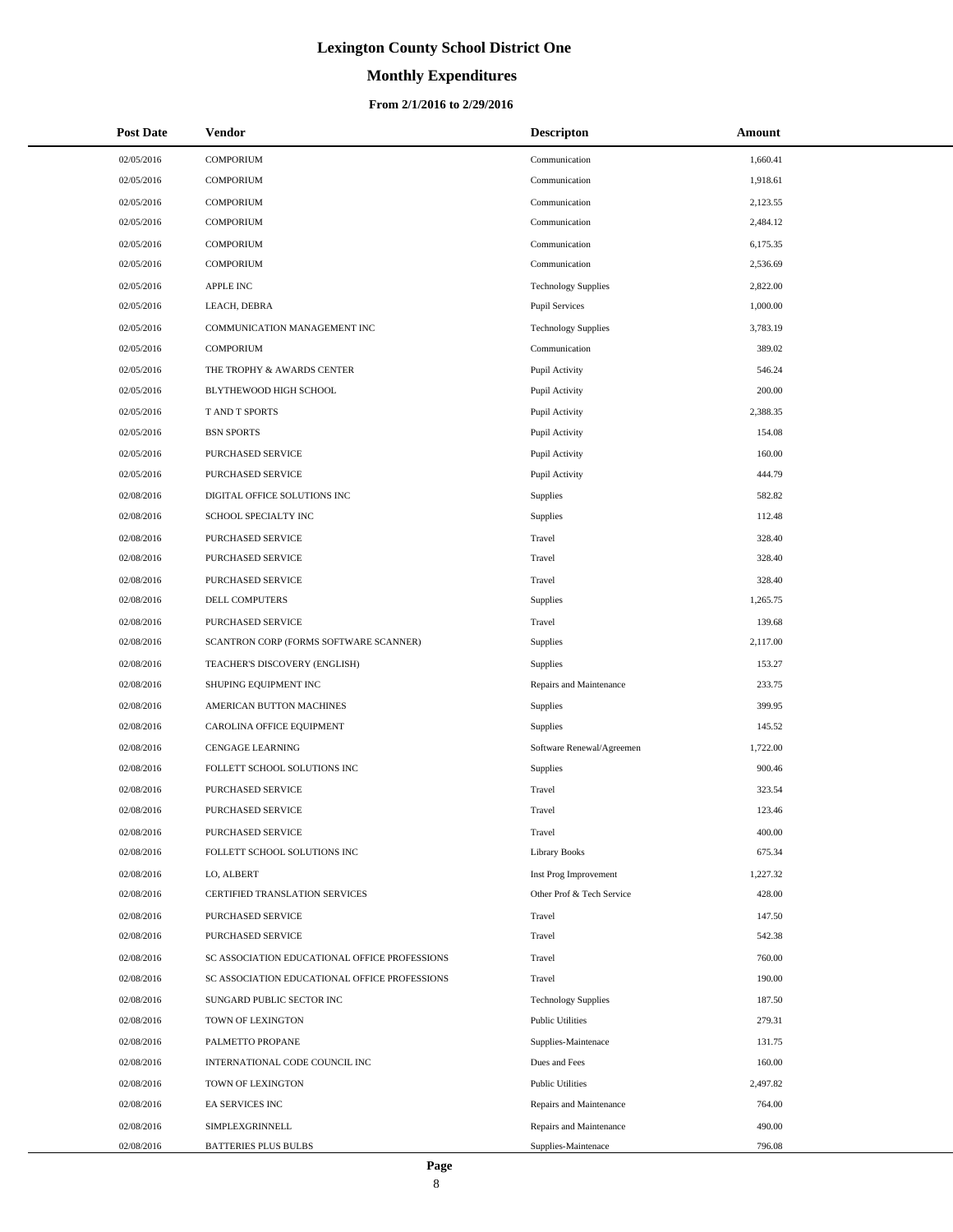# **Monthly Expenditures**

| <b>Post Date</b> | <b>Vendor</b>               | <b>Descripton</b>       | Amount   |
|------------------|-----------------------------|-------------------------|----------|
| 02/08/2016       | CALICO INDUSTRIES INC       | Supplies-Maintenace     | 1,284.00 |
| 02/08/2016       | TOWN OF LEXINGTON           | <b>Public Utilities</b> | 865.12   |
| 02/08/2016       | SIMPLEXGRINNELL             | Repairs and Maintenance | 490.00   |
| 02/08/2016       | <b>EA SERVICES INC</b>      | Repairs and Maintenance | 168.00   |
| 02/08/2016       | SIMPLEXGRINNELL             | Repairs and Maintenance | 490.00   |
| 02/08/2016       | <b>BATTERIES PLUS BULBS</b> | Supplies-Maintenace     | 369.79   |
| 02/08/2016       | <b>EA SERVICES INC</b>      | Repairs and Maintenance | 168.00   |
| 02/08/2016       | SOUTHEASTERN PAPER          | Supplies-Maintenace     | 1,082.57 |
| 02/08/2016       | SIMPLEXGRINNELL             | Repairs and Maintenance | 490.00   |
| 02/08/2016       | <b>EA SERVICES INC</b>      | Repairs and Maintenance | 2,756.33 |
| 02/08/2016       | SIMPLEXGRINNELL             | Repairs and Maintenance | 490.00   |
| 02/08/2016       | TOWN OF LEXINGTON           | <b>Public Utilities</b> | 239.20   |
| 02/08/2016       | TOWN OF LEXINGTON           | <b>Public Utilities</b> | 702.63   |
| 02/08/2016       | SIMPLEXGRINNELL             | Repairs and Maintenance | 490.00   |
| 02/08/2016       | CALICO INDUSTRIES INC       | Supplies-Maintenace     | 329.67   |
| 02/08/2016       | CALICO INDUSTRIES INC       | Supplies-Maintenace     | 219.78   |
| 02/08/2016       | CAROLINA WATER SERVICE INC  | <b>Public Utilities</b> | 2,004.66 |
| 02/08/2016       | SOUTHEASTERN PAPER          | Supplies-Maintenace     | 173.21   |
| 02/08/2016       | SIMPLEXGRINNELL             | Repairs and Maintenance | 490.00   |
| 02/08/2016       | <b>ANIXTER INC</b>          | Supplies-Maintenace     | 353.10   |
| 02/08/2016       | SIMPLEXGRINNELL             | Repairs and Maintenance | 490.00   |
| 02/08/2016       | CALICO INDUSTRIES INC       | Supplies-Maintenace     | 274.72   |
| 02/08/2016       | <b>ANIXTER INC</b>          | Supplies-Maintenace     | 353.10   |
| 02/08/2016       | SIMPLEXGRINNELL             | Repairs and Maintenance | 490.00   |
| 02/08/2016       | TOWN OF LEXINGTON           | <b>Public Utilities</b> | 699.58   |
| 02/08/2016       | CALICO INDUSTRIES INC       | Supplies-Maintenace     | 549.45   |
| 02/08/2016       | SIMPLEXGRINNELL             | Repairs and Maintenance | 980.00   |
| 02/08/2016       | <b>BATTERIES PLUS BULBS</b> | Supplies-Maintenace     | 244.60   |
| 02/08/2016       | <b>EA SERVICES INC</b>      | Repairs and Maintenance | 168.00   |
| 02/08/2016       | TOWN OF LEXINGTON           | <b>Public Utilities</b> | 415.25   |
| 02/08/2016       | SIMPLEXGRINNELL             | Repairs and Maintenance | 490.00   |
| 02/08/2016       | <b>EA SERVICES INC</b>      | Repairs and Maintenance | 2,656.33 |
| 02/08/2016       | REBEL YELL INC              | Supplies-Maintenace     | 224.70   |
| 02/08/2016       | TOWN OF LEXINGTON           | <b>Public Utilities</b> | 464.21   |
| 02/08/2016       | <b>EA SERVICES INC</b>      | Repairs and Maintenance | 207.00   |
| 02/08/2016       | SIMPLEXGRINNELL             | Repairs and Maintenance | 490.00   |
| 02/08/2016       | TOWN OF LEXINGTON           | <b>Public Utilities</b> | 640.31   |
| 02/08/2016       | <b>BATTERIES PLUS BULBS</b> | Supplies-Maintenace     | 226.84   |
| 02/08/2016       | <b>EA SERVICES INC</b>      | Repairs and Maintenance | 429.00   |
| 02/08/2016       | SIMPLEXGRINNELL             | Repairs and Maintenance | 490.00   |
| 02/08/2016       | TOWN OF LEXINGTON           | <b>Public Utilities</b> | 321.62   |
| 02/08/2016       | <b>EA SERVICES INC</b>      | Repairs and Maintenance | 400.00   |
| 02/08/2016       | CALICO INDUSTRIES INC       | Supplies-Maintenace     | 549.45   |
| 02/08/2016       | TOWN OF LEXINGTON           | <b>Public Utilities</b> | 347.39   |
| 02/08/2016       | <b>EA SERVICES INC</b>      | Repairs and Maintenance | 220.00   |
| 02/08/2016       | TOWN OF LEXINGTON           | <b>Public Utilities</b> | 2,042.39 |
| 02/08/2016       | TOWN OF LEXINGTON           | <b>Public Utilities</b> | 3,135.87 |
| 02/08/2016       | SOUTHEASTERN PAPER          | Supplies-Maintenace     | 266.04   |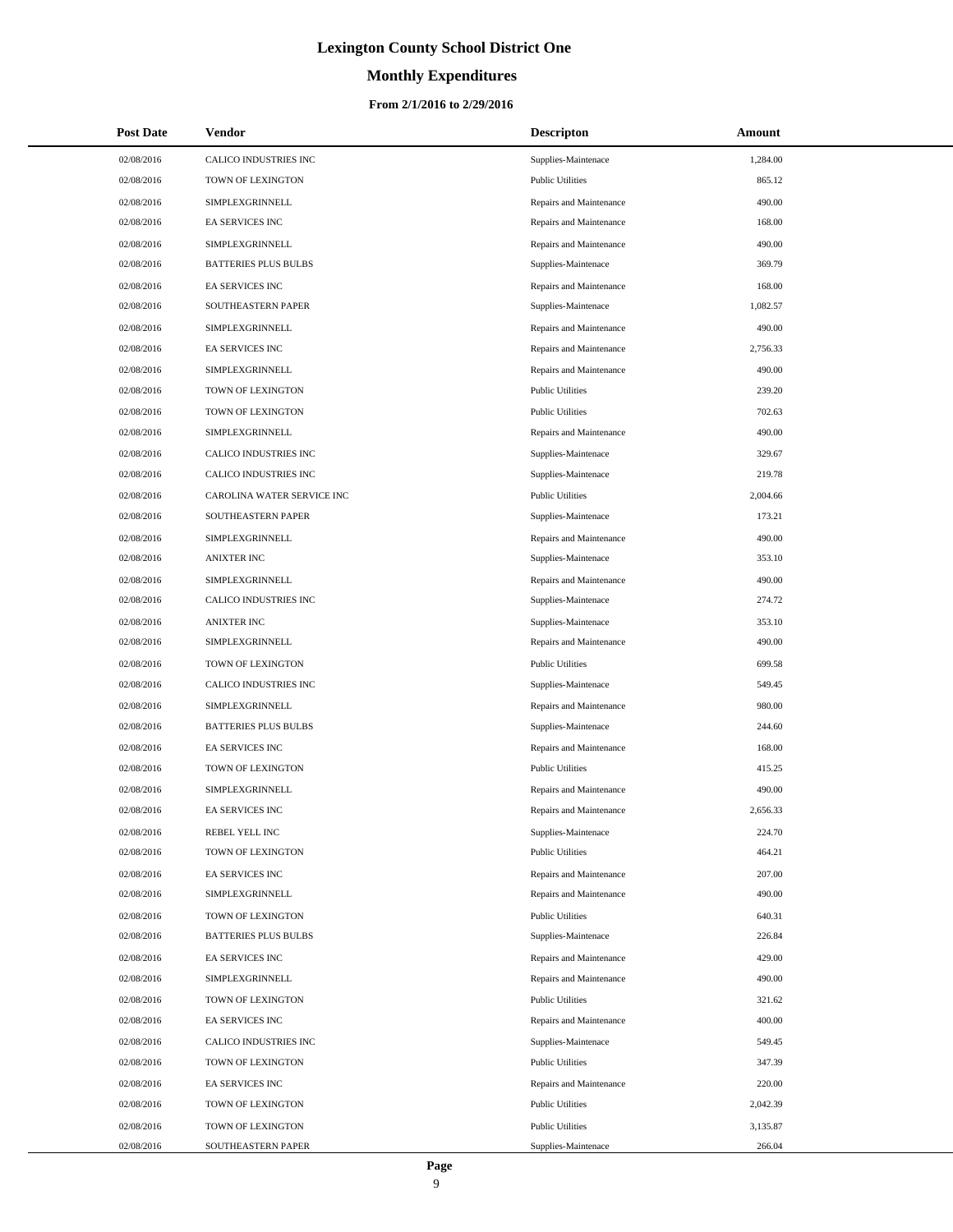# **Monthly Expenditures**

#### **From 2/1/2016 to 2/29/2016**

| <b>Post Date</b> | Vendor                                          | <b>Descripton</b>             | Amount    |
|------------------|-------------------------------------------------|-------------------------------|-----------|
| 02/08/2016       | TOWN OF LEXINGTON                               | <b>Public Utilities</b>       | 3,180.67  |
| 02/08/2016       | EA SERVICES INC                                 | Repairs and Maintenance       | 325.00    |
| 02/08/2016       | SIMPLEXGRINNELL                                 | Repairs and Maintenance       | 490.00    |
| 02/08/2016       | LIVINGSTON, HAYLI                               | Other Prof & Tech Service     | 180.00    |
| 02/08/2016       | SPIRIT COMMUNICATIONS                           | Communication                 | 184.06    |
| 02/08/2016       | SUNGARD PUBLIC SECTOR INC                       | Software Renewal/Agreemen     | 1,979.40  |
| 02/08/2016       | PRESENTATION SYSTEMS SOUTH INC                  | <b>Supplies</b>               | 2,451.09  |
| 02/08/2016       | DEMCO INC                                       | Supplies                      | 239.98    |
| 02/08/2016       | COMPUTER DESIGN CONSULTING SERVICE LLC          | Printing and Binding          | 441.91    |
| 02/08/2016       | <b>SAFE INDUSTRIES</b>                          | Supplies                      | 735.62    |
| 02/08/2016       | NANCY K PERRY CHILDREN'S SHELTER                | <b>Instructional Services</b> | 210.00    |
| 02/08/2016       | THE VISION BOARD LLC                            | <b>Supplies</b>               | 1,707.72  |
| 02/08/2016       | UNIVERSITY OF SOUTH CAROLINA FINANCIAL SERVICES | Inst Prog Improvement         | 7,000.00  |
| 02/08/2016       | PURCHASED SERVICE                               | Travel                        | 386.50    |
| 02/08/2016       | PURCHASED SERVICE                               | Travel                        | 172.50    |
| 02/08/2016       | PURCHASED SERVICE                               | Travel                        | 172.50    |
| 02/08/2016       | PURCHASED SERVICE                               | Travel                        | 172.50    |
| 02/08/2016       | CDWG ACCT 305089                                | <b>Technology Supplies</b>    | 28,836.50 |
| 02/08/2016       | MACTASTIC LLC DBA MACTASTIC IREPAIR             | Pupil Activity                | 379.85    |
| 02/08/2016       | WEST MUSIC CO                                   | Pupil Activity                | 436.58    |
| 02/08/2016       | PROVIDENCE HOSPITAL                             | Pupil Activity                | 690.00    |
| 02/08/2016       | MILLER, DEBRA                                   | Pupil Activity                | 105.00    |
| 02/08/2016       | PADULA, JOHN MATTHEW                            | Pupil Activity                | 105.00    |
| 02/08/2016       | DURRELL, RONALD G                               | Pupil Activity                | 108.60    |
| 02/08/2016       | <b>BOYCE, JEROME REEVES</b>                     | Pupil Activity                | 113.10    |
| 02/08/2016       | EADDY, JEFFREY T                                | Pupil Activity                | 110.40    |
| 02/08/2016       | ROBINSON, JAMES C                               | Pupil Activity                | 112.20    |
| 02/08/2016       | MCCARTHY, PAT                                   | Pupil Activity                | 114.00    |
| 02/08/2016       | MCGOVERN, JAMES J                               | Pupil Activity                | 114.00    |
| 02/08/2016       | <b>BSN SPORTS</b>                               | Pupil Activity                | 427.95    |
| 02/08/2016       | PURCHASED SERVICE                               | Pupil Activity                | 206.50    |
| 02/08/2016       | PURCHASED SERVICE                               | Pupil Activity                | 178.50    |
| 02/08/2016       | <b>BSN SPORTS</b>                               | Pupil Activity                | 448.83    |
| 02/08/2016       | GREAT AMERICAN OPPORTUNITIES SAVINGS            | Pupil Activity                | 5,060.00  |
| 02/08/2016       | <b>BSN SPORTS</b>                               | Pupil Activity                | 1,118.15  |
| 02/08/2016       | HARBISON, RICHARD                               | <b>Instructional Services</b> | 400.00    |
| 02/08/2016       | FORMS AND SUPPLY INC (FSI)                      | Supplies                      | 445.94    |
| 02/09/2016       | THE NATIONAL PAIDEIA CENTER                     | Inst Prog Improvement         | 2,500.00  |
| 02/09/2016       | SCHOOL SPECIALTY INC                            | Supplies                      | 1,561.81  |
| 02/09/2016       | KUTA SOFTWARE LLC                               | Software Renewal/Agreemen     | 335.00    |
| 02/09/2016       | MUSICIAN SUPPLY                                 | Supplies                      | 103.75    |
| 02/09/2016       | <b>DELL COMPUTERS</b>                           | Supplies                      | 932.10    |
| 02/09/2016       | KELVIN EDUCATIONAL                              | <b>Technology Supplies</b>    | 750.00    |
| 02/09/2016       | BRAINPOP.COM LLC                                | Software Renewal/Agreemen     | 1,695.00  |
| 02/09/2016       | SC DEPARTMENT OF REVENUE (SALES TAX RETURN)     | Software Renewal/Agreemen     | 118.65    |
| 02/09/2016       | COLEMAN LEW AND ASSOCIATES                      | Other Prof & Tech Service     | 28,000.00 |
| 02/09/2016       | <b>CLEAN AIRE INC</b>                           | Other Prof & Tech Service     | 840.00    |
| 02/09/2016       | HERNDON CHEVROLET                               | Supplies-Maintenace           | 337.79    |

 $\overline{\phantom{a}}$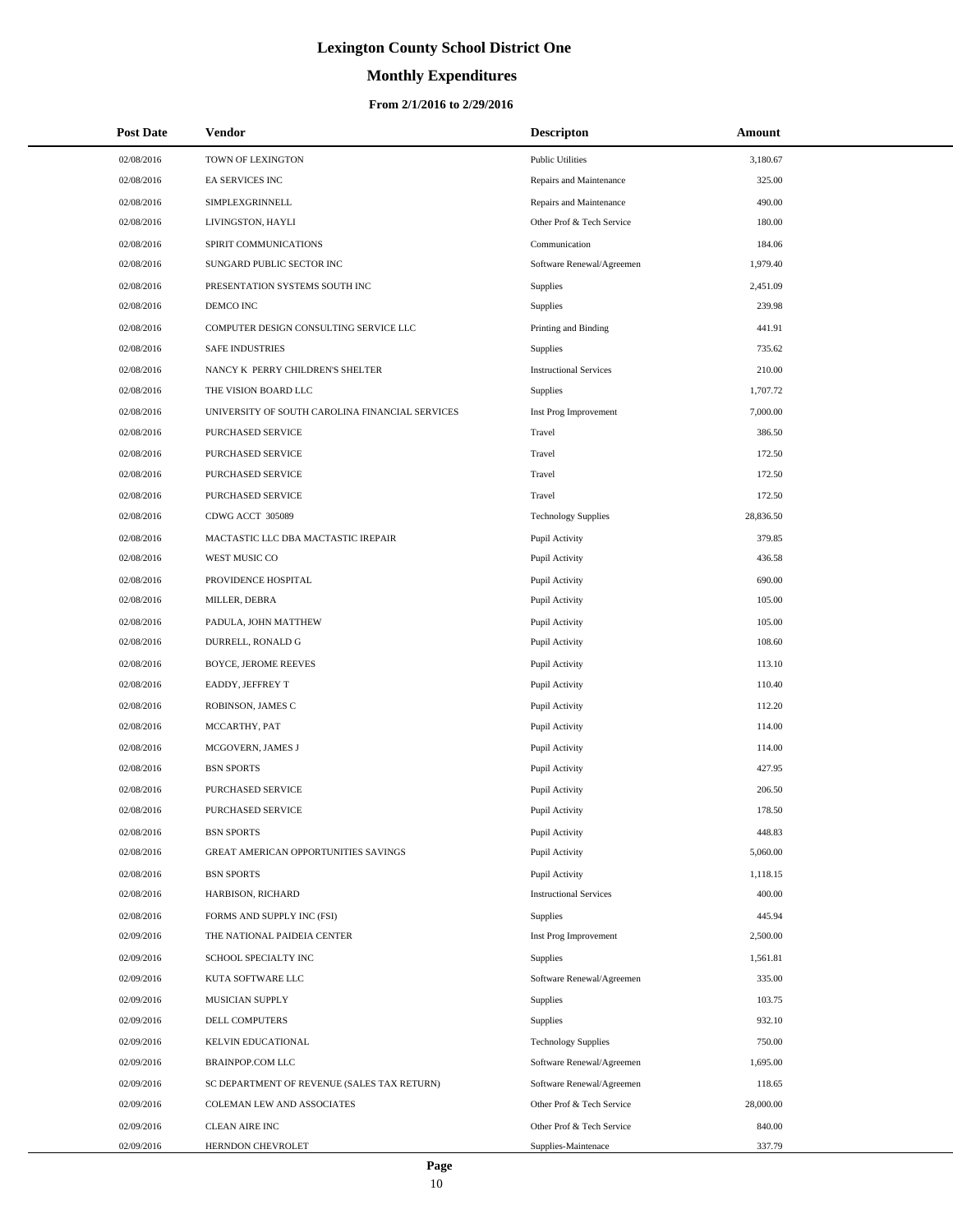# **Monthly Expenditures**

#### **From 2/1/2016 to 2/29/2016**

| <b>Post Date</b> | Vendor                                      | <b>Descripton</b>                | Amount   |
|------------------|---------------------------------------------|----------------------------------|----------|
| 02/09/2016       | MANSFIELD OIL CO                            | Supplies-Maintenace              | 2,813.44 |
| 02/09/2016       | CHARRON SPORTS SERVICES INC                 | Repairs and Maintenance          | 1,450.00 |
| 02/09/2016       | <b>WW GRAINGER</b>                          | Supplies-Maintenace              | 1.478.56 |
| 02/09/2016       | CHARRON SPORTS SERVICES INC                 | Repairs and Maintenance          | 1,450.00 |
| 02/09/2016       | <b>WW GRAINGER</b>                          | Supplies-Maintenace              | 332.56   |
| 02/09/2016       | <b>WW GRAINGER</b>                          | Supplies-Maintenace              | 249.10   |
| 02/09/2016       | <b>WW GRAINGER</b>                          | Supplies-Maintenace              | 110.85   |
| 02/09/2016       | <b>WW GRAINGER</b>                          | Supplies-Maintenace              | 443.41   |
| 02/09/2016       | <b>WW GRAINGER</b>                          | Supplies-Maintenace              | 450.55   |
| 02/09/2016       | <b>WW GRAINGER</b>                          | Supplies-Maintenace              | 221.70   |
| 02/09/2016       | OSWALD WHOLESALE LUMBER INC                 | Supplies-Maintenace              | 640.19   |
| 02/09/2016       | OSWALD WHOLESALE LUMBER INC                 | Supplies-Maintenace              | 640.18   |
| 02/09/2016       | <b>WW GRAINGER</b>                          | Supplies-Maintenace              | 229.19   |
| 02/09/2016       | HINZ, BRIAN E                               | Other Prof & Tech Service        | 180.00   |
| 02/09/2016       | YOUNG, MATTHEW                              | Other Prof & Tech Service        | 120.00   |
| 02/09/2016       | MCFALLS, FRANKLIN JUNIOR                    | Other Prof & Tech Service        | 180.00   |
| 02/09/2016       | <b>BLACK, CALEB JAMES</b>                   | Other Prof & Tech Service        | 180.00   |
| 02/09/2016       | HAIGLER III, THOMAS I                       | Other Prof & Tech Service        | 180.00   |
| 02/09/2016       | SMITH, THOMAS ALVIN                         | Other Prof & Tech Service        | 180.00   |
| 02/09/2016       | CLASSROOM SUPPLY MART QUALITY PRODUCTS INC  | <b>Supplies</b>                  | 481.00   |
| 02/09/2016       | <b>JROTC EXCHANGE</b>                       | Pupil Activity                   | 128.70   |
| 02/09/2016       | THE ATHLETIC SHOP INC                       | Pupil Activity                   | 2,250.25 |
| 02/09/2016       | <b>BSN SPORTS</b>                           | Pupil Activity                   | 1,307.47 |
| 02/09/2016       | <b>BSN SPORTS</b>                           | Pupil Activity                   | 851.50   |
| 02/09/2016       | <b>BSN SPORTS</b>                           | Pupil Activity                   | 2,682.97 |
| 02/09/2016       | <b>BSN SPORTS</b>                           | Pupil Activity                   | 1,516.21 |
| 02/09/2016       | VARSITY NEWS NETWORK LLC                    | Pupil Activity                   | 1,800.00 |
| 02/10/2016       | FORMS AND SUPPLY INC (FSI)                  | <b>Supplies</b>                  | 118.56   |
| 02/10/2016       | <b>LEARNING A-Z</b>                         | Software Renewals-Immersion      | 329.85   |
| 02/10/2016       | NORTHWEST EVALUATION ASSOC (NWEA)           | Software Renewal/Agreemen        | 227.15   |
| 02/10/2016       | DELL COMPUTERS                              | Supplies                         | 3,135.34 |
| 02/10/2016       | PINE PRESS OF LEXINGTON INC                 | Printing and Binding             | 2,344.62 |
| 02/10/2016       | <b>DELL COMPUTERS</b>                       | Supplies                         | 1,334.57 |
| 02/10/2016       | <b>HAMPTON INN</b>                          | Pupil Transportation-Inst        | 497.28   |
| 02/10/2016       | HOMEWOOD SUITES BY HILTON BRENTWOOD         | <b>Pupil Transportation-Inst</b> | 6,106.41 |
| 02/10/2016       | <b>HAMPTON INN</b>                          | Travel                           | 248.64   |
| 02/10/2016       | HOMEWOOD SUITES BY HILTON BRENTWOOD         | Travel                           | 290.75   |
| 02/10/2016       | FORMS AND SUPPLY INC (FSI)                  | Supplies                         | 622.01   |
| 02/10/2016       | US INK AND TONER INC                        | Supplies                         | 177.78   |
| 02/10/2016       | US INK AND TONER INC                        | Supplies                         | 776.21   |
| 02/10/2016       | US POSTAL SERVICE 027 CMRSTMS 113551        | Supplies                         | 5,000.00 |
| 02/10/2016       | EMBASSY SUITES CHARLESTON CONVENTION CENTER | Travel                           | 410.78   |
| 02/10/2016       | FORMS AND SUPPLY INC (FSI)                  | Supplies                         | 2,366.58 |
| 02/10/2016       | TAYLOR MUSIC INC                            | Supplies                         | 380.00   |
| 02/10/2016       | OCCUPATIONAL HEALTH                         | Supplies                         | 486.00   |
| 02/10/2016       | <b>EVOLLVE INC</b>                          | Supplies                         | 600.00   |
| 02/10/2016       | SCHOOL SPECIALTY INC                        | Supplies                         | 325.01   |
| 02/10/2016       | FOLLETT SCHOOL SOLUTIONS INC                | <b>Library Books</b>             | 464.13   |

L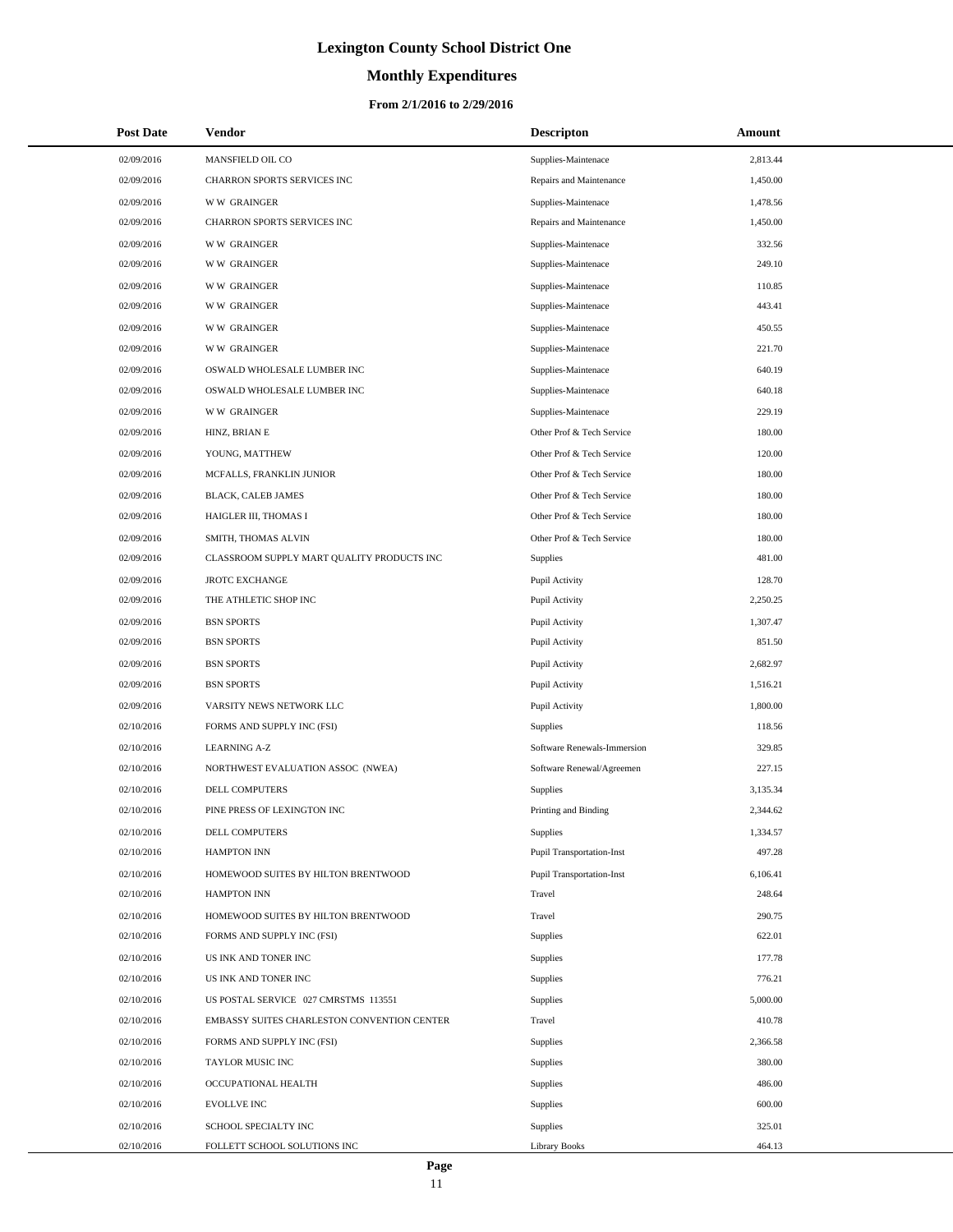# **Monthly Expenditures**

#### **From 2/1/2016 to 2/29/2016**

| <b>Post Date</b> | Vendor                                         | <b>Descripton</b>          | Amount   |  |
|------------------|------------------------------------------------|----------------------------|----------|--|
| 02/10/2016       | CERTIFIED TRANSLATION SERVICES                 | Other Prof & Tech Service  | 165.84   |  |
| 02/10/2016       | SOUTHERN REGIONAL EDUCATION BD (SREB)          | Travel                     | 800.00   |  |
| 02/10/2016       | SC ASSOCIATION EDUCATIONAL OFFICE PROFESSIONS  | Travel                     | 190.00   |  |
| 02/10/2016       | FORMS AND SUPPLY INC (FSI)                     | Supplies                   | 427.90   |  |
| 02/10/2016       | SC ASSOCIATION GOVERNMENT PURCHASING OFFICIALS | Dues and Fees              | 120.00   |  |
| 02/10/2016       | <b>WW GRAINGER</b>                             | Supplies-Maintenace        | 601.85   |  |
| 02/10/2016       | CLEAN AIRE INC                                 | Repairs and Maintenance    | 970.00   |  |
| 02/10/2016       | OSWALD WHOLESALE LUMBER INC                    | Supplies-Maintenace        | 1,498.54 |  |
| 02/10/2016       | PALMETTO PROPANE                               | <b>Public Utilities</b>    | 231.88   |  |
| 02/10/2016       | CULLUM SERVICES INC                            | Repairs and Maintenance    | 1,403.24 |  |
| 02/10/2016       | <b>CLEAN AIRE INC</b>                          | Repairs and Maintenance    | 2,045.00 |  |
| 02/10/2016       | CULLUM SERVICES INC                            | Repairs and Maintenance    | 966.12   |  |
| 02/10/2016       | SPICER ONCALL SERVICES                         | Repairs and Maintenance    | 1,125.00 |  |
| 02/10/2016       | BARBER, DARYL SCOTT                            | Other Prof & Tech Service  | 180.00   |  |
| 02/10/2016       | FRANKLIN, TIMOTHY WILLIAM                      | Other Prof & Tech Service  | 180.00   |  |
| 02/10/2016       | PINE PRESS OF LEXINGTON INC                    | Printing and Binding       | 571.23   |  |
| 02/10/2016       | CABLE AND CONNECTIONS                          | <b>Technology Supplies</b> | 160.50   |  |
| 02/10/2016       | MOTOROLA SOLUTIONS                             | <b>Technology Supplies</b> | 2,581.16 |  |
| 02/10/2016       | <b>COMPORIUM</b>                               | Communication              | 139.23   |  |
| 02/10/2016       | SCHOOL SPECIALTY INC                           | Supplies                   | 138.11   |  |
| 02/10/2016       | DELL COMPUTERS                                 | <b>Supplies</b>            | 317.76   |  |
| 02/10/2016       | SC DEPARTMENT OF REVENUE (SALES TAX RETURN)    | Sales Tax on Adult Meals   | 1,906.24 |  |
| 02/10/2016       | BORDEN DAIRY CO OF SC LLC                      | Milk                       | 795.70   |  |
| 02/10/2016       | BORDEN DAIRY CO OF SC LLC                      | Milk                       | 934.89   |  |
| 02/10/2016       | BORDEN DAIRY CO OF SC LLC                      | Milk                       | 134.50   |  |
| 02/10/2016       | BORDEN DAIRY CO OF SC LLC                      | Milk                       | 1,486.47 |  |
| 02/10/2016       | BORDEN DAIRY CO OF SC LLC                      | Milk                       | 633.42   |  |
| 02/10/2016       | BORDEN DAIRY CO OF SC LLC                      | Milk                       | 1,649.72 |  |
| 02/10/2016       | BORDEN DAIRY CO OF SC LLC                      | Milk                       | 874.00   |  |
| 02/10/2016       | BORDEN DAIRY CO OF SC LLC                      | Milk                       | 1,766.63 |  |
| 02/10/2016       | BORDEN DAIRY CO OF SC LLC                      | Milk                       | 1,293.21 |  |
| 02/10/2016       | BORDEN DAIRY CO OF SC LLC                      | Milk                       | 1,029.16 |  |
| 02/10/2016       | BORDEN DAIRY CO OF SC LLC                      | Milk                       | 477.71   |  |
| 02/10/2016       | BORDEN DAIRY CO OF SC LLC                      | Milk                       | 909.46   |  |
| 02/10/2016       | BORDEN DAIRY CO OF SC LLC                      | Milk                       | 572.14   |  |
| 02/10/2016       | BORDEN DAIRY CO OF SC LLC                      | Milk                       | 288.49   |  |
| 02/10/2016       | BORDEN DAIRY CO OF SC LLC                      | Milk                       | 554.27   |  |
| 02/10/2016       | BORDEN DAIRY CO OF SC LLC                      | Milk                       | 530.85   |  |
| 02/10/2016       | BORDEN DAIRY CO OF SC LLC                      | Milk                       | 1,127.35 |  |
| 02/10/2016       | BORDEN DAIRY CO OF SC LLC                      | Milk                       | 266.23   |  |
| 02/10/2016       | BORDEN DAIRY CO OF SC LLC                      | Milk                       | 474.89   |  |
| 02/10/2016       | BORDEN DAIRY CO OF SC LLC                      | Milk                       | 491.45   |  |
| 02/10/2016       | BORDEN DAIRY CO OF SC LLC                      | Milk                       | 869.39   |  |
| 02/10/2016       | BORDEN DAIRY CO OF SC LLC                      | Milk                       | 1,238.49 |  |
| 02/10/2016       | BORDEN DAIRY CO OF SC LLC                      | Milk                       | 473.20   |  |
| 02/10/2016       | BORDEN DAIRY CO OF SC LLC                      | Milk                       | 561.76   |  |
| 02/10/2016       | BORDEN DAIRY CO OF SC LLC                      | Milk                       | 790.77   |  |
| 02/10/2016       | BORDEN DAIRY CO OF SC LLC                      | Milk                       | 735.80   |  |

 $\overline{a}$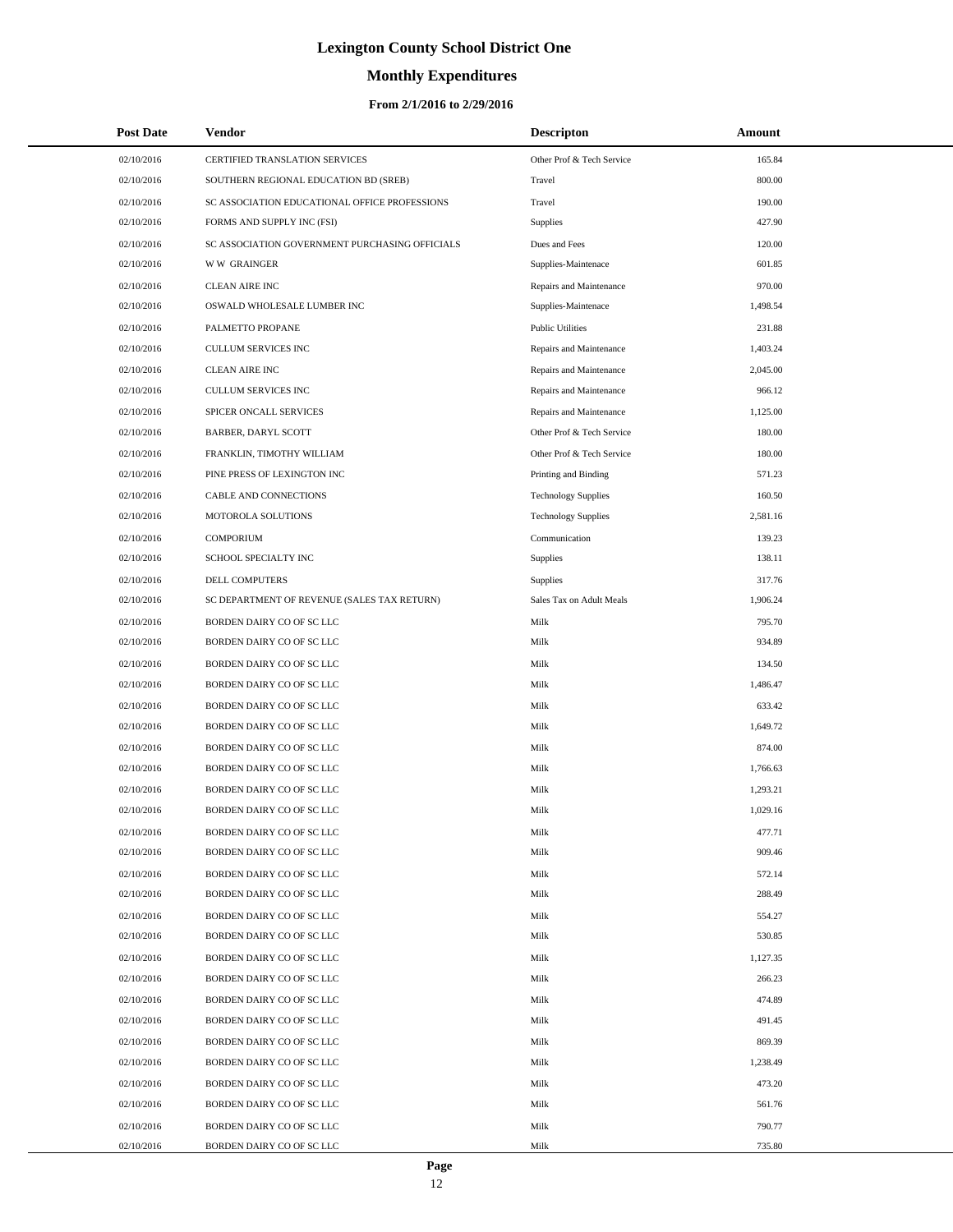# **Monthly Expenditures**

| <b>Post Date</b> | Vendor                                     | <b>Descripton</b>             | Amount   |
|------------------|--------------------------------------------|-------------------------------|----------|
| 02/10/2016       | BORDEN DAIRY CO OF SC LLC                  | Milk                          | 591.14   |
| 02/10/2016       | BORDEN DAIRY CO OF SC LLC                  | Milk                          | 575.52   |
| 02/10/2016       | DELL COMPUTERS                             | Pupil Activity                | 813.49   |
| 02/10/2016       | FORMS AND SUPPLY INC (FSI)                 | Pupil Activity                | 2,524.34 |
| 02/10/2016       | HENRY SCHEIN INC MEDICAL SPECIAL MARKETS   | Pupil Activity                | 118.01   |
| 02/10/2016       | LA BARRIER AND SON INC                     | Pupil Activity                | 517.68   |
| 02/10/2016       | <b>BSN SPORTS</b>                          | Pupil Activity                | 299.56   |
| 02/10/2016       | <b>BSN SPORTS</b>                          | Pupil Activity                | 1,883.20 |
| 02/10/2016       | <b>BSN SPORTS</b>                          | Pupil Activity                | 827.34   |
| 02/10/2016       | <b>RUFFNECK SCARVES</b>                    | Pupil Activity                | 550.00   |
| 02/10/2016       | MCMASTERS, ROBERT ALVIN "MICKEY"           | <b>Instructional Services</b> | 710.00   |
| 02/11/2016       | WILLIAMS, DOUGLAS F                        | <b>Instructional Services</b> | 1,200.00 |
| 02/11/2016       | FORMS AND SUPPLY INC (FSI)                 | Supplies                      | 225.24   |
| 02/11/2016       | PURCHASED SERVICE                          | Travel                        | 135.00   |
| 02/11/2016       | WILLIAMS, DOUGLAS F                        | <b>Instructional Services</b> | 800.00   |
| 02/11/2016       | LEXINGTON FLORIST AND FLOWER CENTER        | Rentals                       | 107.00   |
| 02/11/2016       | PRESENTATION SYSTEMS SOUTH INC             | <b>Supplies</b>               | 427.63   |
| 02/11/2016       | <b>HAMPTON INN</b>                         | Pupil Transportation          | 248.64   |
| 02/11/2016       | <b>HAMPTON INN</b>                         | Travel                        | 248.64   |
| 02/11/2016       | HOWARD JOHNSON                             | Pupil Transportation          | 399.27   |
| 02/11/2016       | HOWARD JOHNSON                             | Travel                        | 133.09   |
| 02/11/2016       | <b>APPLIED VIDEO</b>                       | Supplies                      | 574.85   |
| 02/11/2016       | SCHOOL SPECIALTY INC                       | Supplies                      | 671.83   |
| 02/11/2016       | PURCHASED SERVICE                          | Travel                        | 212.52   |
| 02/11/2016       | ACCENT CONNECTIONS LLC                     | <b>Instructional Services</b> | 1,450.00 |
| 02/11/2016       | PURCHASED SERVICE                          | Travel                        | 130.14   |
| 02/11/2016       | FOLLETT SCHOOL SOLUTIONS INC               | <b>Library Books</b>          | 628.74   |
| 02/11/2016       | <b>PURCHASED SERVICE</b>                   | Travel                        | 183.60   |
| 02/11/2016       | PURCHASED SERVICE                          | Travel                        | 243.54   |
| 02/11/2016       | PURCHASED SERVICE                          | Travel                        | 255.42   |
| 02/11/2016       | PURCHASED SERVICE                          | Travel                        | 127.44   |
| 02/11/2016       | <b>PURCHASED SERVICE</b>                   | Travel                        | 114.86   |
| 02/11/2016       | PURCHASED SERVICE                          | Travel                        | 116.64   |
| 02/11/2016       | PURCHASED SERVICE                          | Travel                        | 112.32   |
| 02/11/2016       | PURCHASED SERVICE                          | Travel                        | 132.62   |
| 02/11/2016       | <b>BANK AND BUSINESS SYSTEMS</b>           | Repairs and Maintenance       | 180.00   |
| 02/11/2016       | CULLUM SERVICES INC                        | Repairs and Maintenance       | 843.75   |
| 02/11/2016       | A Z LAWN MOWER PARTS                       | Supplies-Maintenace           | 361.34   |
| 02/11/2016       | <b>BANK AND BUSINESS SYSTEMS</b>           | Repairs and Maintenance       | 180.00   |
| 02/11/2016       | CULLUM SERVICES INC                        | Repairs and Maintenance       | 4,792.50 |
| 02/11/2016       | PROVIDENCE ENVIRONMENTAL CONCEPTS/SERVICES | Repairs and Maintenance       | 220.00   |
| 02/11/2016       | SOUTHEASTERN PAPER                         | Supplies-Maintenace           | 425.65   |
| 02/11/2016       | CULLUM SERVICES INC                        | Repairs and Maintenance       | 1,108.08 |
| 02/11/2016       | A Z LAWN MOWER PARTS                       | Supplies-Maintenace           | 117.43   |
| 02/11/2016       | CULLUM SERVICES INC                        | Repairs and Maintenance       | 3,937.50 |
| 02/11/2016       | CULLUM SERVICES INC                        | Repairs and Maintenance       | 1,023.75 |
| 02/11/2016       | CULLUM SERVICES INC                        | Repairs and Maintenance       | 360.00   |
| 02/11/2016       | A Z LAWN MOWER PARTS                       | Supplies-Maintenace           | 117.44   |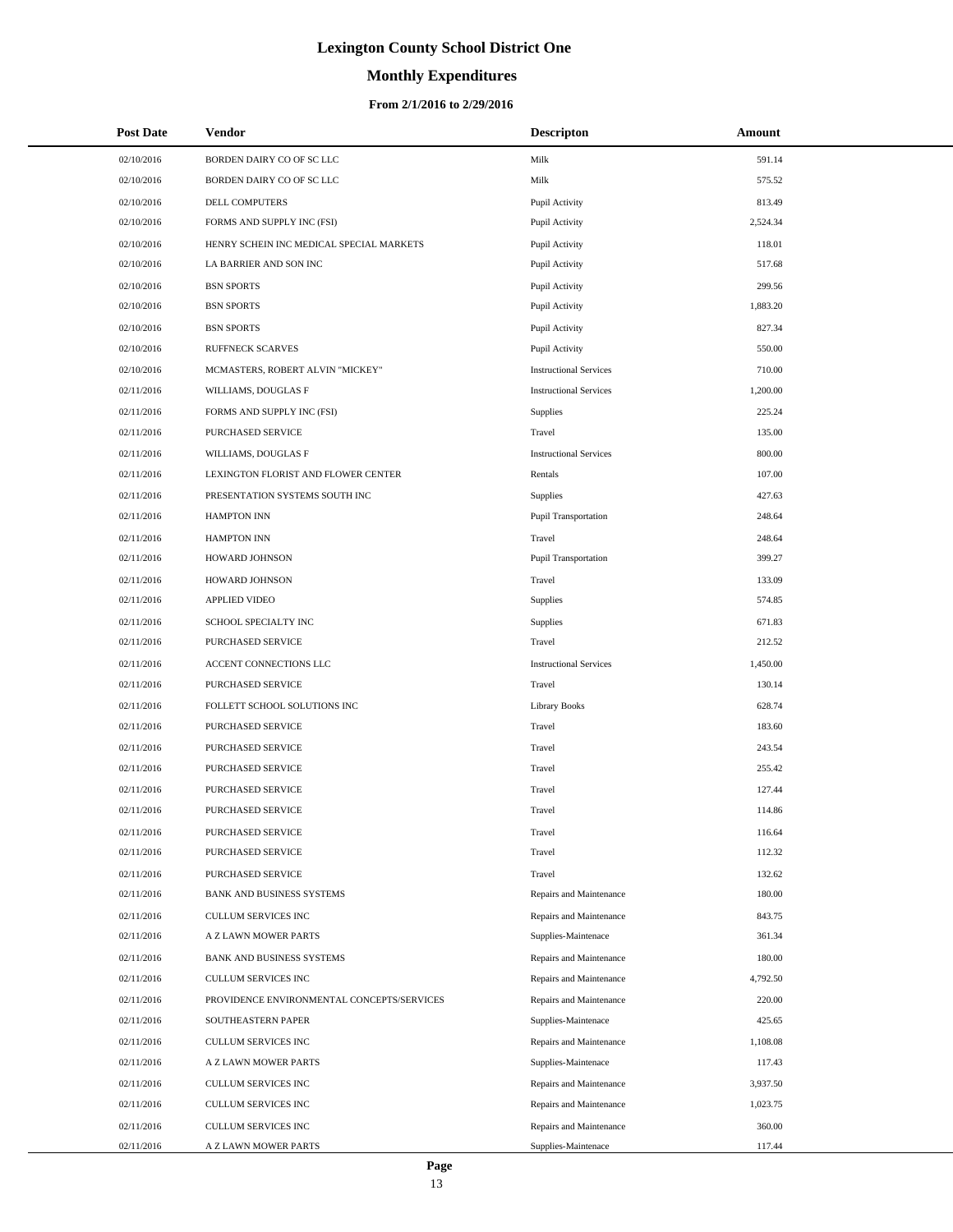# **Monthly Expenditures**

| <b>Post Date</b> | Vendor                                     | <b>Descripton</b>         | Amount    |
|------------------|--------------------------------------------|---------------------------|-----------|
| 02/11/2016       | <b>CULLUM SERVICES INC</b>                 | Repairs and Maintenance   | 1,379.17  |
| 02/11/2016       | <b>CLEAN AIRE INC</b>                      | Repairs and Maintenance   | 965.00    |
| 02/11/2016       | <b>CULLUM SERVICES INC</b>                 | Repairs and Maintenance   | 440.63    |
| 02/11/2016       | PROVIDENCE ENVIRONMENTAL CONCEPTS/SERVICES | Repairs and Maintenance   | 220.00    |
| 02/11/2016       | CULLUM SERVICES INC                        | Repairs and Maintenance   | 2,730.00  |
| 02/11/2016       | PROVIDENCE ENVIRONMENTAL CONCEPTS/SERVICES | Repairs and Maintenance   | 440.00    |
| 02/11/2016       | A Z LAWN MOWER PARTS                       | Supplies-Maintenace       | 247.44    |
| 02/11/2016       | <b>CULLUM SERVICES INC</b>                 | Repairs and Maintenance   | 757.50    |
| 02/11/2016       | PROVIDENCE ENVIRONMENTAL CONCEPTS/SERVICES | Repairs and Maintenance   | 330.00    |
| 02/11/2016       | CULLUM SERVICES INC                        | Repairs and Maintenance   | 1,372.50  |
| 02/11/2016       | A Z LAWN MOWER PARTS                       | Supplies-Maintenace       | 295.60    |
| 02/11/2016       | <b>CULLUM SERVICES INC</b>                 | Repairs and Maintenance   | 1,355.63  |
| 02/11/2016       | CULLUM SERVICES INC                        | Repairs and Maintenance   | 1,059.38  |
| 02/11/2016       | PROVIDENCE ENVIRONMENTAL CONCEPTS/SERVICES | Repairs and Maintenance   | 220.00    |
| 02/11/2016       | <b>CULLUM SERVICES INC</b>                 | Repairs and Maintenance   | 1,331.25  |
| 02/11/2016       | CULLUM SERVICES INC                        | Repairs and Maintenance   | 1,792.50  |
| 02/11/2016       | PROVIDENCE ENVIRONMENTAL CONCEPTS/SERVICES | Repairs and Maintenance   | 330.00    |
| 02/11/2016       | CULLUM SERVICES INC                        | Repairs and Maintenance   | 3,788.54  |
| 02/11/2016       | <b>CULLUM SERVICES INC</b>                 | Repairs and Maintenance   | 1,691.25  |
| 02/11/2016       | PROVIDENCE ENVIRONMENTAL CONCEPTS/SERVICES | Repairs and Maintenance   | 660.00    |
| 02/11/2016       | CULLUM SERVICES INC                        | Repairs and Maintenance   | 1,537.50  |
| 02/11/2016       | CULLUM SERVICES INC                        | Repairs and Maintenance   | 1,149.38  |
| 02/11/2016       | CULLUM SERVICES INC                        | Repairs and Maintenance   | 2,651.25  |
| 02/11/2016       | PROVIDENCE ENVIRONMENTAL CONCEPTS/SERVICES | Repairs and Maintenance   | 660.00    |
| 02/11/2016       | CULLUM SERVICES INC                        | Repairs and Maintenance   | 1,125.00  |
| 02/11/2016       | CULLUM SERVICES INC                        | Repairs and Maintenance   | 1,515.00  |
| 02/11/2016       | PROVIDENCE ENVIRONMENTAL CONCEPTS/SERVICES | Repairs and Maintenance   | 220.00    |
| 02/11/2016       | CULLUM SERVICES INC                        | Repairs and Maintenance   | 1,376.25  |
| 02/11/2016       | PROVIDENCE ENVIRONMENTAL CONCEPTS/SERVICES | Repairs and Maintenance   | 330.00    |
| 02/11/2016       | REBEL YELL INC                             | Supplies-Maintenace       | 224.70    |
| 02/11/2016       | CULLUM SERVICES INC                        | Repairs and Maintenance   | 1,530.00  |
| 02/11/2016       | PROVIDENCE ENVIRONMENTAL CONCEPTS/SERVICES | Repairs and Maintenance   | 440.00    |
| 02/11/2016       | A Z LAWN MOWER PARTS                       | Supplies-Maintenace       | 295.59    |
| 02/11/2016       | CULLUM SERVICES INC                        | Repairs and Maintenance   | 1,205.60  |
| 02/11/2016       | CULLUM SERVICES INC                        | Repairs and Maintenance   | 1,276.88  |
| 02/11/2016       | CULLUM SERVICES INC                        | Repairs and Maintenance   | 620.62    |
| 02/11/2016       | PROVIDENCE ENVIRONMENTAL CONCEPTS/SERVICES | Repairs and Maintenance   | 330.00    |
| 02/11/2016       | CULLUM SERVICES INC                        | Repairs and Maintenance   | 2,371.88  |
| 02/11/2016       | PROVIDENCE ENVIRONMENTAL CONCEPTS/SERVICES | Repairs and Maintenance   | 440.00    |
| 02/11/2016       | CULLUM SERVICES INC                        | Repairs and Maintenance   | 1,453.13  |
| 02/11/2016       | PROVIDENCE ENVIRONMENTAL CONCEPTS/SERVICES | Repairs and Maintenance   | 440.00    |
| 02/11/2016       | CULLUM SERVICES INC                        | Repairs and Maintenance   | 2,437.50  |
| 02/11/2016       | PROVIDENCE ENVIRONMENTAL CONCEPTS/SERVICES | Repairs and Maintenance   | 440.00    |
| 02/11/2016       | CULLUM SERVICES INC                        | Repairs and Maintenance   | 5,887.50  |
| 02/11/2016       | PROVIDENCE ENVIRONMENTAL CONCEPTS/SERVICES | Repairs and Maintenance   | 550.00    |
| 02/11/2016       | <b>HALL SIGNS</b>                          | Supplies-Maintenace       | 296.24    |
| 02/11/2016       | DABKOWSKI, MEGHAN                          | Other Prof & Tech Service | 180.00    |
| 02/11/2016       | TEAM IA INC                                | Software Renewal/Agreemen | 52,162.50 |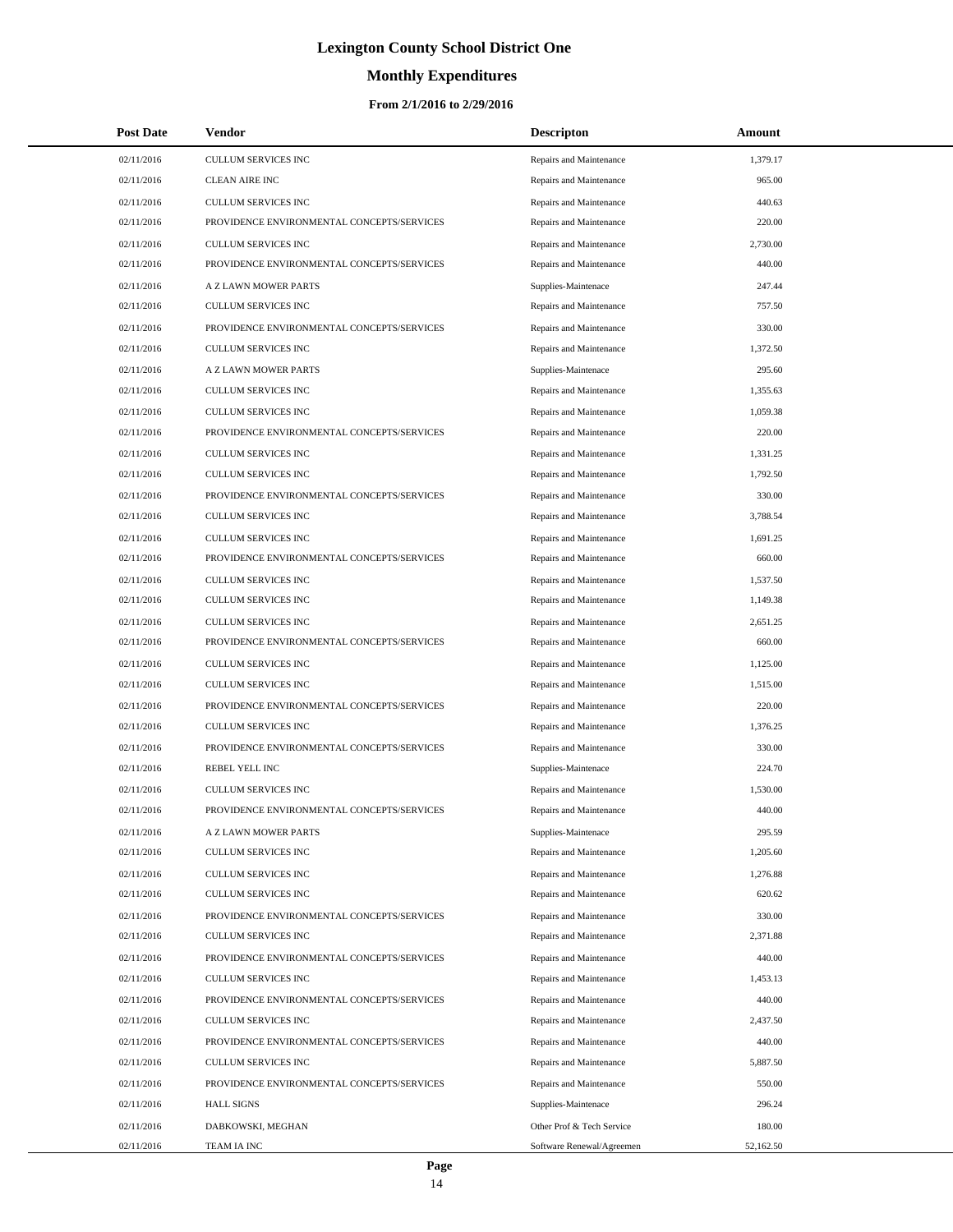# **Monthly Expenditures**

| <b>Post Date</b> | Vendor                                             | <b>Descripton</b>         | Amount   |
|------------------|----------------------------------------------------|---------------------------|----------|
| 02/11/2016       | LAKESHORE LEARNING MATERIALS                       | <b>Supplies</b>           | 183.97   |
| 02/11/2016       | PRESENTATION SYSTEMS SOUTH INC                     | Supplies                  | 301.02   |
| 02/11/2016       | PURCHASED SERVICE                                  | Travel                    | 195.21   |
| 02/11/2016       | PURCHASED SERVICE                                  | Travel                    | 311.04   |
| 02/11/2016       | PURCHASED SERVICE                                  | Travel                    | 306.19   |
| 02/11/2016       | PURCHASED SERVICE                                  | Travel                    | 218.16   |
| 02/11/2016       | PURCHASED SERVICE                                  | Travel                    | 171.99   |
| 02/11/2016       | PURCHASED SERVICE                                  | Travel                    | 272.97   |
| 02/11/2016       | PURCHASED SERVICE                                  | Travel                    | 241.11   |
| 02/11/2016       | <b>PURCHASED SERVICE</b>                           | Travel                    | 129.60   |
| 02/11/2016       | <b>SC HOSA</b>                                     | Travel                    | 320.00   |
| 02/11/2016       | CAMBRIDGE UNIVERSITY PRESS                         | Supplies                  | 552.43   |
| 02/11/2016       | <b>SAFE INDUSTRIES</b>                             | Supplies                  | 2,237.37 |
| 02/11/2016       | CAMBRIDGE UNIVERSITY PRESS                         | Supplies                  | 1,897.33 |
| 02/11/2016       | SOUTHERN REGIONAL EDUCATION BD (SREB)              | Travel                    | 366.00   |
| 02/11/2016       | SOUTHERN REGIONAL EDUCATION BD (SREB)              | Travel                    | 250.00   |
| 02/11/2016       | SOUTHERN REGIONAL EDUCATION BD (SREB)              | Travel                    | 234.00   |
| 02/11/2016       | PURCHASED SERVICE                                  | Travel                    | 119.34   |
| 02/11/2016       | <b>GEIGER CAROLINAS</b>                            | Supplies                  | 518.95   |
| 02/11/2016       | SCHOOL SPECIALTY INC                               | Pupil Activity            | 103.31   |
| 02/11/2016       | PROFESSIONAL CREDENTIAL SERVS                      | Pupil Activity            | 3,150.00 |
| 02/11/2016       | TUMBLEWEED PRESS INC                               | Pupil Activity            | 125.30   |
| 02/11/2016       | CHARLESTON MARRIOTT HOTEL                          | Pupil Activity            | 510.35   |
| 02/11/2016       | REED, JOHN MARCUS                                  | Pupil Activity            | 105.00   |
| 02/11/2016       | DURRELL, RONALD G                                  | Pupil Activity            | 101.40   |
| 02/11/2016       | MADISON, ZELL                                      | Pupil Activity            | 104.10   |
| 02/11/2016       | MCMILLAN, JAMES                                    | Pupil Activity            | 130.20   |
| 02/11/2016       | LEXINGTON HIGH SCHOOL                              | Pupil Activity            | 405.00   |
| 02/11/2016       | KELLY, EARNEST                                     | Pupil Activity            | 116.70   |
| 02/11/2016       | BUSBY, RALPH LENNY                                 | Pupil Activity            | 120.00   |
| 02/11/2016       | TRIANO, GUY                                        | Pupil Activity            | 240.00   |
| 02/11/2016       | DURRELL, RONALD G                                  | Pupil Activity            | 101.40   |
| 02/11/2016       | HILL, CLYDE                                        | Pupil Activity            | 126.60   |
| 02/11/2016       | LANDRUM, JAMES R                                   | Pupil Activity            | 101.40   |
| 02/11/2016       | MCGRAY, OLIVER T                                   | Pupil Activity            | 131.10   |
| 02/11/2016       | STATE DEPARTMENT OF EDUCATION LEX DIST ONEBUS SHOP | Pupil Activity            | 264.12   |
| 02/11/2016       | SC ATHLETIC TRAINERS ASSOC                         | Pupil Activity            | 225.00   |
| 02/12/2016       | NUIDEA SCHOOL SUPPLY CO                            | Supplies                  | 491.13   |
| 02/12/2016       | US INK AND TONER INC                               | <b>Supplies</b>           | 441.00   |
| 02/12/2016       | FOLLETT SCHOOL SOLUTIONS INC                       | <b>Library Books</b>      | 769.23   |
| 02/12/2016       | SMITH AND JONES JANITORIAL SUPPLIES AND EQUIP INC  | Supplies-Maintenace       | 411.31   |
| 02/12/2016       | EA SERVICES INC                                    | Repairs and Maintenance   | 2,877.60 |
| 02/12/2016       | SMITH AND JONES JANITORIAL SUPPLIES AND EQUIP INC  | Supplies-Maintenace       | 634.29   |
| 02/12/2016       | PALMETTO PROPANE                                   | <b>Public Utilities</b>   | 438.42   |
| 02/12/2016       | SIMPLEXGRINNELL                                    | Repairs and Maintenance   | 490.00   |
| 02/12/2016       | SMITH AND JONES JANITORIAL SUPPLIES AND EQUIP INC  | Supplies-Maintenace       | 119.84   |
| 02/12/2016       | DADE PAPER AND BAG CO                              | Supplies-Maintenace       | 931.97   |
| 02/12/2016       | FRANKLIN, TIMOTHY WILLIAM                          | Other Prof & Tech Service | 180.00   |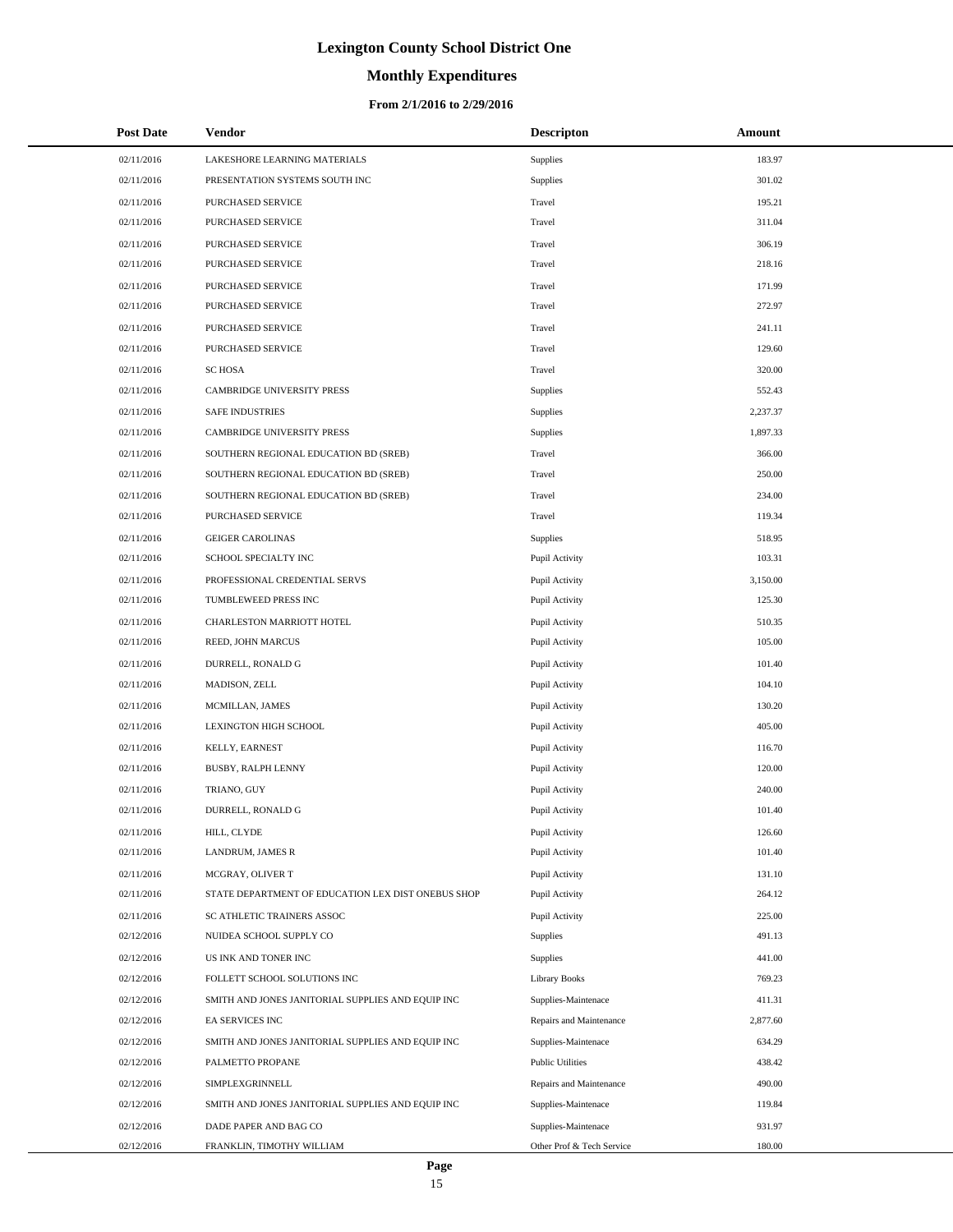# **Monthly Expenditures**

| <b>Post Date</b> | Vendor                                             | <b>Descripton</b>           | Amount    |
|------------------|----------------------------------------------------|-----------------------------|-----------|
| 02/12/2016       | SMITH, THOMAS ALVIN                                | Other Prof & Tech Service   | 180.00    |
| 02/12/2016       | MCFALLS, FRANKLIN JUNIOR                           | Other Prof & Tech Service   | 180.00    |
| 02/12/2016       | WILFONG, MICHAEL BRIAN                             | Other Prof & Tech Service   | 120.00    |
| 02/12/2016       | YOUNG, MATTHEW                                     | Other Prof & Tech Service   | 120.00    |
| 02/12/2016       | <b>BARRETT, S LEE</b>                              | Other Prof & Tech Service   | 180.00    |
| 02/12/2016       | FINLEY, STEPHEN CRAIG                              | Other Prof & Tech Service   | 180.00    |
| 02/12/2016       | LOOKABILL, JOHN T                                  | Other Prof & Tech Service   | 180.00    |
| 02/12/2016       | SMITH, BRIAN                                       | Other Prof & Tech Service   | 180.00    |
| 02/12/2016       | <b>BARRETT, S LEE</b>                              | Other Prof & Tech Service   | 180.00    |
| 02/12/2016       | MIXON, CHRISTOPHER DOUGLAS                         | Other Prof & Tech Service   | 120.00    |
| 02/12/2016       | <b>GATTIS PRO AUDIO</b>                            | Rentals                     | 631.30    |
| 02/12/2016       | COMPUTER DESIGN CONSULTING SERVICE LLC             | Printing and Binding        | 441.91    |
| 02/12/2016       | SCHOLASTIC INC                                     | Supplies                    | 1,347.00  |
| 02/12/2016       | STATE DEPARTMENT OF EDUCATION LEX DIST ONEBUS SHOP | <b>Pupil Transportation</b> | 3,604.68  |
| 02/12/2016       | STATE DEPARTMENT OF EDUCATION LEX DIST ONEBUS SHOP | <b>Pupil Transportation</b> | 1,861.24  |
| 02/12/2016       | FORMS AND SUPPLY INC (FSI)                         | Supplies                    | 189.30    |
| 02/12/2016       | STATE DEPARTMENT OF EDUCATION LEX DIST ONEBUS SHOP | <b>Pupil Transportation</b> | 2,520.92  |
| 02/12/2016       | DEMCO INC                                          | Pupil Activity              | 115.98    |
| 02/12/2016       | T AND T SPORTS                                     | Pupil Activity              | 571.38    |
| 02/12/2016       | <b>CAMCOR</b>                                      | Pupil Activity              | 1,283.97  |
| 02/12/2016       | MIDDLEBURY INTERACTIVE LANGUAGE LLC                | Software Renewal/Agreemen   | 7,298.00  |
| 02/12/2016       | SC DEPARTMENT OF REVENUE (SALES TAX RETURN)        | Software Renewal/Agreemen   | 510.86    |
| 02/15/2016       | HEWLETT PACKARD ENTERPRISE COMPANY                 | <b>Technology Supplies</b>  | 1,281.86  |
| 02/15/2016       | SCHOOL SPECIALTY INC                               | Supplies                    | 104.85    |
| 02/15/2016       | PINE PRESS OF LEXINGTON INC                        | Printing and Binding        | 177.63    |
| 02/15/2016       | FORMS AND SUPPLY INC (FSI)                         | Supplies                    | 285.85    |
| 02/15/2016       | US INK AND TONER INC                               | Supplies                    | 1,038.20  |
| 02/15/2016       | FORMS AND SUPPLY INC (FSI)                         | Supplies                    | 2,450.69  |
| 02/15/2016       | MACHINE AND WELDING SUPPLY CO DBA ARC3 GASES SOUTH | Supplies                    | 2,262.81  |
| 02/15/2016       | SCHOOL SPECIALTY INC                               | Supplies                    | 147.37    |
| 02/15/2016       | FORMS AND SUPPLY INC (FSI)                         | Supplies                    | 235.76    |
| 02/15/2016       | FORMS AND SUPPLY INC (FSI)                         | Supplies                    | 121.02    |
| 02/15/2016       | <b>MBM CORP</b>                                    | <b>Technology Supplies</b>  | 1,118.25  |
| 02/15/2016       | DUFF WHITE AND TURNER LLC                          | Legal Services              | 3,937.10  |
| 02/15/2016       | PURCHASED SERVICE                                  | Travel                      | 683.28    |
| 02/15/2016       | PURCHASED SERVICE                                  | Travel                      | 513.48    |
| 02/15/2016       | PURCHASED SERVICE                                  | Travel                      | 673.48    |
| 02/15/2016       | PURCHASED SERVICE                                  | Travel                      | 683.28    |
| 02/15/2016       | PURCHASED SERVICE                                  | Travel                      | 683.28    |
| 02/15/2016       | BARNES & NOBLE BOOKSELLERS INC                     | Supplies                    | 128.08    |
| 02/15/2016       | SCE&G                                              | <b>Public Utilities</b>     | 1,348.28  |
| 02/15/2016       | SCE&G                                              | <b>Public Utilities</b>     | 253.57    |
| 02/15/2016       | SCE&G                                              | <b>Public Utilities</b>     | 22,894.51 |
| 02/15/2016       | THE GUTTERMAN                                      | Repairs and Maintenance     | 3,592.00  |
| 02/15/2016       | SCE&G                                              | <b>Public Utilities</b>     | 12,909.45 |
| 02/15/2016       | MAYER ELECTRIC SUPPLY COMPANY INC                  | Supplies-Maintenace         | 512.10    |
| 02/15/2016       | SCE&G                                              | <b>Public Utilities</b>     | 22,595.05 |
| 02/15/2016       | SMITH AND JONES JANITORIAL SUPPLIES AND EQUIP INC  | Supplies-Maintenace         | 242.25    |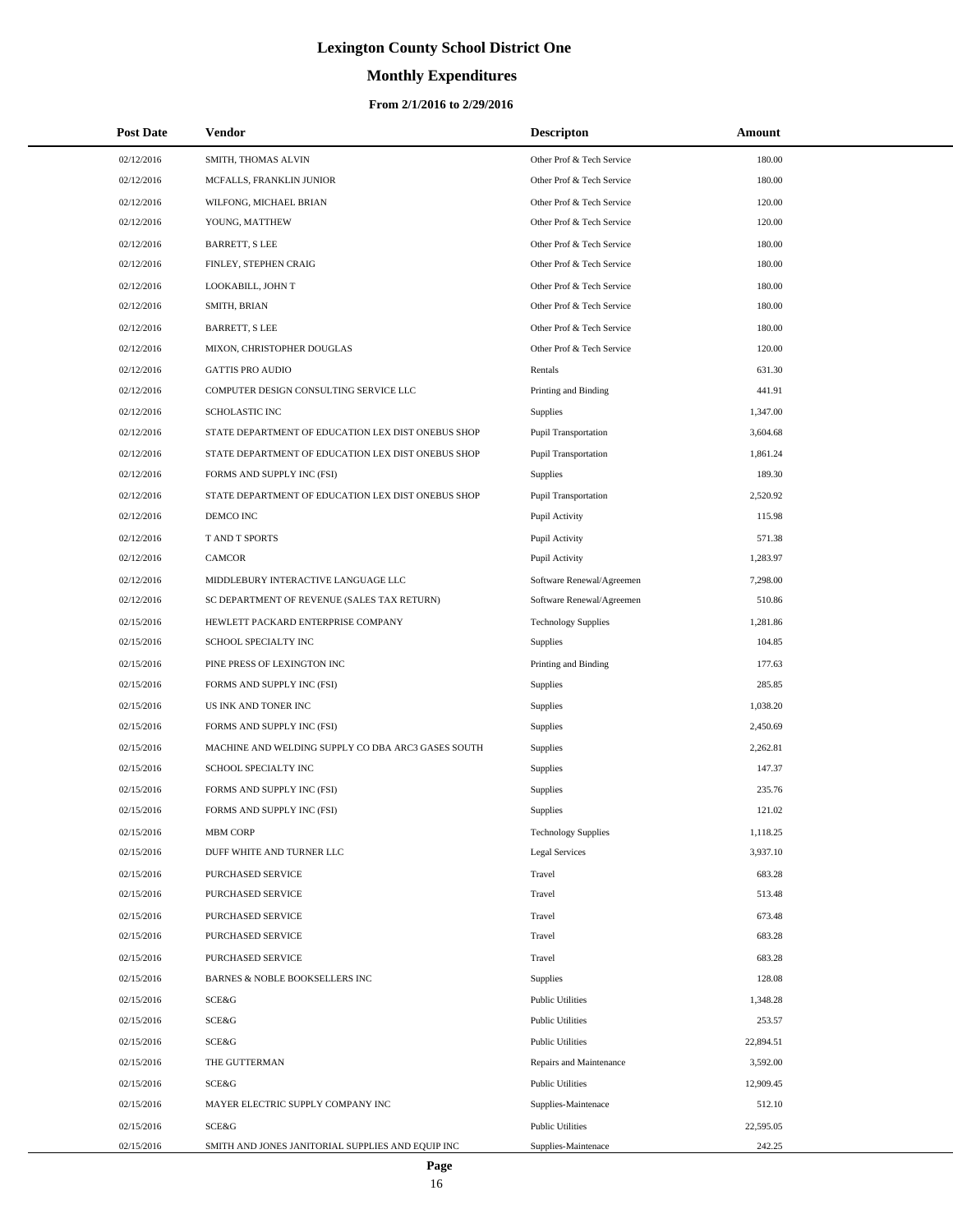# **Monthly Expenditures**

#### **From 2/1/2016 to 2/29/2016**

| <b>Post Date</b> | Vendor                                            | <b>Descripton</b>             | Amount     |
|------------------|---------------------------------------------------|-------------------------------|------------|
| 02/15/2016       | <b>SCE&amp;G</b>                                  | <b>Public Utilities</b>       | 16,131.54  |
| 02/15/2016       | EA SERVICES INC                                   | Repairs and Maintenance       | 1,438.80   |
| 02/15/2016       | <b>SCE&amp;G</b>                                  | <b>Public Utilities</b>       | 10,591.90  |
| 02/15/2016       | <b>SCE&amp;G</b>                                  | <b>Public Utilities</b>       | 7,956.95   |
| 02/15/2016       | SMITH AND JONES JANITORIAL SUPPLIES AND EQUIP INC | Supplies-Maintenace           | 264.90     |
| 02/15/2016       | <b>SCE&amp;G</b>                                  | <b>Public Utilities</b>       | 41,754.63  |
| 02/15/2016       | OSWALD WHOLESALE LUMBER INC                       | Supplies-Maintenace           | 1,383.25   |
| 02/15/2016       | SCE&G                                             | <b>Public Utilities</b>       | 7,134.26   |
| 02/15/2016       | SCE&G                                             | <b>Public Utilities</b>       | 10,111.46  |
| 02/15/2016       | PALMETTO PROPANE                                  | Energy                        | 540.45     |
| 02/15/2016       | <b>SCE&amp;G</b>                                  | <b>Public Utilities</b>       | 16,612.45  |
| 02/15/2016       | <b>SCE&amp;G</b>                                  | <b>Public Utilities</b>       | 12,180.22  |
| 02/15/2016       | ASPHALT PAVING AND MAINTENANCE CO INC             | Repairs and Maintenance       | 4,358.00   |
| 02/15/2016       | SCE&G                                             | <b>Public Utilities</b>       | 3,485.27   |
| 02/15/2016       | MAYER ELECTRIC SUPPLY COMPANY INC                 | Supplies-Maintenace           | 522.25     |
| 02/15/2016       | SOUTHEASTERN PAPER                                | Supplies-Maintenace           | 1,154.74   |
| 02/15/2016       | <b>SCE&amp;G</b>                                  | <b>Public Utilities</b>       | 19,539.23  |
| 02/15/2016       | <b>SCE&amp;G</b>                                  | <b>Public Utilities</b>       | 13,436.31  |
| 02/15/2016       | <b>SCE&amp;G</b>                                  | <b>Public Utilities</b>       | 10,631.46  |
| 02/15/2016       | SCE&G                                             | <b>Public Utilities</b>       | 13,699.90  |
| 02/15/2016       | <b>SCE&amp;G</b>                                  | <b>Public Utilities</b>       | 16,275.24  |
| 02/15/2016       | <b>SCE&amp;G</b>                                  | <b>Public Utilities</b>       | 47,045.75  |
| 02/15/2016       | <b>SCE&amp;G</b>                                  | <b>Public Utilities</b>       | 16,660.45  |
| 02/15/2016       | SMITH AND JONES JANITORIAL SUPPLIES AND EQUIP INC | Supplies-Maintenace           | 278.09     |
| 02/15/2016       | SCE&G                                             | <b>Public Utilities</b>       | 230.95     |
| 02/15/2016       | STEEN, BRANDON JAMES                              | Other Prof & Tech Service     | 120.00     |
| 02/15/2016       | CLARK BERRY PHOTOGRAPHY                           | Other Prof & Tech Service     | 150.00     |
| 02/15/2016       | FORMS AND SUPPLY INC (FSI)                        | <b>Supplies</b>               | 156.69     |
| 02/15/2016       | SCHOOL SPECIALTY INC                              | Supplies                      | 100.12     |
| 02/15/2016       | <b>ESPECIAL NEEDS</b>                             | <b>Supplies</b>               | 131.95     |
| 02/15/2016       | S & S WORLDWIDE INC                               | Supplies                      | 1,226.19   |
| 02/15/2016       | PUBLIC CONSULTING GROUP INC (PCG)                 | Software Renewal/Agreemen     | 22,500.00  |
| 02/15/2016       | SC DEPARTMENT OF REVENUE (SALES TAX RETURN)       | Software Renewal/Agreemen     | 1,575.00   |
| 02/15/2016       | DEFORD RESEARCH & CONSULTING                      | Inst Prog Improvement         | 250.00     |
| 02/15/2016       | FBI CONSTRUCTION INC                              | <b>Building</b>               | 325,086.55 |
| 02/15/2016       | CDWG ACCT 305089                                  | <b>Technology Supplies</b>    | 198.26     |
| 02/15/2016       | <b>US FOODS</b>                                   | Supplies                      | 1,190.02   |
| 02/15/2016       | <b>US FOODS</b>                                   | Food                          | 10,059.49  |
| 02/15/2016       | EARTHGRAINS BAKING COMPANIES INC                  | <b>Bread</b>                  | 277.75     |
| 02/15/2016       | BORDEN DAIRY CO OF SC LLC                         | Milk                          | 658.33     |
| 02/15/2016       | SENN BROTHERS INC                                 | Produce                       | 1,840.54   |
| 02/15/2016       | <b>US FOODS</b>                                   | Commodity Distribution Charge | 271.36     |
| 02/15/2016       | <b>US FOODS</b>                                   | Supplies                      | 834.14     |
| 02/15/2016       | <b>US FOODS</b>                                   | Food                          | 3,056.13   |
| 02/15/2016       | EARTHGRAINS BAKING COMPANIES INC                  | <b>Bread</b>                  | 133.00     |
| 02/15/2016       | BORDEN DAIRY CO OF SC LLC                         | Milk                          | 514.77     |
| 02/15/2016       | SENN BROTHERS INC                                 | Produce                       | 725.95     |
| 02/15/2016       | <b>US FOODS</b>                                   | Commodity Distribution Charge | 103.88     |

 $\overline{\phantom{0}}$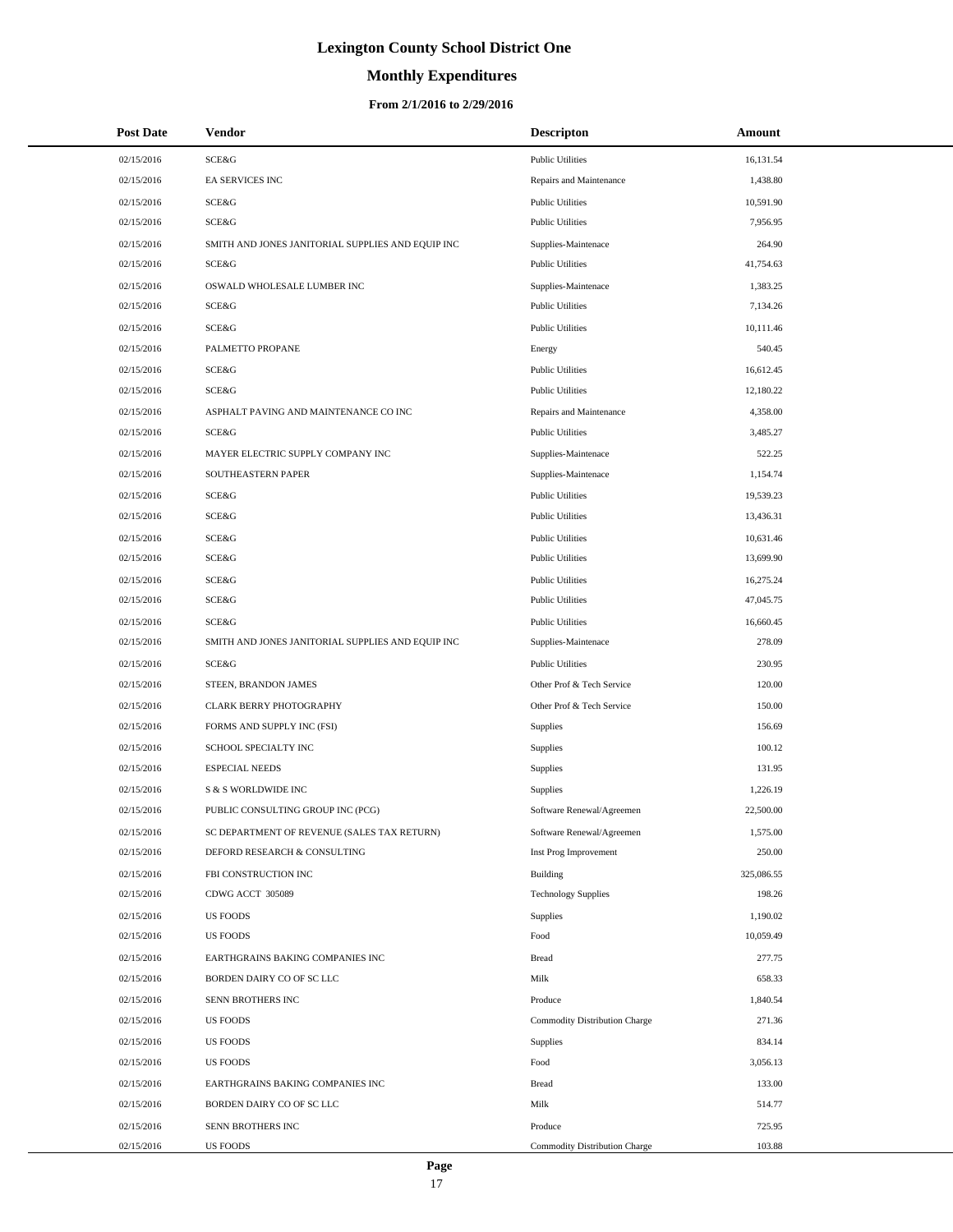# **Monthly Expenditures**

#### **From 2/1/2016 to 2/29/2016**

| <b>Post Date</b> | <b>Vendor</b>                    | <b>Descripton</b>             | Amount   |
|------------------|----------------------------------|-------------------------------|----------|
| 02/15/2016       | <b>US FOODS</b>                  | Supplies                      | 1,054.41 |
| 02/15/2016       | <b>US FOODS</b>                  | Food                          | 6,091.40 |
| 02/15/2016       | BORDEN DAIRY CO OF SC LLC        | Milk                          | 277.92   |
| 02/15/2016       | SENN BROTHERS INC                | Produce                       | 1,232.46 |
| 02/15/2016       | <b>US FOODS</b>                  | Commodity Distribution Charge | 275.60   |
| 02/15/2016       | <b>US FOODS</b>                  | Supplies                      | 953.58   |
| 02/15/2016       | <b>US FOODS</b>                  | Food                          | 6,092.92 |
| 02/15/2016       | EARTHGRAINS BAKING COMPANIES INC | <b>Bread</b>                  | 107.50   |
| 02/15/2016       | BORDEN DAIRY CO OF SC LLC        | Milk                          | 1,319.56 |
| 02/15/2016       | SENN BROTHERS INC                | Produce                       | 1,328.21 |
| 02/15/2016       | <b>US FOODS</b>                  | Commodity Distribution Charge | 108.12   |
| 02/15/2016       | <b>US FOODS</b>                  | Supplies                      | 410.07   |
| 02/15/2016       | <b>US FOODS</b>                  | Food                          | 3,954.22 |
| 02/15/2016       | BORDEN DAIRY CO OF SC LLC        | Milk                          | 551.47   |
| 02/15/2016       | SENN BROTHERS INC                | Produce                       | 791.08   |
| 02/15/2016       | <b>US FOODS</b>                  | Commodity Distribution Charge | 265.00   |
| 02/15/2016       | <b>US FOODS</b>                  | Supplies                      | 965.74   |
| 02/15/2016       | <b>US FOODS</b>                  | Food                          | 5,178.07 |
| 02/15/2016       | EARTHGRAINS BAKING COMPANIES INC | <b>Bread</b>                  | 147.50   |
| 02/15/2016       | BORDEN DAIRY CO OF SC LLC        | Milk                          | 1,141.70 |
| 02/15/2016       | SENN BROTHERS INC                | Produce                       | 1,783.52 |
| 02/15/2016       | <b>US FOODS</b>                  | Commodity Distribution Charge | 116.60   |
| 02/15/2016       | <b>US FOODS</b>                  | Supplies                      | 233.27   |
| 02/15/2016       | <b>US FOODS</b>                  | Food                          | 1,445.74 |
| 02/15/2016       | SENN BROTHERS INC                | Produce                       | 548.67   |
| 02/15/2016       | <b>US FOODS</b>                  | Supplies                      | 666.30   |
| 02/15/2016       | <b>US FOODS</b>                  | Food                          | 4,385.50 |
| 02/15/2016       | BORDEN DAIRY CO OF SC LLC        | Milk                          | 132.50   |
| 02/15/2016       | SENN BROTHERS INC                | Produce                       | 1,201.87 |
| 02/15/2016       | <b>US FOODS</b>                  | Commodity Distribution Charge | 135.68   |
| 02/15/2016       | <b>US FOODS</b>                  | Supplies                      | 641.91   |
| 02/15/2016       | <b>US FOODS</b>                  | Food                          | 2,974.77 |
| 02/15/2016       | BORDEN DAIRY CO OF SC LLC        | Milk                          | 850.89   |
| 02/15/2016       | SENN BROTHERS INC                | Produce                       | 1,449.86 |
| 02/15/2016       | <b>US FOODS</b>                  | Commodity Distribution Charge | 110.24   |
| 02/15/2016       | <b>US FOODS</b>                  | Supplies                      | 659.81   |
| 02/15/2016       | <b>US FOODS</b>                  | Food                          | 7,280.78 |
| 02/15/2016       | EARTHGRAINS BAKING COMPANIES INC | <b>Bread</b>                  | 130.00   |
| 02/15/2016       | BORDEN DAIRY CO OF SC LLC        | Milk                          | 1,878.55 |
| 02/15/2016       | SENN BROTHERS INC                | Produce                       | 1,479.50 |
| 02/15/2016       | <b>US FOODS</b>                  | Commodity Distribution Charge | 106.00   |
| 02/15/2016       | <b>US FOODS</b>                  | Supplies                      | 677.03   |
| 02/15/2016       | <b>US FOODS</b>                  | Food                          | 5,753.47 |
| 02/15/2016       | BORDEN DAIRY CO OF SC LLC        | Milk                          | 1,160.19 |
| 02/15/2016       | SENN BROTHERS INC                | Produce                       | 1,089.43 |
| 02/15/2016       | <b>US FOODS</b>                  | Commodity Distribution Charge | 110.24   |
| 02/15/2016       | <b>US FOODS</b>                  | Supplies                      | 562.17   |
| 02/15/2016       | <b>US FOODS</b>                  | Food                          | 3,246.02 |

L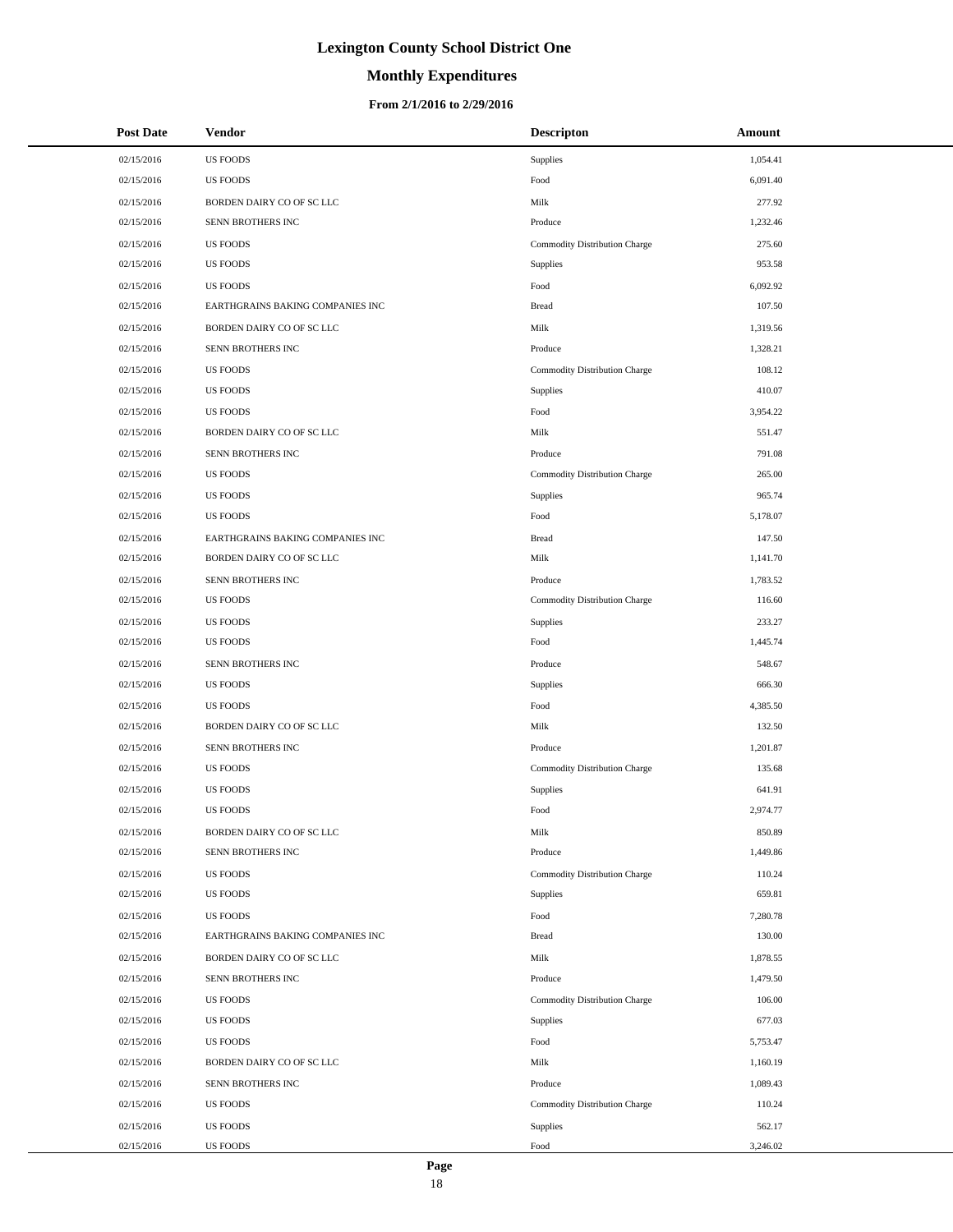# **Monthly Expenditures**

| <b>Post Date</b> | <b>Vendor</b>                    | <b>Descripton</b>             | Amount   |
|------------------|----------------------------------|-------------------------------|----------|
| 02/15/2016       | EARTHGRAINS BAKING COMPANIES INC | <b>Bread</b>                  | 213.75   |
| 02/15/2016       | BORDEN DAIRY CO OF SC LLC        | Milk                          | 1,034.21 |
| 02/15/2016       | SENN BROTHERS INC                | Produce                       | 1,593.98 |
| 02/15/2016       | <b>US FOODS</b>                  | Commodity Distribution Charge | 106.00   |
| 02/15/2016       | <b>US FOODS</b>                  | Supplies                      | 608.70   |
| 02/15/2016       | <b>US FOODS</b>                  | Food                          | 5,184.91 |
| 02/15/2016       | BORDEN DAIRY CO OF SC LLC        | Milk                          | 589.12   |
| 02/15/2016       | SENN BROTHERS INC                | Produce                       | 642.00   |
| 02/15/2016       | <b>US FOODS</b>                  | Commodity Distribution Charge | 137.80   |
| 02/15/2016       | <b>US FOODS</b>                  | Supplies                      | 854.27   |
| 02/15/2016       | <b>US FOODS</b>                  | Food                          | 8,787.51 |
| 02/15/2016       | EARTHGRAINS BAKING COMPANIES INC | <b>Bread</b>                  | 160.00   |
| 02/15/2016       | BORDEN DAIRY CO OF SC LLC        | Milk                          | 664.57   |
| 02/15/2016       | SENN BROTHERS INC                | Produce                       | 1,649.72 |
| 02/15/2016       | <b>US FOODS</b>                  | Commodity Distribution Charge | 258.64   |
| 02/15/2016       | <b>US FOODS</b>                  | Supplies                      | 556.70   |
| 02/15/2016       | <b>US FOODS</b>                  | Food                          | 2,151.73 |
| 02/15/2016       | BORDEN DAIRY CO OF SC LLC        | Milk                          | 686.57   |
| 02/15/2016       | SENN BROTHERS INC                | Produce                       | 707.90   |
| 02/15/2016       | <b>US FOODS</b>                  | Supplies                      | 1,104.96 |
| 02/15/2016       | <b>US FOODS</b>                  | Food                          | 7,055.92 |
| 02/15/2016       | EARTHGRAINS BAKING COMPANIES INC | <b>Bread</b>                  | 123.75   |
| 02/15/2016       | BORDEN DAIRY CO OF SC LLC        | Milk                          | 351.55   |
| 02/15/2016       | SENN BROTHERS INC                | Produce                       | 1,592.65 |
| 02/15/2016       | <b>US FOODS</b>                  | Commodity Distribution Charge | 133.56   |
| 02/15/2016       | <b>US FOODS</b>                  | Supplies                      | 450.07   |
| 02/15/2016       | <b>US FOODS</b>                  | Food                          | 3,896.35 |
| 02/15/2016       | BORDEN DAIRY CO OF SC LLC        | Milk                          | 598.15   |
| 02/15/2016       | SENN BROTHERS INC                | Produce                       | 737.80   |
| 02/15/2016       | <b>US FOODS</b>                  | Commodity Distribution Charge | 112.36   |
| 02/15/2016       | <b>US FOODS</b>                  | Supplies                      | 651.01   |
| 02/15/2016       | <b>US FOODS</b>                  | Food                          | 1,922.30 |
| 02/15/2016       | BORDEN DAIRY CO OF SC LLC        | Milk                          | 446.07   |
| 02/15/2016       | SENN BROTHERS INC                | Produce                       | 775.90   |
| 02/15/2016       | <b>US FOODS</b>                  | Commodity Distribution Charge | 103.88   |
| 02/15/2016       | <b>US FOODS</b>                  | Supplies                      | 707.11   |
| 02/15/2016       | <b>US FOODS</b>                  | Food                          | 6,702.70 |
| 02/15/2016       | EARTHGRAINS BAKING COMPANIES INC | <b>Bread</b>                  | 112.50   |
| 02/15/2016       | BORDEN DAIRY CO OF SC LLC        | Milk                          | 1,567.64 |
| 02/15/2016       | SENN BROTHERS INC                | Produce                       | 1,555.55 |
| 02/15/2016       | <b>US FOODS</b>                  | Supplies                      | 480.53   |
| 02/15/2016       | <b>US FOODS</b>                  | Food                          | 4,417.29 |
| 02/15/2016       | BORDEN DAIRY CO OF SC LLC        | Milk                          | 187.05   |
| 02/15/2016       | SENN BROTHERS INC                | Produce                       | 962.71   |
| 02/15/2016       | <b>US FOODS</b>                  | Commodity Distribution Charge | 137.80   |
| 02/15/2016       | <b>US FOODS</b>                  | Supplies                      | 553.27   |
| 02/15/2016       | <b>US FOODS</b>                  | Food                          | 1,878.33 |
| 02/15/2016       | BORDEN DAIRY CO OF SC LLC        | Milk                          | 170.65   |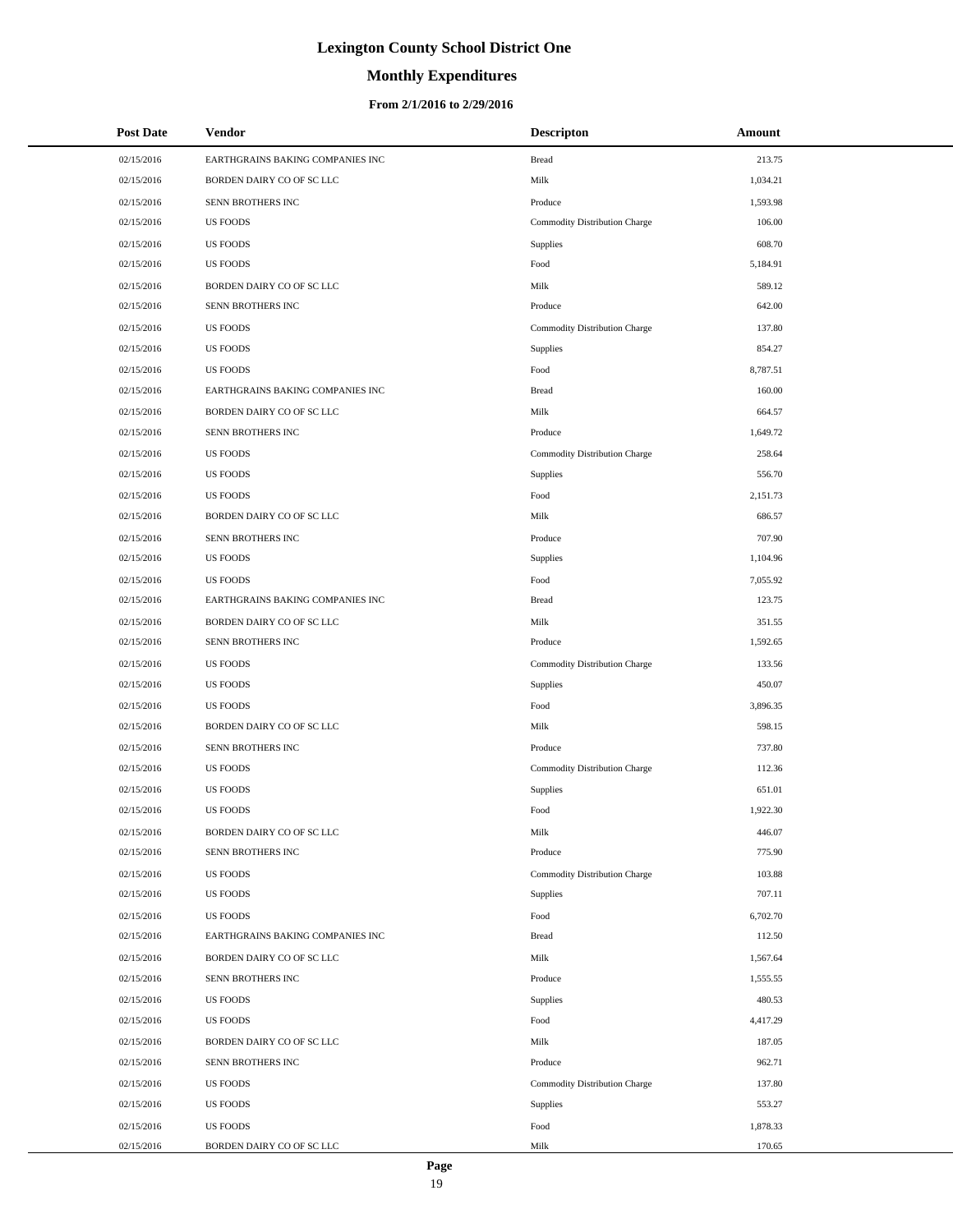# **Monthly Expenditures**

#### **From 2/1/2016 to 2/29/2016**

| <b>Post Date</b> | <b>Vendor</b>                    | <b>Descripton</b>             | Amount    |
|------------------|----------------------------------|-------------------------------|-----------|
| 02/15/2016       | SENN BROTHERS INC                | Produce                       | 761.99    |
| 02/15/2016       | <b>US FOODS</b>                  | Commodity Distribution Charge | 103.88    |
| 02/15/2016       | <b>US FOODS</b>                  | Supplies                      | 693.65    |
| 02/15/2016       | <b>US FOODS</b>                  | Food                          | 6,490.75  |
| 02/15/2016       | EARTHGRAINS BAKING COMPANIES INC | <b>Bread</b>                  | 135.00    |
| 02/15/2016       | BORDEN DAIRY CO OF SC LLC        | Milk                          | 540.66    |
| 02/15/2016       | SENN BROTHERS INC                | Produce                       | 1,461.68  |
| 02/15/2016       | <b>US FOODS</b>                  | Commodity Distribution Charge | 122.96    |
| 02/15/2016       | <b>US FOODS</b>                  | <b>Supplies</b>               | 833.80    |
| 02/15/2016       | <b>US FOODS</b>                  | Food                          | 6,021.19  |
| 02/15/2016       | EARTHGRAINS BAKING COMPANIES INC | <b>Bread</b>                  | 237.50    |
| 02/15/2016       | BORDEN DAIRY CO OF SC LLC        | Milk                          | 911.28    |
| 02/15/2016       | SENN BROTHERS INC                | Produce                       | 1,263.38  |
| 02/15/2016       | <b>US FOODS</b>                  | Commodity Distribution Charge | 110.24    |
| 02/15/2016       | <b>US FOODS</b>                  | <b>Supplies</b>               | 791.93    |
| 02/15/2016       | <b>US FOODS</b>                  | Food                          | 4,653.96  |
| 02/15/2016       | BORDEN DAIRY CO OF SC LLC        | Milk                          | 1,227.24  |
| 02/15/2016       | SENN BROTHERS INC                | Produce                       | 863.80    |
| 02/15/2016       | <b>US FOODS</b>                  | Commodity Distribution Charge | 31.04     |
| 02/15/2016       | <b>US FOODS</b>                  | <b>Supplies</b>               | 569.43    |
| 02/15/2016       | <b>US FOODS</b>                  | Food                          | 1,935.51  |
| 02/15/2016       | BORDEN DAIRY CO OF SC LLC        | Milk                          | 391.13    |
| 02/15/2016       | SENN BROTHERS INC                | Produce                       | 902.10    |
| 02/15/2016       | <b>US FOODS</b>                  | Commodity Distribution Charge | 106.00    |
| 02/15/2016       | <b>US FOODS</b>                  | Supplies                      | 448.39    |
| 02/15/2016       | <b>US FOODS</b>                  | Food                          | 1,523.72  |
| 02/15/2016       | BORDEN DAIRY CO OF SC LLC        | Milk                          | 705.92    |
| 02/15/2016       | SENN BROTHERS INC                | Produce                       | 836.15    |
| 02/15/2016       | <b>US FOODS</b>                  | Commodity Distribution Charge | 103.88    |
| 02/15/2016       | <b>US FOODS</b>                  | Supplies                      | 769.97    |
| 02/15/2016       | <b>US FOODS</b>                  | Food                          | 5,252.48  |
| 02/15/2016       | EARTHGRAINS BAKING COMPANIES INC | <b>Bread</b>                  | 271.75    |
| 02/15/2016       | BORDEN DAIRY CO OF SC LLC        | Milk                          | 1,110.26  |
| 02/15/2016       | SENN BROTHERS INC                | Produce                       | 1,576.97  |
| 02/15/2016       | <b>US FOODS</b>                  | Commodity Distribution Charge | 108.12    |
| 02/15/2016       | <b>US FOODS</b>                  | <b>Supplies</b>               | 832.10    |
| 02/15/2016       | <b>US FOODS</b>                  | Food                          | 6,026.58  |
| 02/15/2016       | EARTHGRAINS BAKING COMPANIES INC | <b>Bread</b>                  | 108.75    |
| 02/15/2016       | BORDEN DAIRY CO OF SC LLC        | Milk                          | 701.28    |
| 02/15/2016       | SENN BROTHERS INC                | Produce                       | 1,089.60  |
| 02/15/2016       | <b>US FOODS</b>                  | Commodity Distribution Charge | 125.08    |
| 02/15/2016       | <b>US FOODS</b>                  | <b>Supplies</b>               | 830.88    |
| 02/15/2016       | <b>US FOODS</b>                  | Food                          | 12,210.73 |
| 02/15/2016       | BORDEN DAIRY CO OF SC LLC        | Milk                          | 673.30    |
| 02/15/2016       | SENN BROTHERS INC                | Produce                       | 1,527.11  |
| 02/15/2016       | <b>US FOODS</b>                  | Commodity Distribution Charge | 275.60    |
| 02/15/2016       | <b>US FOODS</b>                  | <b>Supplies</b>               | 713.80    |
| 02/15/2016       | <b>US FOODS</b>                  | $\operatorname*{Food}$        | 2,580.04  |

 $\overline{\phantom{0}}$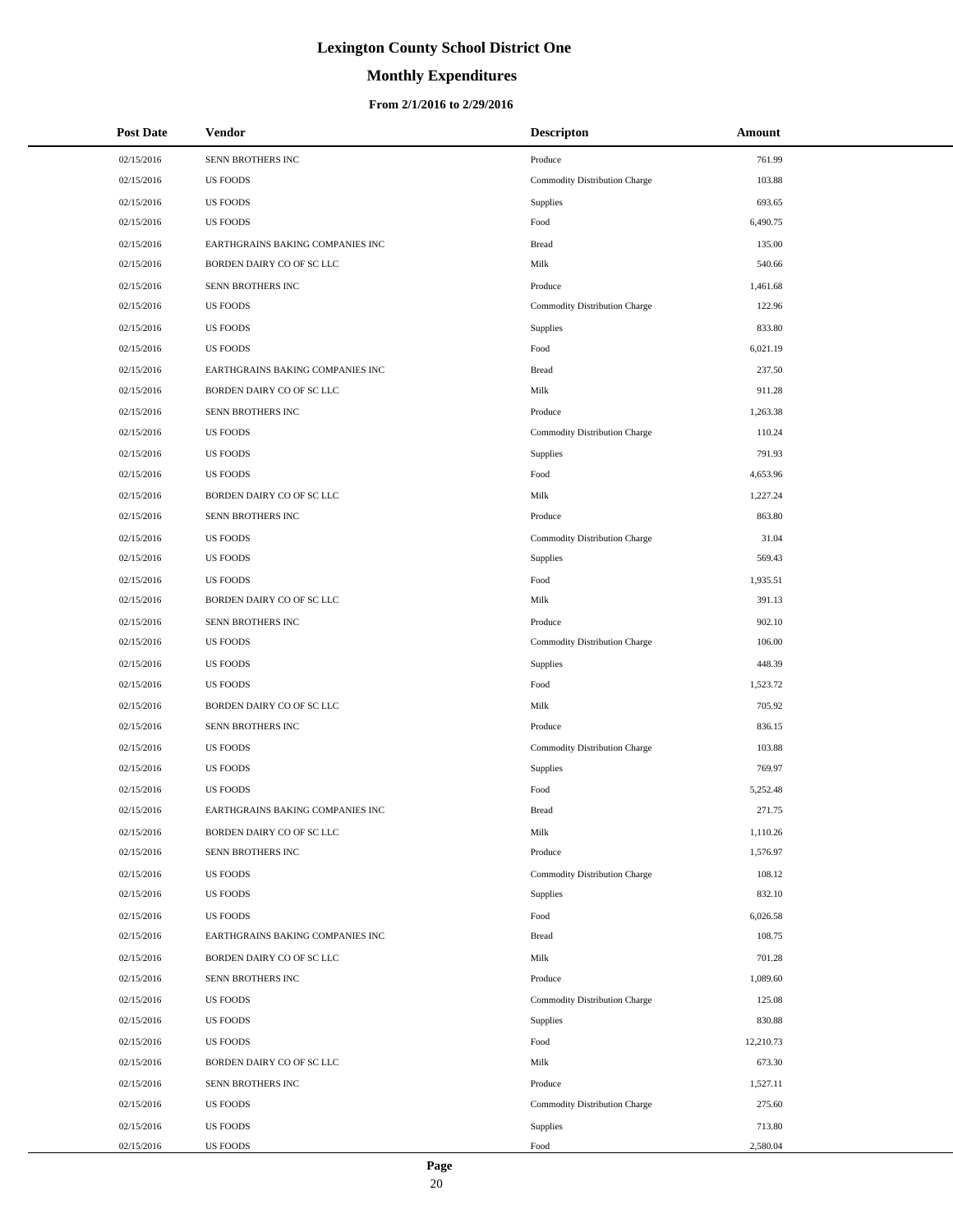# **Monthly Expenditures**

#### **From 2/1/2016 to 2/29/2016**

| <b>Post Date</b> | Vendor                                            | <b>Descripton</b>             | Amount   |
|------------------|---------------------------------------------------|-------------------------------|----------|
| 02/15/2016       | BORDEN DAIRY CO OF SC LLC                         | Milk                          | 465.95   |
| 02/15/2016       | SENN BROTHERS INC                                 | Produce                       | 1,008.59 |
| 02/15/2016       | <b>US FOODS</b>                                   | Commodity Distribution Charge | 101.76   |
| 02/15/2016       | US INK AND TONER INC                              | Pupil Activity                | 1,102.44 |
| 02/15/2016       | FORMS AND SUPPLY INC (FSI)                        | Pupil Activity                | 2,302.64 |
| 02/15/2016       | FORMS AND SUPPLY INC (FSI)                        | Pupil Activity                | 2,158.73 |
| 02/15/2016       | FRANKLIN, STACEY                                  | Pupil Activity                | 120.30   |
| 02/15/2016       | HOWELL, MARVIN M                                  | Pupil Activity                | 123.90   |
| 02/15/2016       | REED, JOHN MARCUS                                 | Pupil Activity                | 105.00   |
| 02/15/2016       | CUMMINGS, KEVIN                                   | Pupil Activity                | 101.40   |
| 02/15/2016       | FINLEY, STEPHEN CRAIG                             | Pupil Activity                | 120.00   |
| 02/15/2016       | LANDRUM, JAMES R                                  | Pupil Activity                | 108.60   |
| 02/16/2016       | DELL COMPUTERS                                    | <b>Technology Supplies</b>    | 1,053.34 |
| 02/16/2016       | SCHOOL SPECIALTY INC                              | Supplies                      | 821.03   |
| 02/16/2016       | <b>LEARNING A-Z</b>                               | Software Renewal/Agreemen     | 1,019.40 |
| 02/16/2016       | THE LITTLE SIGN CO                                | <b>Supplies</b>               | 348.00   |
| 02/16/2016       | MUSICIAN SUPPLY                                   | Repairs and Maintenance       | 180.00   |
| 02/16/2016       | MANAGEDPRINT                                      | Supplies                      | 1,342.85 |
| 02/16/2016       | US INK AND TONER INC                              | Supplies                      | 702.96   |
| 02/16/2016       | BLICK ART MATERIALS LLC                           | Supplies                      | 104.61   |
| 02/16/2016       | <b>PURCHASE POWER</b>                             | Supplies                      | 1,000.00 |
| 02/16/2016       | SC SKILLS USA VICA                                | Travel                        | 450.00   |
| 02/16/2016       | ROSE CHAUFFEURED TRANSPORTATION LTD               | Pupil Transportation          | 2,299.50 |
| 02/16/2016       | EMBASSY SUITES CHARLESTON CONVENTION CENTER       | Travel                        | 676.32   |
| 02/16/2016       | <b>HAMPTON INN</b>                                | Pupil Transportation          | 497.28   |
| 02/16/2016       | <b>HAMPTON INN</b>                                | Travel                        | 248.64   |
| 02/16/2016       | FOLLETT SCHOOL SOLUTIONS INC                      | <b>Library Books</b>          | 661.55   |
| 02/16/2016       | <b>RAINBOW BOOK CO</b>                            | <b>Library Books</b>          | 2,981.72 |
| 02/16/2016       | GECP (GENERAL ELECTRIC)                           | Supplies-Maintenace           | 357.38   |
| 02/16/2016       | SMITH AND JONES JANITORIAL SUPPLIES AND EQUIP INC | Supplies-Maintenace           | 673.33   |
| 02/16/2016       | SMITH AND JONES JANITORIAL SUPPLIES AND EQUIP INC | Supplies-Maintenace           | 104.86   |
| 02/16/2016       | DADE PAPER AND BAG CO                             | Supplies-Maintenace           | 300.97   |
| 02/16/2016       | FRANKLIN COVEY CO (EDUCATION DIV )                | Supplies                      | 1,685.25 |
| 02/16/2016       | SCHOOL SPECIALTY INC                              | <b>Supplies</b>               | 286.69   |
| 02/16/2016       | FRANKLIN COVEY CO (EDUCATION DIV)                 | Inst Prog Improvement         | 519.38   |
| 02/16/2016       | CAROLINA BIOLOGICAL SUPPLY CO                     | <b>Supplies</b>               | 114.31   |
| 02/16/2016       | DAVIS FRAWLEY ATTORNEYS AT LAW                    | Legal Services                | 1,225.00 |
| 02/16/2016       | MACTASTIC LLC DBA MACTASTIC IREPAIR               | Pupil Activity                | 1,840.00 |
| 02/16/2016       | STONE SCULPTORS SUPPLIES                          | Pupil Activity                | 845.72   |
| 02/16/2016       | <b>JW PEPPER</b>                                  | Pupil Activity                | 345.75   |
| 02/16/2016       | <b>JW PEPPER</b>                                  | Pupil Activity                | 354.00   |
| 02/16/2016       | SCHOOL SPECIALTY INC                              | Pupil Activity                | 224.46   |
| 02/16/2016       | HOSA                                              | Pupil Activity                | 220.00   |
| 02/16/2016       | SC HIGH SCHOOL LEAGUE                             | Pupil Activity                | 9,275.11 |
| 02/16/2016       | <b>BSN SPORTS</b>                                 | Pupil Activity                | 128.39   |
| 02/16/2016       | CLAY KING COM INC                                 | Supplies                      | 743.52   |
| 02/16/2016       | 9TH PLANET LLC                                    | Supplies                      | 340.00   |
| 02/16/2016       | SOCIAL THINKING                                   | Supplies                      | 646.00   |

 $\overline{\phantom{0}}$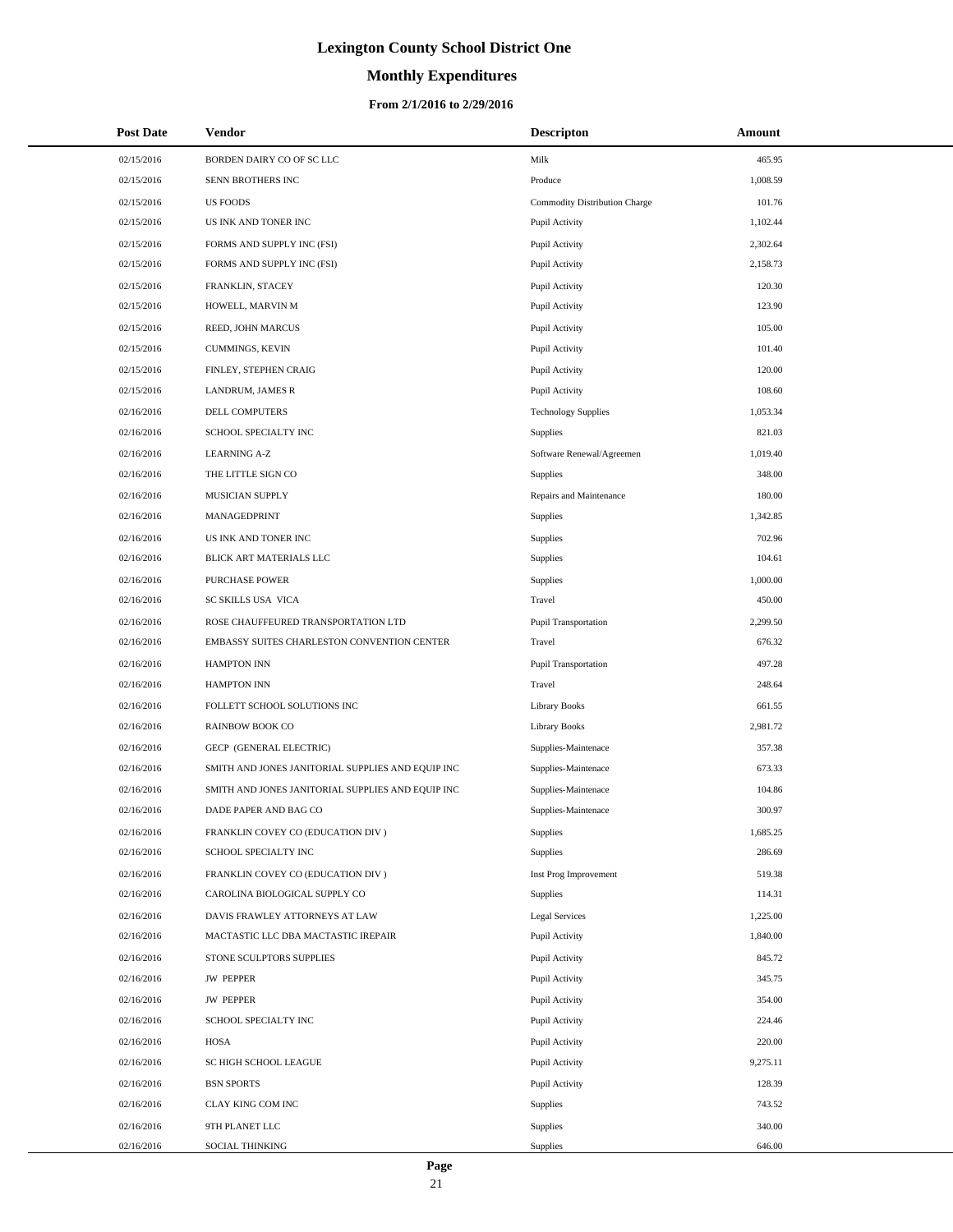# **Monthly Expenditures**

| <b>Post Date</b> | Vendor                                      | <b>Descripton</b>             | Amount   |
|------------------|---------------------------------------------|-------------------------------|----------|
| 02/17/2016       | SCHOOL SPECIALTY INC                        | Supplies                      | $-31.46$ |
| 02/17/2016       | LEARNING.COM                                | Software Renewal/Agreemen     | 7,600.00 |
| 02/17/2016       | LEXIA LEARNING SYSTEMS INC                  | Software Renewal/Agreemen     | 1,200.00 |
| 02/17/2016       | SC DEPARTMENT OF REVENUE (SALES TAX RETURN) | Software Renewal/Agreemen     | 532.00   |
| 02/17/2016       | <b>ACT CUSTOMER SERVICES (68)</b>           | Other Prof & Tech Service     | 4,400.00 |
| 02/17/2016       | SC DEPARTMENT OF REVENUE (SALES TAX RETURN) | Other Prof & Tech Service     | 308.00   |
| 02/17/2016       | FORMS AND SUPPLY INC (FSI)                  | Supplies                      | 1,726.98 |
| 02/17/2016       | US INK AND TONER INC                        | Supplies                      | 991.11   |
| 02/17/2016       | SCHOOL SPECIALTY INC                        | Supplies                      | 1,788.30 |
| 02/17/2016       | SCHOOL SPECIALTY INC                        | Supplies                      | 234.93   |
| 02/17/2016       | SCHOOL SPECIALTY INC                        | Supplies                      | 1,161.66 |
| 02/17/2016       | MACGILL & CO                                | Supplies                      | 574.00   |
| 02/17/2016       | SCHOOL HEALTH CORP                          | <b>Supplies</b>               | 107.50   |
| 02/17/2016       | ACCENT CONNECTIONS LLC                      | <b>Instructional Services</b> | 250.00   |
| 02/17/2016       | FOLLETT SCHOOL SOLUTIONS INC                | <b>Library Books</b>          | 1,314.39 |
| 02/17/2016       | FOLLETT SCHOOL SOLUTIONS INC                | <b>Library Books</b>          | 406.12   |
| 02/17/2016       | FOLLETT SCHOOL SOLUTIONS INC                | <b>Library Books</b>          | 724.60   |
| 02/17/2016       | CERTIFIED TRANSLATION SERVICES              | Other Prof & Tech Service     | 476.32   |
| 02/17/2016       | FORMS AND SUPPLY INC (FSI)                  | Supplies                      | 284.62   |
| 02/17/2016       | SCHOOL SPECIALTY INC                        | Supplies                      | 138.36   |
| 02/17/2016       | HEWLETT PACKARD ENTERPRISE COMPANY          | Supplies                      | 171.05   |
| 02/17/2016       | PALMETTO PROPANE                            | Energy                        | 251.14   |
| 02/17/2016       | PRICES COUNTRY STORE                        | Supplies-Maintenace           | 487.29   |
| 02/17/2016       | PRICES COUNTRY STORE                        | Supplies-Maintenace           | 222.45   |
| 02/17/2016       | <b>CARTS PLUS</b>                           | Repairs and Maintenance       | 187.50   |
| 02/17/2016       | PRICES COUNTRY STORE                        | Supplies-Maintenace           | 222.45   |
| 02/17/2016       | A Z LAWN MOWER PARTS                        | Supplies-Maintenace           | 115.13   |
| 02/17/2016       | <b>BUSINESS SERVICES</b>                    | Supplies-Maintenace           | 1,443.54 |
| 02/17/2016       | A Z LAWN MOWER PARTS                        | Supplies-Maintenace           | 115.17   |
| 02/17/2016       | <b>WW GRAINGER</b>                          | Supplies-Maintenace           | 150.11   |
| 02/17/2016       | CITY ELECTRIC SUPPLY CO                     | Supplies-Maintenace           | 256.03   |
| 02/17/2016       | PRICES COUNTRY STORE                        | Supplies-Maintenace           | 222.45   |
| 02/17/2016       | A Z LAWN MOWER PARTS                        | Supplies-Maintenace           | 115.13   |
| 02/17/2016       | GATEWAY SUPPLY CO INC                       | Supplies-Maintenace           | 224.70   |
| 02/17/2016       | L R HOOK TIRE CO INC                        | Repairs and Maintenance       | 471.27   |
| 02/17/2016       | PRICES COUNTRY STORE                        | Supplies-Maintenace           | 381.35   |
| 02/17/2016       | <b>BLACK, CALEB JAMES</b>                   | Other Prof & Tech Service     | 180.00   |
| 02/17/2016       | BLACK, CALEB JAMES                          | Other Prof & Tech Service     | 180.00   |
| 02/17/2016       | HAIGLER III, THOMAS I                       | Other Prof & Tech Service     | 180.00   |
| 02/17/2016       | HINZ, BRIAN E                               | Other Prof & Tech Service     | 180.00   |
| 02/17/2016       | <b>GALLUP INC</b>                           | Other Objects                 | 249.97   |
| 02/17/2016       | DIGITAL OFFICE SOLUTIONS INC                | Repairs and Maintenance       | 131.80   |
| 02/17/2016       | <b>APPLE INC</b>                            | <b>Technology Supplies</b>    | 5,012.95 |
| 02/17/2016       | SOUTHMED INC                                | <b>Technology Supplies</b>    | 330.00   |
| 02/17/2016       | TELCOM OF SOUTH CAROLINA INC                | <b>Technology Supplies</b>    | 602.20   |
| 02/17/2016       | DIGITAL OFFICE SOLUTIONS INC                | Repairs and Maintenance       | 1,728.72 |
| 02/17/2016       | DIGITAL OFFICE SOLUTIONS INC                | Repairs and Maintenance       | 852.46   |
| 02/17/2016       | DIGITAL OFFICE SOLUTIONS INC                | Repairs and Maintenance       | 596.80   |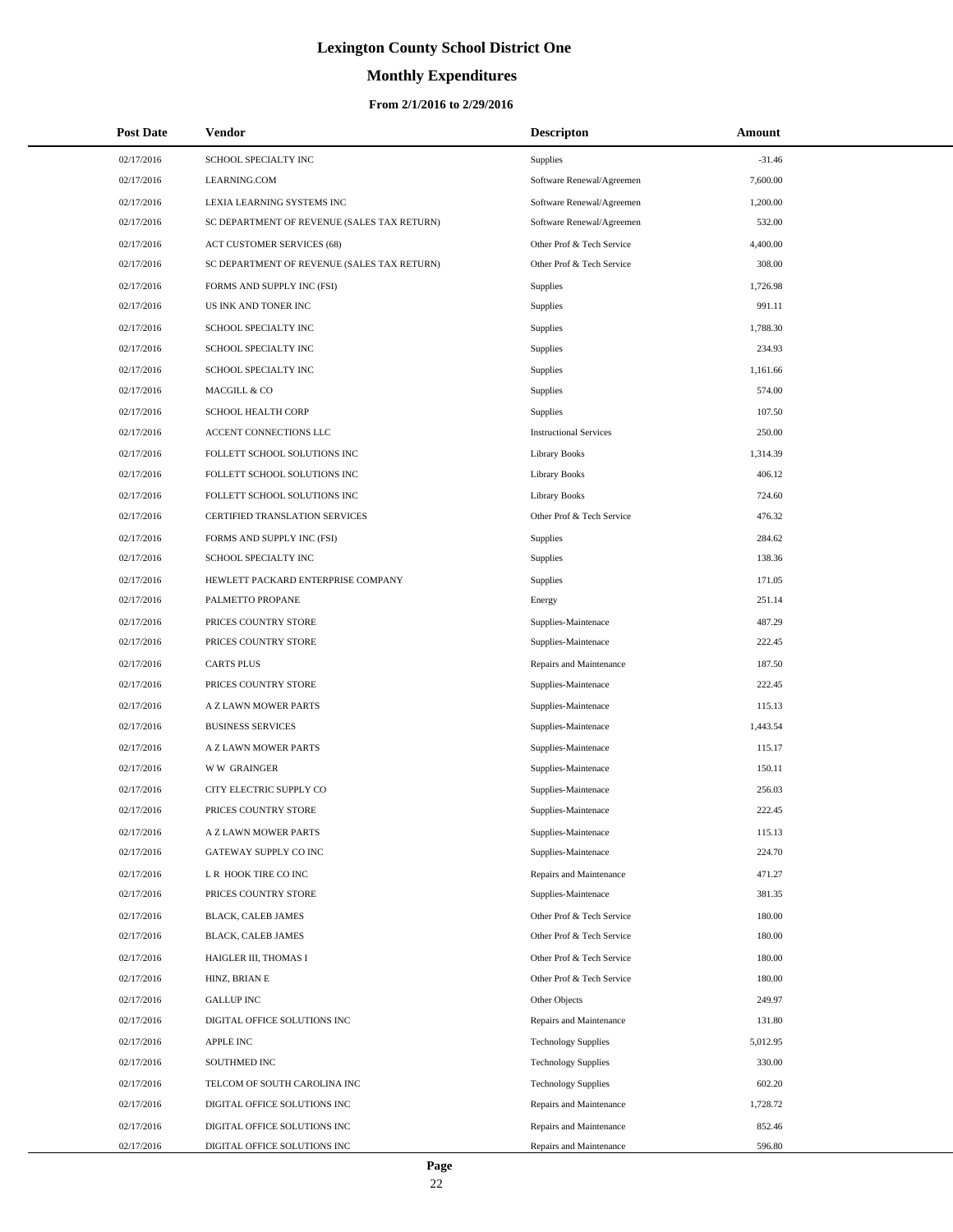# **Monthly Expenditures**

#### **From 2/1/2016 to 2/29/2016**

| <b>Post Date</b> | <b>Vendor</b>                         | <b>Descripton</b>             | Amount    |
|------------------|---------------------------------------|-------------------------------|-----------|
| 02/17/2016       | DIGITAL OFFICE SOLUTIONS INC          | Repairs and Maintenance       | 483.66    |
| 02/17/2016       | DIGITAL OFFICE SOLUTIONS INC          | Repairs and Maintenance       | 844.64    |
| 02/17/2016       | DIGITAL OFFICE SOLUTIONS INC          | Repairs and Maintenance       | 265.42    |
| 02/17/2016       | DIGITAL OFFICE SOLUTIONS INC          | Repairs and Maintenance       | 1,370.15  |
| 02/17/2016       | DIGITAL OFFICE SOLUTIONS INC          | Repairs and Maintenance       | 118.76    |
| 02/17/2016       | DIGITAL OFFICE SOLUTIONS INC          | Repairs and Maintenance       | 706.10    |
| 02/17/2016       | DIGITAL OFFICE SOLUTIONS INC          | Repairs and Maintenance       | 391.87    |
| 02/17/2016       | DIGITAL OFFICE SOLUTIONS INC          | Repairs and Maintenance       | 357.72    |
| 02/17/2016       | DIGITAL OFFICE SOLUTIONS INC          | Repairs and Maintenance       | 413.27    |
| 02/17/2016       | DIGITAL OFFICE SOLUTIONS INC          | Repairs and Maintenance       | 838.40    |
| 02/17/2016       | DIGITAL OFFICE SOLUTIONS INC          | Repairs and Maintenance       | 305.54    |
| 02/17/2016       | DIGITAL OFFICE SOLUTIONS INC          | Repairs and Maintenance       | 499.28    |
| 02/17/2016       | DIGITAL OFFICE SOLUTIONS INC          | Repairs and Maintenance       | 1,539.94  |
| 02/17/2016       | DIGITAL OFFICE SOLUTIONS INC          | Repairs and Maintenance       | 1,612.03  |
| 02/17/2016       | DIGITAL OFFICE SOLUTIONS INC          | Repairs and Maintenance       | 692.75    |
| 02/17/2016       | DIGITAL OFFICE SOLUTIONS INC          | Repairs and Maintenance       | 259.73    |
| 02/17/2016       | DIGITAL OFFICE SOLUTIONS INC          | Repairs and Maintenance       | 348.14    |
| 02/17/2016       | DIGITAL OFFICE SOLUTIONS INC          | Repairs and Maintenance       | 476.22    |
| 02/17/2016       | DIGITAL OFFICE SOLUTIONS INC          | Repairs and Maintenance       | 764.11    |
| 02/17/2016       | DIGITAL OFFICE SOLUTIONS INC          | Repairs and Maintenance       | 1,049.88  |
| 02/17/2016       | DIGITAL OFFICE SOLUTIONS INC          | Repairs and Maintenance       | 485.62    |
| 02/17/2016       | EAI (ERIC ARMIN INC)                  | <b>Supplies</b>               | 339.98    |
| 02/17/2016       | SCHOOL SPECIALTY INC                  | <b>Supplies</b>               | 2,023.17  |
| 02/17/2016       | NANCY K PERRY CHILDREN'S SHELTER      | <b>Instructional Services</b> | 291.00    |
| 02/17/2016       | SOUTHERN REGIONAL EDUCATION BD (SREB) | Software Renewal/Agreemen     | 450.00    |
| 02/17/2016       | SOUTHERN REGIONAL EDUCATION BD (SREB) | Software Renewal/Agreemen     | 450.00    |
| 02/17/2016       | STAGESTEP INC                         | Supplies                      | 900.00    |
| 02/17/2016       | TELCOM OF SOUTH CAROLINA INC          | <b>Technology Supplies</b>    | 22,138.32 |
| 02/17/2016       | <b>SIMS GROUP</b>                     | Building                      | 7,709.25  |
| 02/17/2016       | COMMUNICATION MANAGEMENT INC          | <b>Technology Supplies</b>    | 1,064.00  |
| 02/17/2016       | COOK & BOARDMAN LLC                   | <b>Technology Supplies</b>    | 1,018.11  |
| 02/17/2016       | RUFUS ORNDUFF REF INC                 | Repairs and Maintenance       | 691.63    |
| 02/17/2016       | BORDEN DAIRY CO OF SC LLC             | Milk                          | 945.38    |
| 02/17/2016       | SENN BROTHERS INC                     | Produce                       | 1,409.26  |
| 02/17/2016       | BORDEN DAIRY CO OF SC LLC             | Milk                          | 997.47    |
| 02/17/2016       | SENN BROTHERS INC                     | Produce                       | 827.99    |
| 02/17/2016       | RUFUS ORNDUFF REF INC                 | Repairs and Maintenance       | 662.25    |
| 02/17/2016       | BORDEN DAIRY CO OF SC LLC             | Milk                          | 425.58    |
| 02/17/2016       | SENN BROTHERS INC                     | Produce                       | 729.64    |
| 02/17/2016       | EARTHGRAINS BAKING COMPANIES INC      | <b>Bread</b>                  | $-10.50$  |
| 02/17/2016       | BORDEN DAIRY CO OF SC LLC             | Milk                          | 1,620.89  |
| 02/17/2016       | SENN BROTHERS INC                     | Produce                       | 1,054.40  |
| 02/17/2016       | BORDEN DAIRY CO OF SC LLC             | Milk                          | 732.92    |
| 02/17/2016       | SENN BROTHERS INC                     | Produce                       | 552.93    |
| 02/17/2016       | EARTHGRAINS BAKING COMPANIES INC      | <b>Bread</b>                  | 132.50    |
| 02/17/2016       | BORDEN DAIRY CO OF SC LLC             | Milk                          | 1,248.23  |
| 02/17/2016       | SENN BROTHERS INC                     | Produce                       | 989.48    |
| 02/17/2016       | BORDEN DAIRY CO OF SC LLC             | Milk                          | 435.60    |

 $\overline{a}$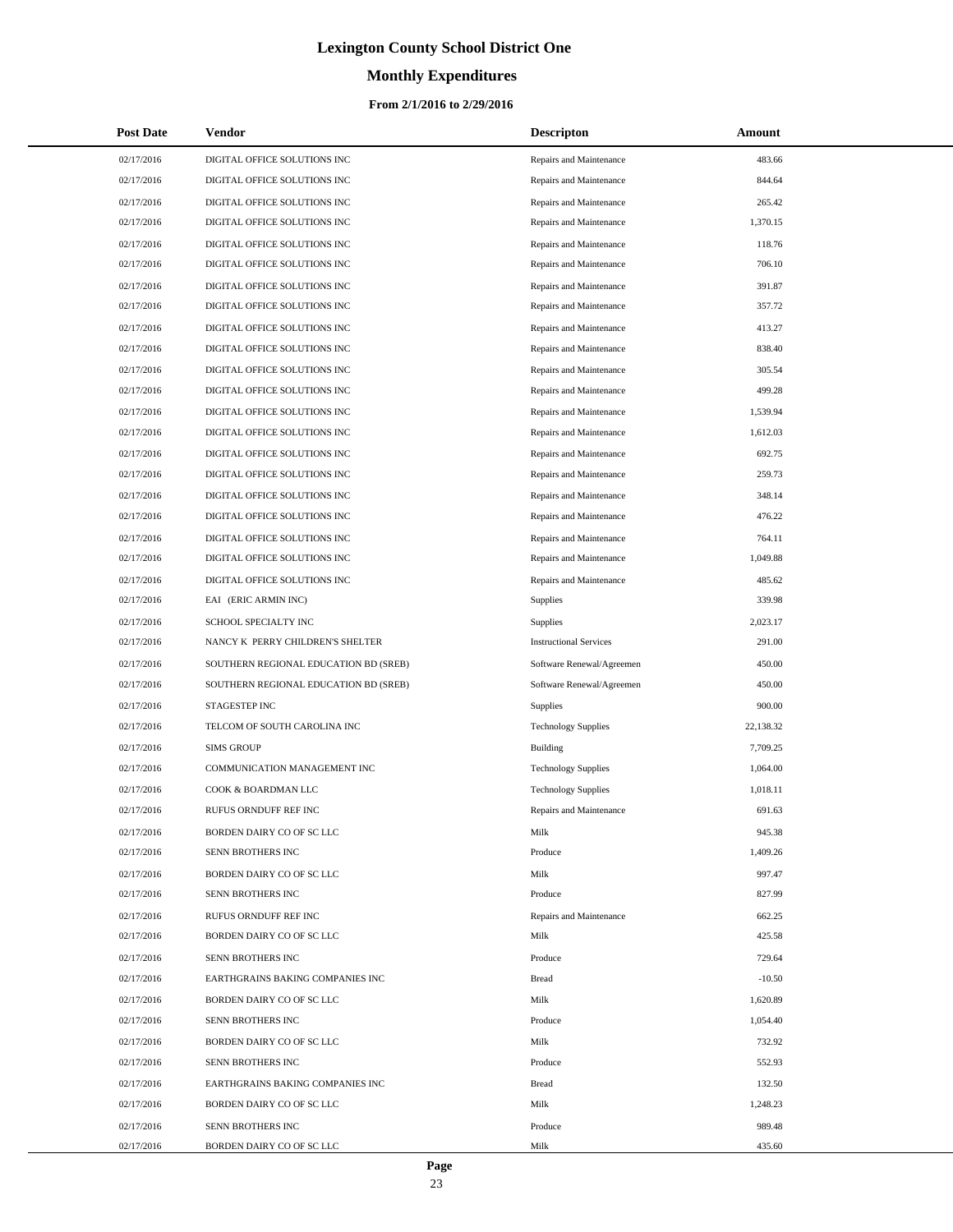# **Monthly Expenditures**

| <b>Post Date</b> | Vendor                           | <b>Descripton</b>       | Amount   |
|------------------|----------------------------------|-------------------------|----------|
| 02/17/2016       | SENN BROTHERS INC                | Produce                 | 424.61   |
| 02/17/2016       | RUFUS ORNDUFF REF INC            | Repairs and Maintenance | 488.20   |
| 02/17/2016       | BORDEN DAIRY CO OF SC LLC        | Milk                    | 142.17   |
| 02/17/2016       | SENN BROTHERS INC                | Produce                 | 991.47   |
| 02/17/2016       | BORDEN DAIRY CO OF SC LLC        | Milk                    | 607.71   |
| 02/17/2016       | SENN BROTHERS INC                | Produce                 | 779.95   |
| 02/17/2016       | RUFUS ORNDUFF REF INC            | Repairs and Maintenance | 263.97   |
| 02/17/2016       | EARTHGRAINS BAKING COMPANIES INC | <b>Bread</b>            | 112.50   |
| 02/17/2016       | BORDEN DAIRY CO OF SC LLC        | Milk                    | 2,026.15 |
| 02/17/2016       | SENN BROTHERS INC                | Produce                 | 1,444.10 |
| 02/17/2016       | BORDEN DAIRY CO OF SC LLC        | Milk                    | 1,215.62 |
| 02/17/2016       | SENN BROTHERS INC                | Produce                 | 968.68   |
| 02/17/2016       | EARTHGRAINS BAKING COMPANIES INC | <b>Bread</b>            | 107.50   |
| 02/17/2016       | BORDEN DAIRY CO OF SC LLC        | Milk                    | 865.23   |
| 02/17/2016       | SENN BROTHERS INC                | Produce                 | 861.54   |
| 02/17/2016       | BORDEN DAIRY CO OF SC LLC        | Milk                    | 770.29   |
| 02/17/2016       | SENN BROTHERS INC                | Produce                 | 634.09   |
| 02/17/2016       | RUFUS ORNDUFF REF INC            | Repairs and Maintenance | 730.39   |
| 02/17/2016       | EARTHGRAINS BAKING COMPANIES INC | <b>Bread</b>            | 197.50   |
| 02/17/2016       | BORDEN DAIRY CO OF SC LLC        | Milk                    | 1,149.27 |
| 02/17/2016       | SENN BROTHERS INC                | Produce                 | 1,325.67 |
| 02/17/2016       | BORDEN DAIRY CO OF SC LLC        | Milk                    | 329.84   |
| 02/17/2016       | SENN BROTHERS INC                | Produce                 | 513.47   |
| 02/17/2016       | BORDEN DAIRY CO OF SC LLC        | Milk                    | 285.13   |
| 02/17/2016       | SENN BROTHERS INC                | Produce                 | 886.56   |
| 02/17/2016       | BORDEN DAIRY CO OF SC LLC        | Milk                    | 685.30   |
| 02/17/2016       | SENN BROTHERS INC                | Produce                 | 554.00   |
| 02/17/2016       | RUFUS ORNDUFF REF INC            | Repairs and Maintenance | 137.50   |
| 02/17/2016       | BORDEN DAIRY CO OF SC LLC        | Milk                    | 551.73   |
| 02/17/2016       | SENN BROTHERS INC                | Produce                 | 578.64   |
| 02/17/2016       | BORDEN DAIRY CO OF SC LLC        | Milk                    | 1,725.85 |
| 02/17/2016       | SENN BROTHERS INC                | Produce                 | 1,045.09 |
| 02/17/2016       | RUFUS ORNDUFF REF INC            | Repairs and Maintenance | 617.38   |
| 02/17/2016       | BORDEN DAIRY CO OF SC LLC        | Milk                    | 246.94   |
| 02/17/2016       | SENN BROTHERS INC                | Produce                 | 675.70   |
| 02/17/2016       | BORDEN DAIRY CO OF SC LLC        | Milk                    | 678.44   |
| 02/17/2016       | SENN BROTHERS INC                | Produce                 | 680.09   |
| 02/17/2016       | EARTHGRAINS BAKING COMPANIES INC | <b>Bread</b>            | 115.00   |
| 02/17/2016       | BORDEN DAIRY CO OF SC LLC        | Milk                    | 551.67   |
| 02/17/2016       | SENN BROTHERS INC                | Produce                 | 961.64   |
| 02/17/2016       | RUFUS ORNDUFF REF INC            | Repairs and Maintenance | 726.45   |
| 02/17/2016       | BORDEN DAIRY CO OF SC LLC        | Milk                    | 1,080.32 |
| 02/17/2016       | SENN BROTHERS INC                | Produce                 | 1,317.81 |
| 02/17/2016       | RUFUS ORNDUFF REF INC            | Repairs and Maintenance | 503.19   |
| 02/17/2016       | BORDEN DAIRY CO OF SC LLC        | Milk                    | 1,148.13 |
| 02/17/2016       | SENN BROTHERS INC                | Produce                 | 1,180.43 |
| 02/17/2016       | BORDEN DAIRY CO OF SC LLC        | Milk                    | 594.42   |
| 02/17/2016       | SENN BROTHERS INC                | Produce                 | 630.10   |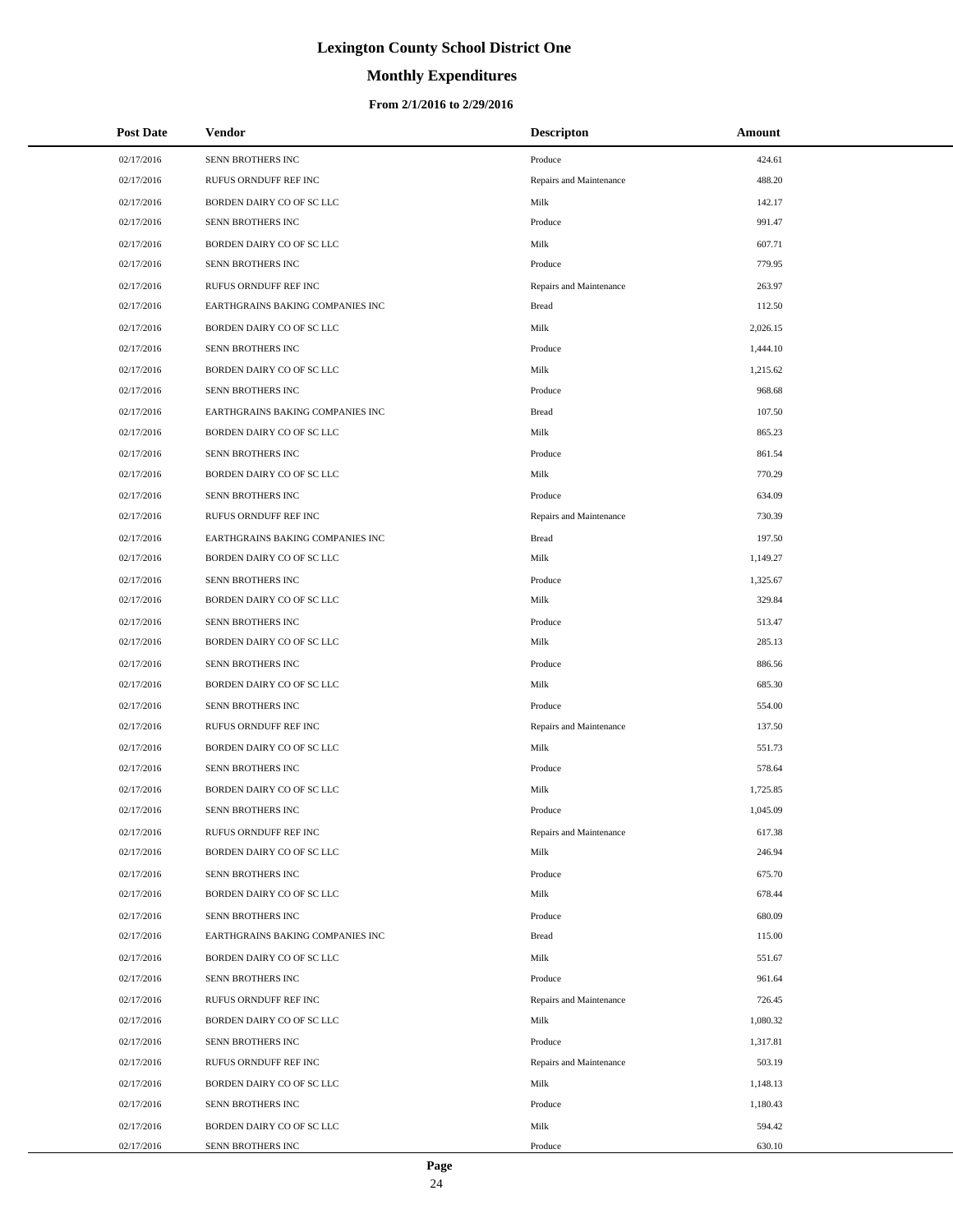# **Monthly Expenditures**

#### **From 2/1/2016 to 2/29/2016**

| <b>Post Date</b> | <b>Vendor</b>                               | <b>Descripton</b>             | Amount   |
|------------------|---------------------------------------------|-------------------------------|----------|
| 02/17/2016       | EARTHGRAINS BAKING COMPANIES INC            | <b>Bread</b>                  | 116.25   |
| 02/17/2016       | BORDEN DAIRY CO OF SC LLC                   | Milk                          | 579.93   |
| 02/17/2016       | SENN BROTHERS INC                           | Produce                       | 621.41   |
| 02/17/2016       | EARTHGRAINS BAKING COMPANIES INC            | <b>Bread</b>                  | 110.00   |
| 02/17/2016       | BORDEN DAIRY CO OF SC LLC                   | Milk                          | 562.08   |
| 02/17/2016       | SENN BROTHERS INC                           | Produce                       | 993.43   |
| 02/17/2016       | RUFUS ORNDUFF REF INC                       | Repairs and Maintenance       | 937.95   |
| 02/17/2016       | BORDEN DAIRY CO OF SC LLC                   | Milk                          | 351.10   |
| 02/17/2016       | SENN BROTHERS INC                           | Produce                       | 724.09   |
| 02/17/2016       | RUFUS ORNDUFF REF INC                       | Repairs and Maintenance       | 627.47   |
| 02/17/2016       | EARTHGRAINS BAKING COMPANIES INC            | <b>Bread</b>                  | 145.00   |
| 02/17/2016       | BORDEN DAIRY CO OF SC LLC                   | Milk                          | 867.47   |
| 02/17/2016       | SENN BROTHERS INC                           | Produce                       | 1,519.47 |
| 02/17/2016       | BORDEN DAIRY CO OF SC LLC                   | Milk                          | 792.82   |
| 02/17/2016       | SENN BROTHERS INC                           | Produce                       | 707.57   |
| 02/17/2016       | MACTASTIC LLC DBA MACTASTIC IREPAIR         | Pupil Activity                | 5,425.60 |
| 02/17/2016       | FORMS AND SUPPLY INC (FSI)                  | Pupil Activity                | 2,878.30 |
| 02/17/2016       | SCHOOL SPECIALTY INC                        | Pupil Activity                | 140.89   |
| 02/17/2016       | <b>BRAINPOP.COM LLC</b>                     | Pupil Activity                | 1,695.00 |
| 02/17/2016       | SC DEPARTMENT OF REVENUE (SALES TAX RETURN) | Pupil Activity                | 118.65   |
| 02/17/2016       | CAROLINA BIOLOGICAL SUPPLY CO               | Pupil Activity                | 160.91   |
| 02/17/2016       | LITTLEBITS ELECTRONICS INC                  | Pupil Activity                | 1,699.15 |
| 02/17/2016       | SC DEPARTMENT OF REVENUE (SALES TAX RETURN) | Pupil Activity                | 118.94   |
| 02/17/2016       | US SPECIALTY COATINGS INC                   | Pupil Activity                | 1,034.69 |
| 02/17/2016       | NINETY SIX HIGH SCHOOL                      | Pupil Activity                | 200.00   |
| 02/17/2016       | RAE CROWTHER FOOTBALL/STRENGTH              | Pupil Activity                | 1,690.60 |
| 02/17/2016       | FRANKLIN, STACEY                            | Pupil Activity                | 106.10   |
| 02/17/2016       | <b>BOLAND, ROBERT H</b>                     | Pupil Activity                | 108.60   |
| 02/17/2016       | CAPEHART, WILLIE R                          | Pupil Activity                | 114.90   |
| 02/17/2016       | JONES, TERRY D                              | Pupil Activity                | 123.90   |
| 02/17/2016       | <b>GREAT AMERICAN OPPORTUNITIES SAVINGS</b> | Pupil Activity                | 1,260.00 |
| 02/17/2016       | TRIANO, GUY                                 | Pupil Activity                | 120.00   |
| 02/17/2016       | JACKSON, MICHAEL A                          | Pupil Activity                | 104.10   |
| 02/17/2016       | MADISON, ZELL                               | Pupil Activity                | 104.10   |
| 02/17/2016       | WILSON, CARL TREY CLINTON                   | Pupil Activity                | 150.00   |
| 02/17/2016       | <b>BSN SPORTS</b>                           | Pupil Activity                | 175.48   |
| 02/17/2016       | <b>COMFORT SUITES</b>                       | Pupil Activity                | 3,160.20 |
| 02/17/2016       | HENRY SCHEIN INC MEDICAL SPECIAL MARKETS    | Pupil Activity                | 385.20   |
| 02/17/2016       | <b>BSN SPORTS</b>                           | Pupil Activity                | 4,918.60 |
| 02/17/2016       | COLUMBIA CHILDREN'S THEATRE                 | <b>Instructional Services</b> | 700.00   |
| 02/17/2016       | SOCIAL SKILL BUILDER INC                    | Supplies                      | 593.93   |
| 02/17/2016       | <b>RECYCLE AWAY</b>                         | Supplies                      | 2,156.17 |
| 02/18/2016       | PURCHASED SERVICE                           | Travel                        | 266.49   |
| 02/18/2016       | US POSTAL SERVICE                           | Supplies                      | 2,300.00 |
| 02/18/2016       | PALMETTO HEALTH ALLIANCE                    | <b>Instructional Services</b> | 150.00   |
| 02/18/2016       | PURCHASED SERVICE                           | Travel                        | 365.04   |
| 02/18/2016       | PURCHASED SERVICE                           | Travel                        | 111.94   |
| 02/18/2016       | PURCHASED SERVICE                           | Travel                        | 114.37   |

 $\overline{a}$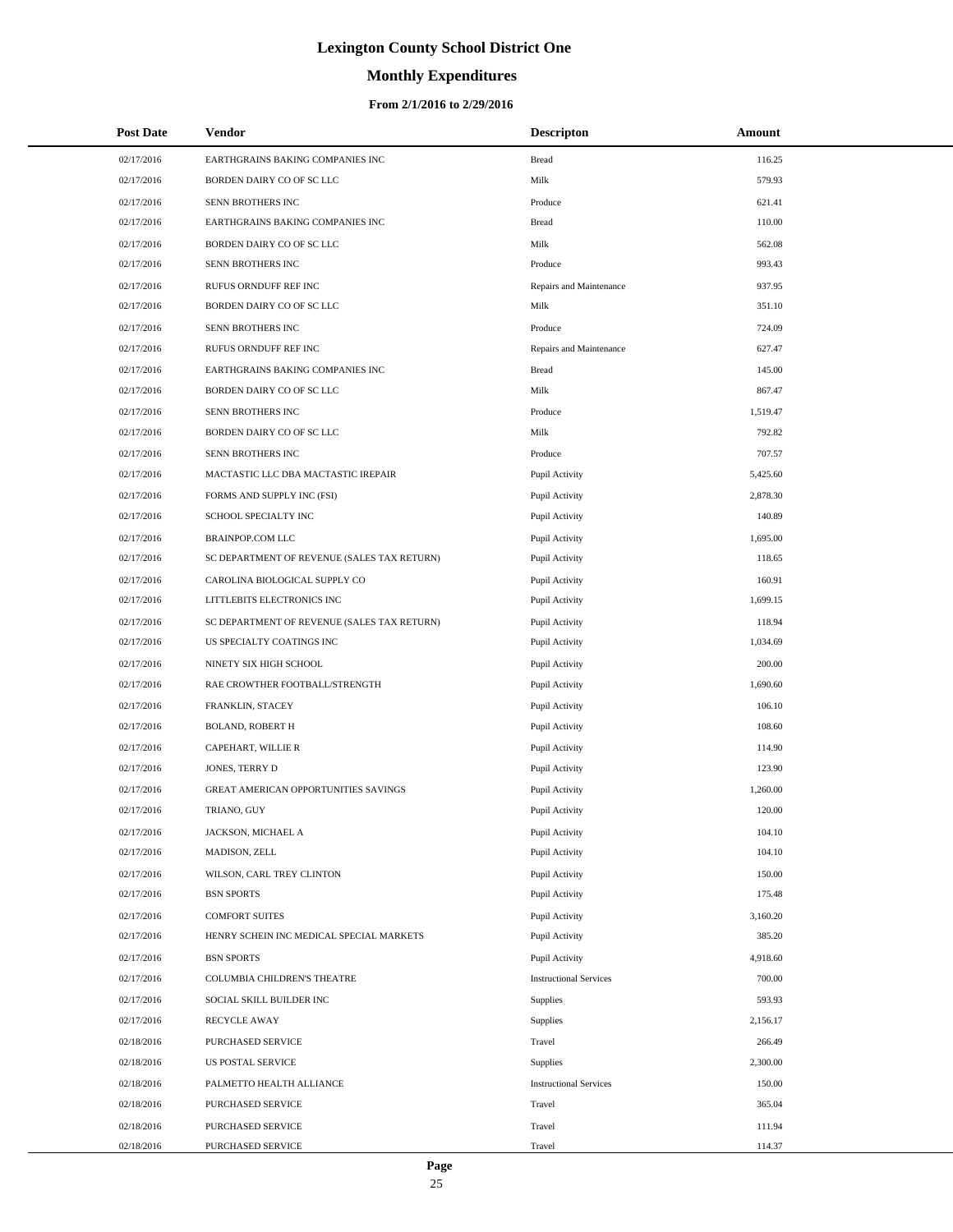# **Monthly Expenditures**

| <b>Post Date</b> | Vendor                                          | <b>Descripton</b>              | Amount   |
|------------------|-------------------------------------------------|--------------------------------|----------|
| 02/18/2016       | FORMS AND SUPPLY INC (FSI)                      | Supplies                       | 283.50   |
| 02/18/2016       | PURCHASED SERVICE                               | Travel                         | 152.82   |
| 02/18/2016       | PURCHASED SERVICE                               | Travel                         | 182.47   |
| 02/18/2016       | GREENE FINNEY AND HORTON LLP                    | <b>Bd of Ed Audit Services</b> | 1,200.00 |
| 02/18/2016       | PURCHASED SERVICE                               | Travel                         | 114.48   |
| 02/18/2016       | PURCHASED SERVICE                               | Travel                         | 109.08   |
| 02/18/2016       | PURCHASED SERVICE                               | Travel                         | 101.52   |
| 02/18/2016       | PURCHASED SERVICE                               | Travel                         | 200.34   |
| 02/18/2016       | <b>CK SUPPLY</b>                                | Supplies-Maintenace            | 221.87   |
| 02/18/2016       | <b>WW GRAINGER</b>                              | Supplies                       | 121.92   |
| 02/18/2016       | <b>BARNES PROPANE</b>                           | Energy                         | 334.31   |
| 02/18/2016       | <b>CK SUPPLY</b>                                | Supplies-Maintenace            | 508.12   |
| 02/18/2016       | <b>WW GRAINGER</b>                              | Supplies-Maintenace            | 350.23   |
| 02/18/2016       | <b>CK SUPPLY</b>                                | Supplies-Maintenace            | 321.86   |
| 02/18/2016       | <b>WW GRAINGER</b>                              | Supplies-Maintenace            | 835.13   |
| 02/18/2016       | <b>CK SUPPLY</b>                                | Supplies-Maintenace            | 302.68   |
| 02/18/2016       | <b>CK SUPPLY</b>                                | Supplies-Maintenace            | 276.66   |
| 02/18/2016       | CALICO INDUSTRIES INC                           | Supplies-Maintenace            | 274.72   |
| 02/18/2016       | CHECKER YELLOW CAB CO INC                       | <b>Pupil Transportation</b>    | 8,377.50 |
| 02/18/2016       | MARTIN, JENNIE                                  | <b>Pupil Transportation</b>    | 139.00   |
| 02/18/2016       | PURCHASED SERVICE                               | Travel                         | 140.40   |
| 02/18/2016       | SC SCHOOL BOARD ASSOCIATION                     | Other Prof & Tech Service      | 5,000.00 |
| 02/18/2016       | PURCHASED SERVICE                               | Travel                         | 109.89   |
| 02/18/2016       | DELL COMPUTERS                                  | <b>Technology Supplies</b>     | 7,325.65 |
| 02/18/2016       | <b>LENOVO US</b>                                | <b>Technology Supplies</b>     | 3,101.63 |
| 02/18/2016       | DIGITAL OFFICE SOLUTIONS INC                    | Repairs and Maintenance        | 241.77   |
| 02/18/2016       | DIGITAL OFFICE SOLUTIONS INC                    | Repairs and Maintenance        | 260.83   |
| 02/18/2016       | DIGITAL OFFICE SOLUTIONS INC                    | Repairs and Maintenance        | 662.49   |
| 02/18/2016       | LAKESHORE LEARNING MATERIALS                    | Supplies                       | 828.13   |
| 02/18/2016       | PURCHASED SERVICE                               | Travel                         | 192.24   |
| 02/18/2016       | PURCHASED SERVICE                               | Travel                         | 195.21   |
| 02/18/2016       | PURCHASED SERVICE                               | Travel                         | 296.13   |
| 02/18/2016       | AIKIDO ACADEMY OF SELF DEFENSE                  | Other Prof & Tech Service      | 900.00   |
| 02/18/2016       | PURCHASED SERVICE                               | Travel                         | 148.50   |
| 02/18/2016       | COMMUNICATION MANAGEMENT INC                    | <b>Technology Supplies</b>     | 462.90   |
| 02/18/2016       | <b>JW PEPPER</b>                                | Pupil Activity                 | 297.65   |
| 02/18/2016       | DELL COMPUTERS                                  | Pupil Activity                 | 233.02   |
| 02/18/2016       | <b>BSN SPORTS</b>                               | Pupil Activity                 | 4,374.16 |
| 02/18/2016       | SOUTHERN EXPOSURE LACROSSE                      | Pupil Activity                 | 150.00   |
| 02/18/2016       | HILLCREST HIGH SCHOOL                           | Pupil Activity                 | 120.00   |
| 02/18/2016       | SC TRACK AND CROSS COUNTRY COACHES ASSOC (SCTCC | Pupil Activity                 | 150.00   |
| 02/19/2016       | SCHOOL SPECIALTY INC                            | Supplies                       | 1,056.73 |
| 02/19/2016       | ED SMITH LUMBER MILL INC                        | Supplies                       | 209.72   |
| 02/19/2016       | PURCHASED SERVICE                               | Travel                         | 147.50   |
| 02/19/2016       | PURCHASED SERVICE                               | Travel                         | 147.50   |
| 02/19/2016       | PURCHASED SERVICE                               | Travel                         | 147.50   |
| 02/19/2016       | PURCHASED SERVICE                               | Travel                         | 172.50   |
| 02/19/2016       | PURCHASED SERVICE                               | Travel                         | 855.02   |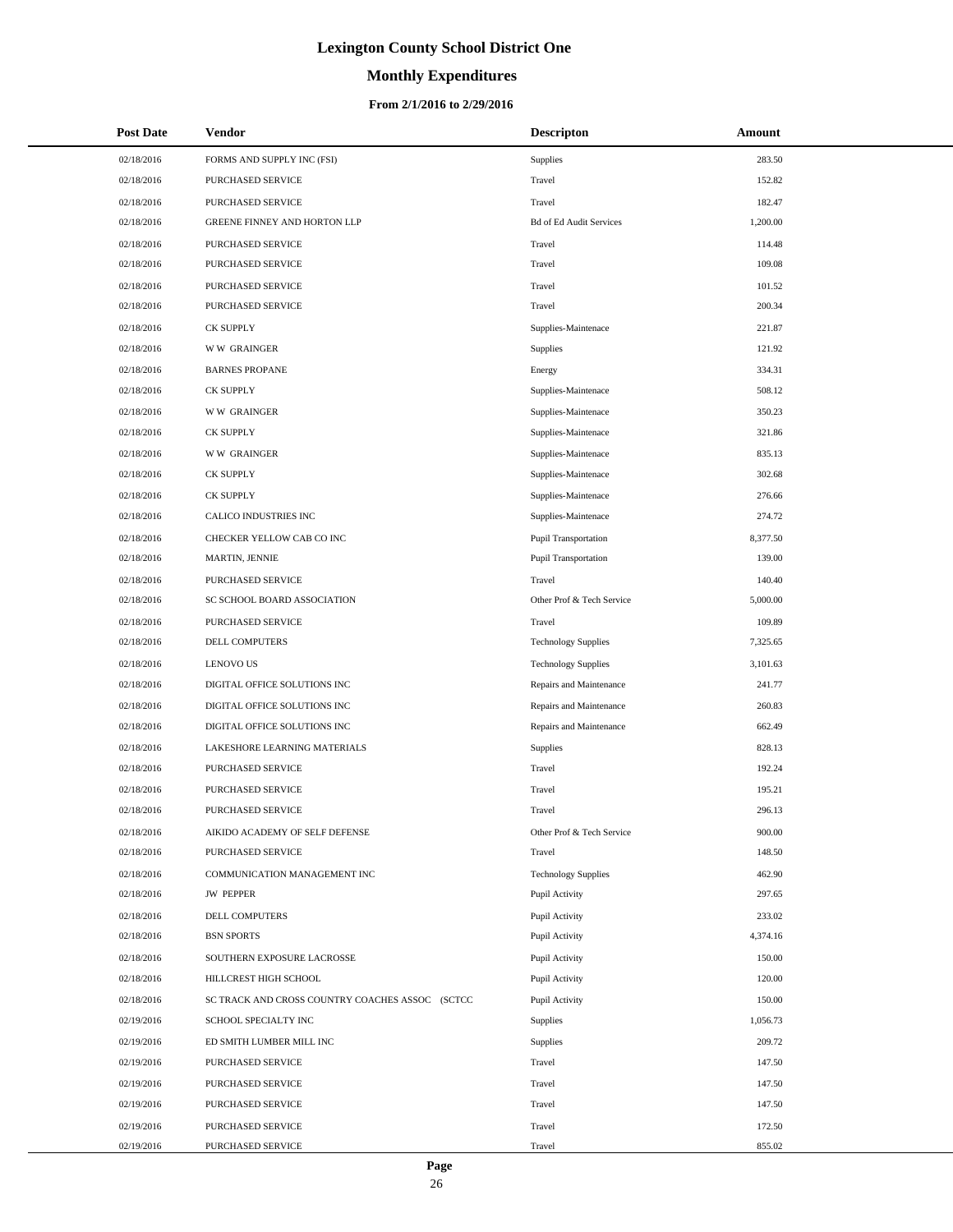# **Monthly Expenditures**

| 02/19/2016<br>385.20<br>COLUMBIA FLAG AND SIGN COMPANY LLC<br>Supplies<br>02/19/2016<br>FLORIDA LEAGUE OF IB SCHOOLS (FLIBS)<br>Travel<br>3,560.00<br>02/19/2016<br>PURCHASED SERVICE<br>Travel<br>309.88<br>02/19/2016<br>PURCHASED SERVICE<br>Travel<br>178.03<br>02/19/2016<br><b>APPLE INC</b><br>2,000.00<br><b>Technology Supplies</b><br>02/19/2016<br>CONVERSE COLLEGE<br>Inst Prog Improvement<br>595.00<br>02/19/2016<br>PURCHASED SERVICE<br>Travel<br>341.85<br>172.50<br>02/19/2016<br>PURCHASED SERVICE<br>Travel<br>02/19/2016<br>PURCHASED SERVICE<br>Travel<br>317.87<br>02/19/2016<br>PURCHASED SERVICE<br>Travel<br>317.87<br>02/19/2016<br>PURCHASED SERVICE<br>Travel<br>172.50<br>02/19/2016<br>CHILDS AND HALLIGAN P A<br><b>Legal Services</b><br>42,752.77<br>02/19/2016<br>PURCHASED SERVICE<br>331.64<br>Travel<br>02/19/2016<br>PURCHASED SERVICE<br>Travel<br>333.15<br>02/19/2016<br>ADVANCED DISPOSAL SERVICES SOUTH CAROLINA LLC<br>Other Property Services<br>101.60<br>393.50<br>02/19/2016<br>DIEBOLD INC<br>Repairs and Maintenance<br>02/19/2016<br>ADVANCED DISPOSAL SERVICES SOUTH CAROLINA LLC<br>Other Property Services<br>841.56<br>02/19/2016<br>JAMES M PLEASANTS CO<br>Supplies-Maintenace<br>2,134.97<br>02/19/2016<br>ADVANCED DISPOSAL SERVICES SOUTH CAROLINA LLC<br>Other Property Services<br>439.28<br>587.56<br>02/19/2016<br>ADVANCED DISPOSAL SERVICES SOUTH CAROLINA LLC<br>Other Property Services<br><b>GRAYBAR ELECTRIC CO INC</b><br>02/19/2016<br>Supplies-Maintenace<br>1,724.11<br>02/19/2016<br>ADVANCED DISPOSAL SERVICES SOUTH CAROLINA LLC<br>Other Property Services<br>587.56<br>02/19/2016<br>EA SERVICES INC<br>621.14<br>Supplies-Maintenace<br>587.56<br>02/19/2016<br>ADVANCED DISPOSAL SERVICES SOUTH CAROLINA LLC<br>Other Property Services<br>02/19/2016<br><b>GRAYBAR ELECTRIC CO INC</b><br>1,157.95<br>Supplies-Maintenace<br>02/19/2016<br>ADVANCED DISPOSAL SERVICES SOUTH CAROLINA LLC<br>Other Property Services<br>735.80<br>230.54<br>02/19/2016<br>EA SERVICES INC<br>Supplies-Maintenace<br>291.04<br>02/19/2016<br>ADVANCED DISPOSAL SERVICES SOUTH CAROLINA LLC<br>Other Property Services<br>02/19/2016<br>ADVANCED DISPOSAL SERVICES SOUTH CAROLINA LLC<br>Other Property Services<br>587.56<br>02/19/2016<br>ADVANCED DISPOSAL SERVICES SOUTH CAROLINA LLC<br>Other Property Services<br>439.28<br>02/19/2016<br>ADVANCED DISPOSAL SERVICES SOUTH CAROLINA LLC<br>Other Property Services<br>439.28<br>291.04<br>02/19/2016<br>ADVANCED DISPOSAL SERVICES SOUTH CAROLINA LLC<br>Other Property Services<br>02/19/2016<br>439.28<br>ADVANCED DISPOSAL SERVICES SOUTH CAROLINA LLC<br>Other Property Services<br>02/19/2016<br>ADVANCED DISPOSAL SERVICES SOUTH CAROLINA LLC<br>Other Property Services<br>545.04<br>02/19/2016<br>ADVANCED DISPOSAL SERVICES SOUTH CAROLINA LLC<br>Other Property Services<br>587.56<br>02/19/2016<br>ADVANCED DISPOSAL SERVICES SOUTH CAROLINA LLC<br><b>Other Property Services</b><br>587.56<br>02/19/2016<br><b>GRAYBAR ELECTRIC CO INC</b><br>Supplies-Maintenace<br>972.54<br>02/19/2016<br>ADVANCED DISPOSAL SERVICES SOUTH CAROLINA LLC<br>Other Property Services<br>439.28<br>02/19/2016<br>ADVANCED DISPOSAL SERVICES SOUTH CAROLINA LLC<br>Other Property Services<br>439.28<br>249.42<br>02/19/2016<br>SOUTHEASTERN PAPER<br>Supplies-Maintenace<br>ADVANCED DISPOSAL SERVICES SOUTH CAROLINA LLC<br>02/19/2016<br><b>Other Property Services</b><br>439.28<br>02/19/2016<br>ADVANCED DISPOSAL SERVICES SOUTH CAROLINA LLC<br>Other Property Services<br>439.28<br>02/19/2016<br>ADVANCED DISPOSAL SERVICES SOUTH CAROLINA LLC<br>Other Property Services<br>587.56<br>02/19/2016<br>ADVANCED DISPOSAL SERVICES SOUTH CAROLINA LLC<br>Other Property Services<br>439.28<br>02/19/2016<br><b>GRAYBAR ELECTRIC CO INC</b><br>422.65<br>Supplies-Maintenace<br>02/19/2016<br>ADVANCED DISPOSAL SERVICES SOUTH CAROLINA LLC<br>Other Property Services<br>439.28<br>422.65<br>02/19/2016<br><b>GRAYBAR ELECTRIC CO INC</b><br>Supplies-Maintenace<br>02/19/2016<br>ADVANCED DISPOSAL SERVICES SOUTH CAROLINA LLC<br>439.28<br>Other Property Services | <b>Post Date</b> | Vendor | <b>Descripton</b> | Amount |
|----------------------------------------------------------------------------------------------------------------------------------------------------------------------------------------------------------------------------------------------------------------------------------------------------------------------------------------------------------------------------------------------------------------------------------------------------------------------------------------------------------------------------------------------------------------------------------------------------------------------------------------------------------------------------------------------------------------------------------------------------------------------------------------------------------------------------------------------------------------------------------------------------------------------------------------------------------------------------------------------------------------------------------------------------------------------------------------------------------------------------------------------------------------------------------------------------------------------------------------------------------------------------------------------------------------------------------------------------------------------------------------------------------------------------------------------------------------------------------------------------------------------------------------------------------------------------------------------------------------------------------------------------------------------------------------------------------------------------------------------------------------------------------------------------------------------------------------------------------------------------------------------------------------------------------------------------------------------------------------------------------------------------------------------------------------------------------------------------------------------------------------------------------------------------------------------------------------------------------------------------------------------------------------------------------------------------------------------------------------------------------------------------------------------------------------------------------------------------------------------------------------------------------------------------------------------------------------------------------------------------------------------------------------------------------------------------------------------------------------------------------------------------------------------------------------------------------------------------------------------------------------------------------------------------------------------------------------------------------------------------------------------------------------------------------------------------------------------------------------------------------------------------------------------------------------------------------------------------------------------------------------------------------------------------------------------------------------------------------------------------------------------------------------------------------------------------------------------------------------------------------------------------------------------------------------------------------------------------------------------------------------------------------------------------------------------------------------------------------------------------------------------------------------------------------------------------------------------------------------------------------------------------------------------------------------------------------------------------------------------------------------------------------------------------------------------------------------------------------------------------------------------------------------------------------------------|------------------|--------|-------------------|--------|
|                                                                                                                                                                                                                                                                                                                                                                                                                                                                                                                                                                                                                                                                                                                                                                                                                                                                                                                                                                                                                                                                                                                                                                                                                                                                                                                                                                                                                                                                                                                                                                                                                                                                                                                                                                                                                                                                                                                                                                                                                                                                                                                                                                                                                                                                                                                                                                                                                                                                                                                                                                                                                                                                                                                                                                                                                                                                                                                                                                                                                                                                                                                                                                                                                                                                                                                                                                                                                                                                                                                                                                                                                                                                                                                                                                                                                                                                                                                                                                                                                                                                                                                                                                                              |                  |        |                   |        |
|                                                                                                                                                                                                                                                                                                                                                                                                                                                                                                                                                                                                                                                                                                                                                                                                                                                                                                                                                                                                                                                                                                                                                                                                                                                                                                                                                                                                                                                                                                                                                                                                                                                                                                                                                                                                                                                                                                                                                                                                                                                                                                                                                                                                                                                                                                                                                                                                                                                                                                                                                                                                                                                                                                                                                                                                                                                                                                                                                                                                                                                                                                                                                                                                                                                                                                                                                                                                                                                                                                                                                                                                                                                                                                                                                                                                                                                                                                                                                                                                                                                                                                                                                                                              |                  |        |                   |        |
|                                                                                                                                                                                                                                                                                                                                                                                                                                                                                                                                                                                                                                                                                                                                                                                                                                                                                                                                                                                                                                                                                                                                                                                                                                                                                                                                                                                                                                                                                                                                                                                                                                                                                                                                                                                                                                                                                                                                                                                                                                                                                                                                                                                                                                                                                                                                                                                                                                                                                                                                                                                                                                                                                                                                                                                                                                                                                                                                                                                                                                                                                                                                                                                                                                                                                                                                                                                                                                                                                                                                                                                                                                                                                                                                                                                                                                                                                                                                                                                                                                                                                                                                                                                              |                  |        |                   |        |
|                                                                                                                                                                                                                                                                                                                                                                                                                                                                                                                                                                                                                                                                                                                                                                                                                                                                                                                                                                                                                                                                                                                                                                                                                                                                                                                                                                                                                                                                                                                                                                                                                                                                                                                                                                                                                                                                                                                                                                                                                                                                                                                                                                                                                                                                                                                                                                                                                                                                                                                                                                                                                                                                                                                                                                                                                                                                                                                                                                                                                                                                                                                                                                                                                                                                                                                                                                                                                                                                                                                                                                                                                                                                                                                                                                                                                                                                                                                                                                                                                                                                                                                                                                                              |                  |        |                   |        |
|                                                                                                                                                                                                                                                                                                                                                                                                                                                                                                                                                                                                                                                                                                                                                                                                                                                                                                                                                                                                                                                                                                                                                                                                                                                                                                                                                                                                                                                                                                                                                                                                                                                                                                                                                                                                                                                                                                                                                                                                                                                                                                                                                                                                                                                                                                                                                                                                                                                                                                                                                                                                                                                                                                                                                                                                                                                                                                                                                                                                                                                                                                                                                                                                                                                                                                                                                                                                                                                                                                                                                                                                                                                                                                                                                                                                                                                                                                                                                                                                                                                                                                                                                                                              |                  |        |                   |        |
|                                                                                                                                                                                                                                                                                                                                                                                                                                                                                                                                                                                                                                                                                                                                                                                                                                                                                                                                                                                                                                                                                                                                                                                                                                                                                                                                                                                                                                                                                                                                                                                                                                                                                                                                                                                                                                                                                                                                                                                                                                                                                                                                                                                                                                                                                                                                                                                                                                                                                                                                                                                                                                                                                                                                                                                                                                                                                                                                                                                                                                                                                                                                                                                                                                                                                                                                                                                                                                                                                                                                                                                                                                                                                                                                                                                                                                                                                                                                                                                                                                                                                                                                                                                              |                  |        |                   |        |
|                                                                                                                                                                                                                                                                                                                                                                                                                                                                                                                                                                                                                                                                                                                                                                                                                                                                                                                                                                                                                                                                                                                                                                                                                                                                                                                                                                                                                                                                                                                                                                                                                                                                                                                                                                                                                                                                                                                                                                                                                                                                                                                                                                                                                                                                                                                                                                                                                                                                                                                                                                                                                                                                                                                                                                                                                                                                                                                                                                                                                                                                                                                                                                                                                                                                                                                                                                                                                                                                                                                                                                                                                                                                                                                                                                                                                                                                                                                                                                                                                                                                                                                                                                                              |                  |        |                   |        |
|                                                                                                                                                                                                                                                                                                                                                                                                                                                                                                                                                                                                                                                                                                                                                                                                                                                                                                                                                                                                                                                                                                                                                                                                                                                                                                                                                                                                                                                                                                                                                                                                                                                                                                                                                                                                                                                                                                                                                                                                                                                                                                                                                                                                                                                                                                                                                                                                                                                                                                                                                                                                                                                                                                                                                                                                                                                                                                                                                                                                                                                                                                                                                                                                                                                                                                                                                                                                                                                                                                                                                                                                                                                                                                                                                                                                                                                                                                                                                                                                                                                                                                                                                                                              |                  |        |                   |        |
|                                                                                                                                                                                                                                                                                                                                                                                                                                                                                                                                                                                                                                                                                                                                                                                                                                                                                                                                                                                                                                                                                                                                                                                                                                                                                                                                                                                                                                                                                                                                                                                                                                                                                                                                                                                                                                                                                                                                                                                                                                                                                                                                                                                                                                                                                                                                                                                                                                                                                                                                                                                                                                                                                                                                                                                                                                                                                                                                                                                                                                                                                                                                                                                                                                                                                                                                                                                                                                                                                                                                                                                                                                                                                                                                                                                                                                                                                                                                                                                                                                                                                                                                                                                              |                  |        |                   |        |
|                                                                                                                                                                                                                                                                                                                                                                                                                                                                                                                                                                                                                                                                                                                                                                                                                                                                                                                                                                                                                                                                                                                                                                                                                                                                                                                                                                                                                                                                                                                                                                                                                                                                                                                                                                                                                                                                                                                                                                                                                                                                                                                                                                                                                                                                                                                                                                                                                                                                                                                                                                                                                                                                                                                                                                                                                                                                                                                                                                                                                                                                                                                                                                                                                                                                                                                                                                                                                                                                                                                                                                                                                                                                                                                                                                                                                                                                                                                                                                                                                                                                                                                                                                                              |                  |        |                   |        |
|                                                                                                                                                                                                                                                                                                                                                                                                                                                                                                                                                                                                                                                                                                                                                                                                                                                                                                                                                                                                                                                                                                                                                                                                                                                                                                                                                                                                                                                                                                                                                                                                                                                                                                                                                                                                                                                                                                                                                                                                                                                                                                                                                                                                                                                                                                                                                                                                                                                                                                                                                                                                                                                                                                                                                                                                                                                                                                                                                                                                                                                                                                                                                                                                                                                                                                                                                                                                                                                                                                                                                                                                                                                                                                                                                                                                                                                                                                                                                                                                                                                                                                                                                                                              |                  |        |                   |        |
|                                                                                                                                                                                                                                                                                                                                                                                                                                                                                                                                                                                                                                                                                                                                                                                                                                                                                                                                                                                                                                                                                                                                                                                                                                                                                                                                                                                                                                                                                                                                                                                                                                                                                                                                                                                                                                                                                                                                                                                                                                                                                                                                                                                                                                                                                                                                                                                                                                                                                                                                                                                                                                                                                                                                                                                                                                                                                                                                                                                                                                                                                                                                                                                                                                                                                                                                                                                                                                                                                                                                                                                                                                                                                                                                                                                                                                                                                                                                                                                                                                                                                                                                                                                              |                  |        |                   |        |
|                                                                                                                                                                                                                                                                                                                                                                                                                                                                                                                                                                                                                                                                                                                                                                                                                                                                                                                                                                                                                                                                                                                                                                                                                                                                                                                                                                                                                                                                                                                                                                                                                                                                                                                                                                                                                                                                                                                                                                                                                                                                                                                                                                                                                                                                                                                                                                                                                                                                                                                                                                                                                                                                                                                                                                                                                                                                                                                                                                                                                                                                                                                                                                                                                                                                                                                                                                                                                                                                                                                                                                                                                                                                                                                                                                                                                                                                                                                                                                                                                                                                                                                                                                                              |                  |        |                   |        |
|                                                                                                                                                                                                                                                                                                                                                                                                                                                                                                                                                                                                                                                                                                                                                                                                                                                                                                                                                                                                                                                                                                                                                                                                                                                                                                                                                                                                                                                                                                                                                                                                                                                                                                                                                                                                                                                                                                                                                                                                                                                                                                                                                                                                                                                                                                                                                                                                                                                                                                                                                                                                                                                                                                                                                                                                                                                                                                                                                                                                                                                                                                                                                                                                                                                                                                                                                                                                                                                                                                                                                                                                                                                                                                                                                                                                                                                                                                                                                                                                                                                                                                                                                                                              |                  |        |                   |        |
|                                                                                                                                                                                                                                                                                                                                                                                                                                                                                                                                                                                                                                                                                                                                                                                                                                                                                                                                                                                                                                                                                                                                                                                                                                                                                                                                                                                                                                                                                                                                                                                                                                                                                                                                                                                                                                                                                                                                                                                                                                                                                                                                                                                                                                                                                                                                                                                                                                                                                                                                                                                                                                                                                                                                                                                                                                                                                                                                                                                                                                                                                                                                                                                                                                                                                                                                                                                                                                                                                                                                                                                                                                                                                                                                                                                                                                                                                                                                                                                                                                                                                                                                                                                              |                  |        |                   |        |
|                                                                                                                                                                                                                                                                                                                                                                                                                                                                                                                                                                                                                                                                                                                                                                                                                                                                                                                                                                                                                                                                                                                                                                                                                                                                                                                                                                                                                                                                                                                                                                                                                                                                                                                                                                                                                                                                                                                                                                                                                                                                                                                                                                                                                                                                                                                                                                                                                                                                                                                                                                                                                                                                                                                                                                                                                                                                                                                                                                                                                                                                                                                                                                                                                                                                                                                                                                                                                                                                                                                                                                                                                                                                                                                                                                                                                                                                                                                                                                                                                                                                                                                                                                                              |                  |        |                   |        |
|                                                                                                                                                                                                                                                                                                                                                                                                                                                                                                                                                                                                                                                                                                                                                                                                                                                                                                                                                                                                                                                                                                                                                                                                                                                                                                                                                                                                                                                                                                                                                                                                                                                                                                                                                                                                                                                                                                                                                                                                                                                                                                                                                                                                                                                                                                                                                                                                                                                                                                                                                                                                                                                                                                                                                                                                                                                                                                                                                                                                                                                                                                                                                                                                                                                                                                                                                                                                                                                                                                                                                                                                                                                                                                                                                                                                                                                                                                                                                                                                                                                                                                                                                                                              |                  |        |                   |        |
|                                                                                                                                                                                                                                                                                                                                                                                                                                                                                                                                                                                                                                                                                                                                                                                                                                                                                                                                                                                                                                                                                                                                                                                                                                                                                                                                                                                                                                                                                                                                                                                                                                                                                                                                                                                                                                                                                                                                                                                                                                                                                                                                                                                                                                                                                                                                                                                                                                                                                                                                                                                                                                                                                                                                                                                                                                                                                                                                                                                                                                                                                                                                                                                                                                                                                                                                                                                                                                                                                                                                                                                                                                                                                                                                                                                                                                                                                                                                                                                                                                                                                                                                                                                              |                  |        |                   |        |
|                                                                                                                                                                                                                                                                                                                                                                                                                                                                                                                                                                                                                                                                                                                                                                                                                                                                                                                                                                                                                                                                                                                                                                                                                                                                                                                                                                                                                                                                                                                                                                                                                                                                                                                                                                                                                                                                                                                                                                                                                                                                                                                                                                                                                                                                                                                                                                                                                                                                                                                                                                                                                                                                                                                                                                                                                                                                                                                                                                                                                                                                                                                                                                                                                                                                                                                                                                                                                                                                                                                                                                                                                                                                                                                                                                                                                                                                                                                                                                                                                                                                                                                                                                                              |                  |        |                   |        |
|                                                                                                                                                                                                                                                                                                                                                                                                                                                                                                                                                                                                                                                                                                                                                                                                                                                                                                                                                                                                                                                                                                                                                                                                                                                                                                                                                                                                                                                                                                                                                                                                                                                                                                                                                                                                                                                                                                                                                                                                                                                                                                                                                                                                                                                                                                                                                                                                                                                                                                                                                                                                                                                                                                                                                                                                                                                                                                                                                                                                                                                                                                                                                                                                                                                                                                                                                                                                                                                                                                                                                                                                                                                                                                                                                                                                                                                                                                                                                                                                                                                                                                                                                                                              |                  |        |                   |        |
|                                                                                                                                                                                                                                                                                                                                                                                                                                                                                                                                                                                                                                                                                                                                                                                                                                                                                                                                                                                                                                                                                                                                                                                                                                                                                                                                                                                                                                                                                                                                                                                                                                                                                                                                                                                                                                                                                                                                                                                                                                                                                                                                                                                                                                                                                                                                                                                                                                                                                                                                                                                                                                                                                                                                                                                                                                                                                                                                                                                                                                                                                                                                                                                                                                                                                                                                                                                                                                                                                                                                                                                                                                                                                                                                                                                                                                                                                                                                                                                                                                                                                                                                                                                              |                  |        |                   |        |
|                                                                                                                                                                                                                                                                                                                                                                                                                                                                                                                                                                                                                                                                                                                                                                                                                                                                                                                                                                                                                                                                                                                                                                                                                                                                                                                                                                                                                                                                                                                                                                                                                                                                                                                                                                                                                                                                                                                                                                                                                                                                                                                                                                                                                                                                                                                                                                                                                                                                                                                                                                                                                                                                                                                                                                                                                                                                                                                                                                                                                                                                                                                                                                                                                                                                                                                                                                                                                                                                                                                                                                                                                                                                                                                                                                                                                                                                                                                                                                                                                                                                                                                                                                                              |                  |        |                   |        |
|                                                                                                                                                                                                                                                                                                                                                                                                                                                                                                                                                                                                                                                                                                                                                                                                                                                                                                                                                                                                                                                                                                                                                                                                                                                                                                                                                                                                                                                                                                                                                                                                                                                                                                                                                                                                                                                                                                                                                                                                                                                                                                                                                                                                                                                                                                                                                                                                                                                                                                                                                                                                                                                                                                                                                                                                                                                                                                                                                                                                                                                                                                                                                                                                                                                                                                                                                                                                                                                                                                                                                                                                                                                                                                                                                                                                                                                                                                                                                                                                                                                                                                                                                                                              |                  |        |                   |        |
|                                                                                                                                                                                                                                                                                                                                                                                                                                                                                                                                                                                                                                                                                                                                                                                                                                                                                                                                                                                                                                                                                                                                                                                                                                                                                                                                                                                                                                                                                                                                                                                                                                                                                                                                                                                                                                                                                                                                                                                                                                                                                                                                                                                                                                                                                                                                                                                                                                                                                                                                                                                                                                                                                                                                                                                                                                                                                                                                                                                                                                                                                                                                                                                                                                                                                                                                                                                                                                                                                                                                                                                                                                                                                                                                                                                                                                                                                                                                                                                                                                                                                                                                                                                              |                  |        |                   |        |
|                                                                                                                                                                                                                                                                                                                                                                                                                                                                                                                                                                                                                                                                                                                                                                                                                                                                                                                                                                                                                                                                                                                                                                                                                                                                                                                                                                                                                                                                                                                                                                                                                                                                                                                                                                                                                                                                                                                                                                                                                                                                                                                                                                                                                                                                                                                                                                                                                                                                                                                                                                                                                                                                                                                                                                                                                                                                                                                                                                                                                                                                                                                                                                                                                                                                                                                                                                                                                                                                                                                                                                                                                                                                                                                                                                                                                                                                                                                                                                                                                                                                                                                                                                                              |                  |        |                   |        |
|                                                                                                                                                                                                                                                                                                                                                                                                                                                                                                                                                                                                                                                                                                                                                                                                                                                                                                                                                                                                                                                                                                                                                                                                                                                                                                                                                                                                                                                                                                                                                                                                                                                                                                                                                                                                                                                                                                                                                                                                                                                                                                                                                                                                                                                                                                                                                                                                                                                                                                                                                                                                                                                                                                                                                                                                                                                                                                                                                                                                                                                                                                                                                                                                                                                                                                                                                                                                                                                                                                                                                                                                                                                                                                                                                                                                                                                                                                                                                                                                                                                                                                                                                                                              |                  |        |                   |        |
|                                                                                                                                                                                                                                                                                                                                                                                                                                                                                                                                                                                                                                                                                                                                                                                                                                                                                                                                                                                                                                                                                                                                                                                                                                                                                                                                                                                                                                                                                                                                                                                                                                                                                                                                                                                                                                                                                                                                                                                                                                                                                                                                                                                                                                                                                                                                                                                                                                                                                                                                                                                                                                                                                                                                                                                                                                                                                                                                                                                                                                                                                                                                                                                                                                                                                                                                                                                                                                                                                                                                                                                                                                                                                                                                                                                                                                                                                                                                                                                                                                                                                                                                                                                              |                  |        |                   |        |
|                                                                                                                                                                                                                                                                                                                                                                                                                                                                                                                                                                                                                                                                                                                                                                                                                                                                                                                                                                                                                                                                                                                                                                                                                                                                                                                                                                                                                                                                                                                                                                                                                                                                                                                                                                                                                                                                                                                                                                                                                                                                                                                                                                                                                                                                                                                                                                                                                                                                                                                                                                                                                                                                                                                                                                                                                                                                                                                                                                                                                                                                                                                                                                                                                                                                                                                                                                                                                                                                                                                                                                                                                                                                                                                                                                                                                                                                                                                                                                                                                                                                                                                                                                                              |                  |        |                   |        |
|                                                                                                                                                                                                                                                                                                                                                                                                                                                                                                                                                                                                                                                                                                                                                                                                                                                                                                                                                                                                                                                                                                                                                                                                                                                                                                                                                                                                                                                                                                                                                                                                                                                                                                                                                                                                                                                                                                                                                                                                                                                                                                                                                                                                                                                                                                                                                                                                                                                                                                                                                                                                                                                                                                                                                                                                                                                                                                                                                                                                                                                                                                                                                                                                                                                                                                                                                                                                                                                                                                                                                                                                                                                                                                                                                                                                                                                                                                                                                                                                                                                                                                                                                                                              |                  |        |                   |        |
|                                                                                                                                                                                                                                                                                                                                                                                                                                                                                                                                                                                                                                                                                                                                                                                                                                                                                                                                                                                                                                                                                                                                                                                                                                                                                                                                                                                                                                                                                                                                                                                                                                                                                                                                                                                                                                                                                                                                                                                                                                                                                                                                                                                                                                                                                                                                                                                                                                                                                                                                                                                                                                                                                                                                                                                                                                                                                                                                                                                                                                                                                                                                                                                                                                                                                                                                                                                                                                                                                                                                                                                                                                                                                                                                                                                                                                                                                                                                                                                                                                                                                                                                                                                              |                  |        |                   |        |
|                                                                                                                                                                                                                                                                                                                                                                                                                                                                                                                                                                                                                                                                                                                                                                                                                                                                                                                                                                                                                                                                                                                                                                                                                                                                                                                                                                                                                                                                                                                                                                                                                                                                                                                                                                                                                                                                                                                                                                                                                                                                                                                                                                                                                                                                                                                                                                                                                                                                                                                                                                                                                                                                                                                                                                                                                                                                                                                                                                                                                                                                                                                                                                                                                                                                                                                                                                                                                                                                                                                                                                                                                                                                                                                                                                                                                                                                                                                                                                                                                                                                                                                                                                                              |                  |        |                   |        |
|                                                                                                                                                                                                                                                                                                                                                                                                                                                                                                                                                                                                                                                                                                                                                                                                                                                                                                                                                                                                                                                                                                                                                                                                                                                                                                                                                                                                                                                                                                                                                                                                                                                                                                                                                                                                                                                                                                                                                                                                                                                                                                                                                                                                                                                                                                                                                                                                                                                                                                                                                                                                                                                                                                                                                                                                                                                                                                                                                                                                                                                                                                                                                                                                                                                                                                                                                                                                                                                                                                                                                                                                                                                                                                                                                                                                                                                                                                                                                                                                                                                                                                                                                                                              |                  |        |                   |        |
|                                                                                                                                                                                                                                                                                                                                                                                                                                                                                                                                                                                                                                                                                                                                                                                                                                                                                                                                                                                                                                                                                                                                                                                                                                                                                                                                                                                                                                                                                                                                                                                                                                                                                                                                                                                                                                                                                                                                                                                                                                                                                                                                                                                                                                                                                                                                                                                                                                                                                                                                                                                                                                                                                                                                                                                                                                                                                                                                                                                                                                                                                                                                                                                                                                                                                                                                                                                                                                                                                                                                                                                                                                                                                                                                                                                                                                                                                                                                                                                                                                                                                                                                                                                              |                  |        |                   |        |
|                                                                                                                                                                                                                                                                                                                                                                                                                                                                                                                                                                                                                                                                                                                                                                                                                                                                                                                                                                                                                                                                                                                                                                                                                                                                                                                                                                                                                                                                                                                                                                                                                                                                                                                                                                                                                                                                                                                                                                                                                                                                                                                                                                                                                                                                                                                                                                                                                                                                                                                                                                                                                                                                                                                                                                                                                                                                                                                                                                                                                                                                                                                                                                                                                                                                                                                                                                                                                                                                                                                                                                                                                                                                                                                                                                                                                                                                                                                                                                                                                                                                                                                                                                                              |                  |        |                   |        |
|                                                                                                                                                                                                                                                                                                                                                                                                                                                                                                                                                                                                                                                                                                                                                                                                                                                                                                                                                                                                                                                                                                                                                                                                                                                                                                                                                                                                                                                                                                                                                                                                                                                                                                                                                                                                                                                                                                                                                                                                                                                                                                                                                                                                                                                                                                                                                                                                                                                                                                                                                                                                                                                                                                                                                                                                                                                                                                                                                                                                                                                                                                                                                                                                                                                                                                                                                                                                                                                                                                                                                                                                                                                                                                                                                                                                                                                                                                                                                                                                                                                                                                                                                                                              |                  |        |                   |        |
|                                                                                                                                                                                                                                                                                                                                                                                                                                                                                                                                                                                                                                                                                                                                                                                                                                                                                                                                                                                                                                                                                                                                                                                                                                                                                                                                                                                                                                                                                                                                                                                                                                                                                                                                                                                                                                                                                                                                                                                                                                                                                                                                                                                                                                                                                                                                                                                                                                                                                                                                                                                                                                                                                                                                                                                                                                                                                                                                                                                                                                                                                                                                                                                                                                                                                                                                                                                                                                                                                                                                                                                                                                                                                                                                                                                                                                                                                                                                                                                                                                                                                                                                                                                              |                  |        |                   |        |
|                                                                                                                                                                                                                                                                                                                                                                                                                                                                                                                                                                                                                                                                                                                                                                                                                                                                                                                                                                                                                                                                                                                                                                                                                                                                                                                                                                                                                                                                                                                                                                                                                                                                                                                                                                                                                                                                                                                                                                                                                                                                                                                                                                                                                                                                                                                                                                                                                                                                                                                                                                                                                                                                                                                                                                                                                                                                                                                                                                                                                                                                                                                                                                                                                                                                                                                                                                                                                                                                                                                                                                                                                                                                                                                                                                                                                                                                                                                                                                                                                                                                                                                                                                                              |                  |        |                   |        |
|                                                                                                                                                                                                                                                                                                                                                                                                                                                                                                                                                                                                                                                                                                                                                                                                                                                                                                                                                                                                                                                                                                                                                                                                                                                                                                                                                                                                                                                                                                                                                                                                                                                                                                                                                                                                                                                                                                                                                                                                                                                                                                                                                                                                                                                                                                                                                                                                                                                                                                                                                                                                                                                                                                                                                                                                                                                                                                                                                                                                                                                                                                                                                                                                                                                                                                                                                                                                                                                                                                                                                                                                                                                                                                                                                                                                                                                                                                                                                                                                                                                                                                                                                                                              |                  |        |                   |        |
|                                                                                                                                                                                                                                                                                                                                                                                                                                                                                                                                                                                                                                                                                                                                                                                                                                                                                                                                                                                                                                                                                                                                                                                                                                                                                                                                                                                                                                                                                                                                                                                                                                                                                                                                                                                                                                                                                                                                                                                                                                                                                                                                                                                                                                                                                                                                                                                                                                                                                                                                                                                                                                                                                                                                                                                                                                                                                                                                                                                                                                                                                                                                                                                                                                                                                                                                                                                                                                                                                                                                                                                                                                                                                                                                                                                                                                                                                                                                                                                                                                                                                                                                                                                              |                  |        |                   |        |
|                                                                                                                                                                                                                                                                                                                                                                                                                                                                                                                                                                                                                                                                                                                                                                                                                                                                                                                                                                                                                                                                                                                                                                                                                                                                                                                                                                                                                                                                                                                                                                                                                                                                                                                                                                                                                                                                                                                                                                                                                                                                                                                                                                                                                                                                                                                                                                                                                                                                                                                                                                                                                                                                                                                                                                                                                                                                                                                                                                                                                                                                                                                                                                                                                                                                                                                                                                                                                                                                                                                                                                                                                                                                                                                                                                                                                                                                                                                                                                                                                                                                                                                                                                                              |                  |        |                   |        |
|                                                                                                                                                                                                                                                                                                                                                                                                                                                                                                                                                                                                                                                                                                                                                                                                                                                                                                                                                                                                                                                                                                                                                                                                                                                                                                                                                                                                                                                                                                                                                                                                                                                                                                                                                                                                                                                                                                                                                                                                                                                                                                                                                                                                                                                                                                                                                                                                                                                                                                                                                                                                                                                                                                                                                                                                                                                                                                                                                                                                                                                                                                                                                                                                                                                                                                                                                                                                                                                                                                                                                                                                                                                                                                                                                                                                                                                                                                                                                                                                                                                                                                                                                                                              |                  |        |                   |        |
|                                                                                                                                                                                                                                                                                                                                                                                                                                                                                                                                                                                                                                                                                                                                                                                                                                                                                                                                                                                                                                                                                                                                                                                                                                                                                                                                                                                                                                                                                                                                                                                                                                                                                                                                                                                                                                                                                                                                                                                                                                                                                                                                                                                                                                                                                                                                                                                                                                                                                                                                                                                                                                                                                                                                                                                                                                                                                                                                                                                                                                                                                                                                                                                                                                                                                                                                                                                                                                                                                                                                                                                                                                                                                                                                                                                                                                                                                                                                                                                                                                                                                                                                                                                              |                  |        |                   |        |
|                                                                                                                                                                                                                                                                                                                                                                                                                                                                                                                                                                                                                                                                                                                                                                                                                                                                                                                                                                                                                                                                                                                                                                                                                                                                                                                                                                                                                                                                                                                                                                                                                                                                                                                                                                                                                                                                                                                                                                                                                                                                                                                                                                                                                                                                                                                                                                                                                                                                                                                                                                                                                                                                                                                                                                                                                                                                                                                                                                                                                                                                                                                                                                                                                                                                                                                                                                                                                                                                                                                                                                                                                                                                                                                                                                                                                                                                                                                                                                                                                                                                                                                                                                                              |                  |        |                   |        |
|                                                                                                                                                                                                                                                                                                                                                                                                                                                                                                                                                                                                                                                                                                                                                                                                                                                                                                                                                                                                                                                                                                                                                                                                                                                                                                                                                                                                                                                                                                                                                                                                                                                                                                                                                                                                                                                                                                                                                                                                                                                                                                                                                                                                                                                                                                                                                                                                                                                                                                                                                                                                                                                                                                                                                                                                                                                                                                                                                                                                                                                                                                                                                                                                                                                                                                                                                                                                                                                                                                                                                                                                                                                                                                                                                                                                                                                                                                                                                                                                                                                                                                                                                                                              |                  |        |                   |        |
|                                                                                                                                                                                                                                                                                                                                                                                                                                                                                                                                                                                                                                                                                                                                                                                                                                                                                                                                                                                                                                                                                                                                                                                                                                                                                                                                                                                                                                                                                                                                                                                                                                                                                                                                                                                                                                                                                                                                                                                                                                                                                                                                                                                                                                                                                                                                                                                                                                                                                                                                                                                                                                                                                                                                                                                                                                                                                                                                                                                                                                                                                                                                                                                                                                                                                                                                                                                                                                                                                                                                                                                                                                                                                                                                                                                                                                                                                                                                                                                                                                                                                                                                                                                              |                  |        |                   |        |
|                                                                                                                                                                                                                                                                                                                                                                                                                                                                                                                                                                                                                                                                                                                                                                                                                                                                                                                                                                                                                                                                                                                                                                                                                                                                                                                                                                                                                                                                                                                                                                                                                                                                                                                                                                                                                                                                                                                                                                                                                                                                                                                                                                                                                                                                                                                                                                                                                                                                                                                                                                                                                                                                                                                                                                                                                                                                                                                                                                                                                                                                                                                                                                                                                                                                                                                                                                                                                                                                                                                                                                                                                                                                                                                                                                                                                                                                                                                                                                                                                                                                                                                                                                                              |                  |        |                   |        |
|                                                                                                                                                                                                                                                                                                                                                                                                                                                                                                                                                                                                                                                                                                                                                                                                                                                                                                                                                                                                                                                                                                                                                                                                                                                                                                                                                                                                                                                                                                                                                                                                                                                                                                                                                                                                                                                                                                                                                                                                                                                                                                                                                                                                                                                                                                                                                                                                                                                                                                                                                                                                                                                                                                                                                                                                                                                                                                                                                                                                                                                                                                                                                                                                                                                                                                                                                                                                                                                                                                                                                                                                                                                                                                                                                                                                                                                                                                                                                                                                                                                                                                                                                                                              |                  |        |                   |        |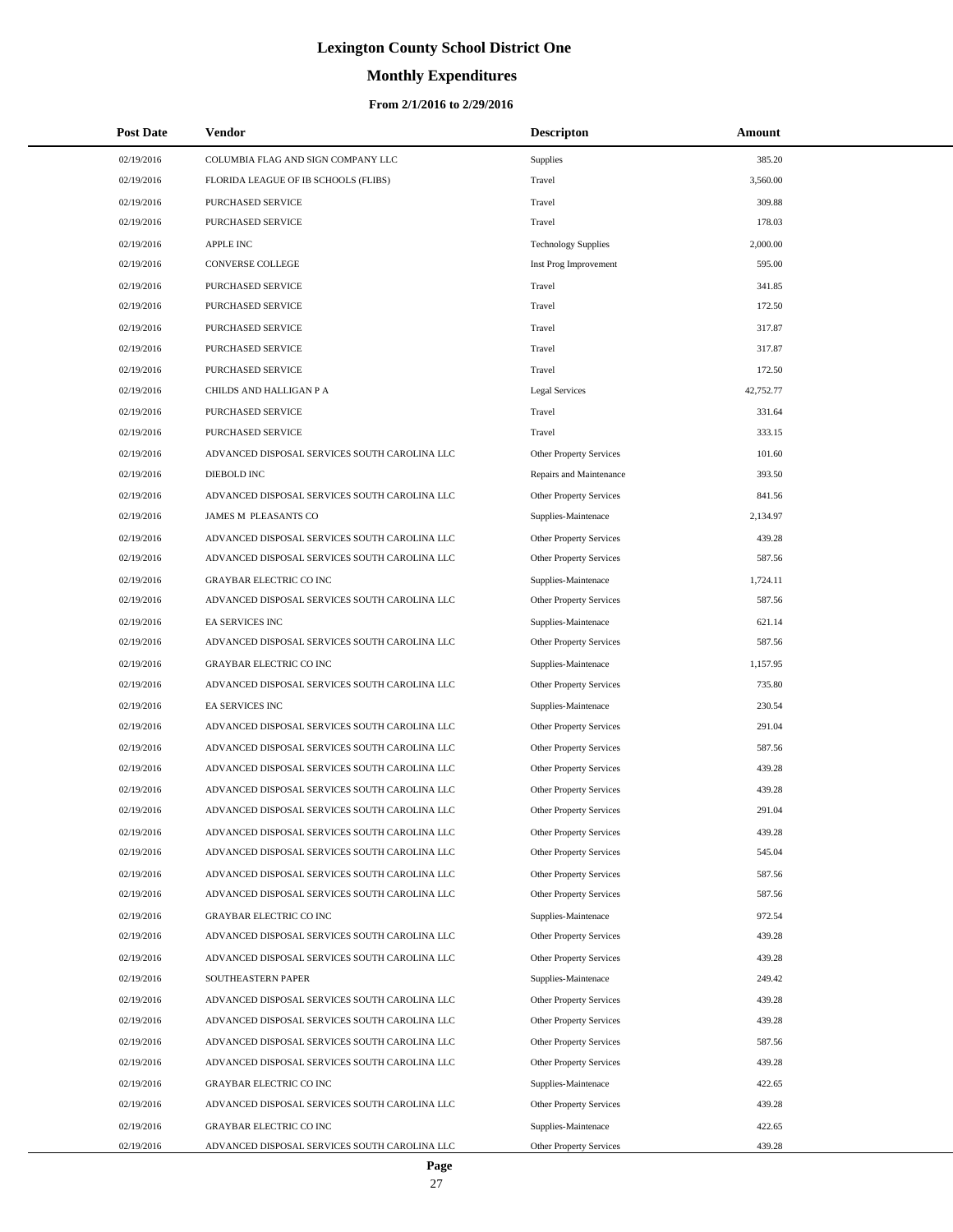# **Monthly Expenditures**

#### **From 2/1/2016 to 2/29/2016**

| <b>Post Date</b> | Vendor                                             | <b>Descripton</b>              | Amount   |
|------------------|----------------------------------------------------|--------------------------------|----------|
| 02/19/2016       | ADVANCED DISPOSAL SERVICES SOUTH CAROLINA LLC      | Other Property Services        | 439.28   |
| 02/19/2016       | ADVANCED DISPOSAL SERVICES SOUTH CAROLINA LLC      | Other Property Services        | 439.28   |
| 02/19/2016       | ADVANCED DISPOSAL SERVICES SOUTH CAROLINA LLC      | <b>Other Property Services</b> | 439.28   |
| 02/19/2016       | ADVANCED DISPOSAL SERVICES SOUTH CAROLINA LLC      | Other Property Services        | 439.28   |
| 02/19/2016       | SOUTHEASTERN PAPER                                 | Supplies-Maintenace            | 527.14   |
| 02/19/2016       | ADVANCED DISPOSAL SERVICES SOUTH CAROLINA LLC      | Other Property Services        | 439.28   |
| 02/19/2016       | ADVANCED DISPOSAL SERVICES SOUTH CAROLINA LLC      | Other Property Services        | 439.28   |
| 02/19/2016       | ADVANCED DISPOSAL SERVICES SOUTH CAROLINA LLC      | Other Property Services        | 439.28   |
| 02/19/2016       | TMS TOTAL MAINTENANCE SOLUTIONS                    | Supplies-Maintenace            | 137.20   |
| 02/19/2016       | ADVANCED DISPOSAL SERVICES SOUTH CAROLINA LLC      | Other Property Services        | 439.28   |
| 02/19/2016       | <b>GRAYBAR ELECTRIC CO INC</b>                     | Supplies-Maintenace            | 710.69   |
| 02/19/2016       | FRANKLIN, TIMOTHY WILLIAM                          | Other Prof & Tech Service      | 180.00   |
| 02/19/2016       | MIXON, CHRISTOPHER DOUGLAS                         | Other Prof & Tech Service      | 120.00   |
| 02/19/2016       | HINZ, BRIAN E                                      | Other Prof & Tech Service      | 180.00   |
| 02/19/2016       | LIVINGSTON, HAYLI                                  | Other Prof & Tech Service      | 180.00   |
| 02/19/2016       | BLACK, CALEB JAMES                                 | Other Prof & Tech Service      | 180.00   |
| 02/19/2016       | DIGITAL OFFICE SOLUTIONS INC                       | Repairs and Maintenance        | 137.69   |
| 02/19/2016       | DIGITAL OFFICE SOLUTIONS INC                       | Repairs and Maintenance        | 655.15   |
| 02/19/2016       | DIGITAL OFFICE SOLUTIONS INC                       | Repairs and Maintenance        | 152.24   |
| 02/19/2016       | FRANKLIN COVEY CO (EDUCATION DIV)                  | Software Renewal/Agreemen      | 1,605.00 |
| 02/19/2016       | CROSSOVER ATHLETICS                                | Other Prof & Tech Service      | 3,825.00 |
| 02/19/2016       | SC DEPARTMENT OF EDUCATION                         | Other Prof & Tech Service      | 2,669.16 |
| 02/19/2016       | PURCHASED SERVICE                                  | Travel                         | 261.72   |
| 02/19/2016       | PURCHASED SERVICE                                  | Travel                         | 147.50   |
| 02/19/2016       | PURCHASED SERVICE                                  | Travel                         | 323.70   |
| 02/19/2016       | DODGE LEARNING RESOURCES                           | <b>Supplies</b>                | 699.75   |
| 02/19/2016       | DODGE LEARNING RESOURCES                           | Supplies                       | 2,582.51 |
| 02/19/2016       | NUIDEA SCHOOL SUPPLY CO                            | Supplies                       | 480.43   |
| 02/19/2016       | PURCHASED SERVICE                                  | Travel                         | 315.48   |
| 02/19/2016       | ALFRED WILLIAMS AND CO                             | Supplies                       | 7,351.98 |
| 02/19/2016       | <b>ECS CAROLINAS LLP</b>                           | Other Prof & Tech Service      | 8,495.00 |
| 02/19/2016       | COMMUNICATION MANAGEMENT INC                       | <b>Technology Supplies</b>     | 1,611.35 |
| 02/19/2016       | MACTASTIC LLC DBA MACTASTIC IREPAIR                | Pupil Activity                 | 2,953.50 |
| 02/19/2016       | <b>JW PEPPER</b>                                   | Pupil Activity                 | 142.50   |
| 02/19/2016       | INDIAN WATERS COUNCIL BOY SCOUTS OF AMERICA        | Pupil Activity                 | 180.00   |
| 02/22/2016       | LAKESHORE LEARNING MATERIALS                       | Supplies                       | 149.76   |
| 02/22/2016       | SCHOOL SPECIALTY INC                               | Supplies                       | 313.35   |
| 02/22/2016       | SCHOOL SPECIALTY INC                               | Supplies                       | 1,304.33 |
| 02/22/2016       | FORMS AND SUPPLY INC (FSI)                         | Supplies                       | 1,870.90 |
| 02/22/2016       | CONSTRUCTIVE PLAYTHINGS                            | Supplies                       | $-3.05$  |
| 02/22/2016       | SCHOOL SPECIALTY INC                               | Supplies                       | 130.01   |
| 02/22/2016       | DIGITAL OFFICE SOLUTIONS INC                       | Supplies                       | 277.13   |
| 02/22/2016       | FORMS AND SUPPLY INC (FSI)                         | Supplies                       | 2,302.64 |
| 02/22/2016       | US INK AND TONER INC                               | Supplies                       | 101.40   |
| 02/22/2016       | STATE DEPARTMENT OF EDUCATION LEX DIST ONEBUS SHOP | Pupil Transportation           | 593.59   |
| 02/22/2016       | FORMS AND SUPPLY INC (FSI)                         | Supplies                       | 225.24   |
| 02/22/2016       | DELL COMPUTERS                                     | Supplies                       | 1,009.49 |
| 02/22/2016       | SCHOOL SPECIALTY INC                               | Supplies                       | 536.07   |

L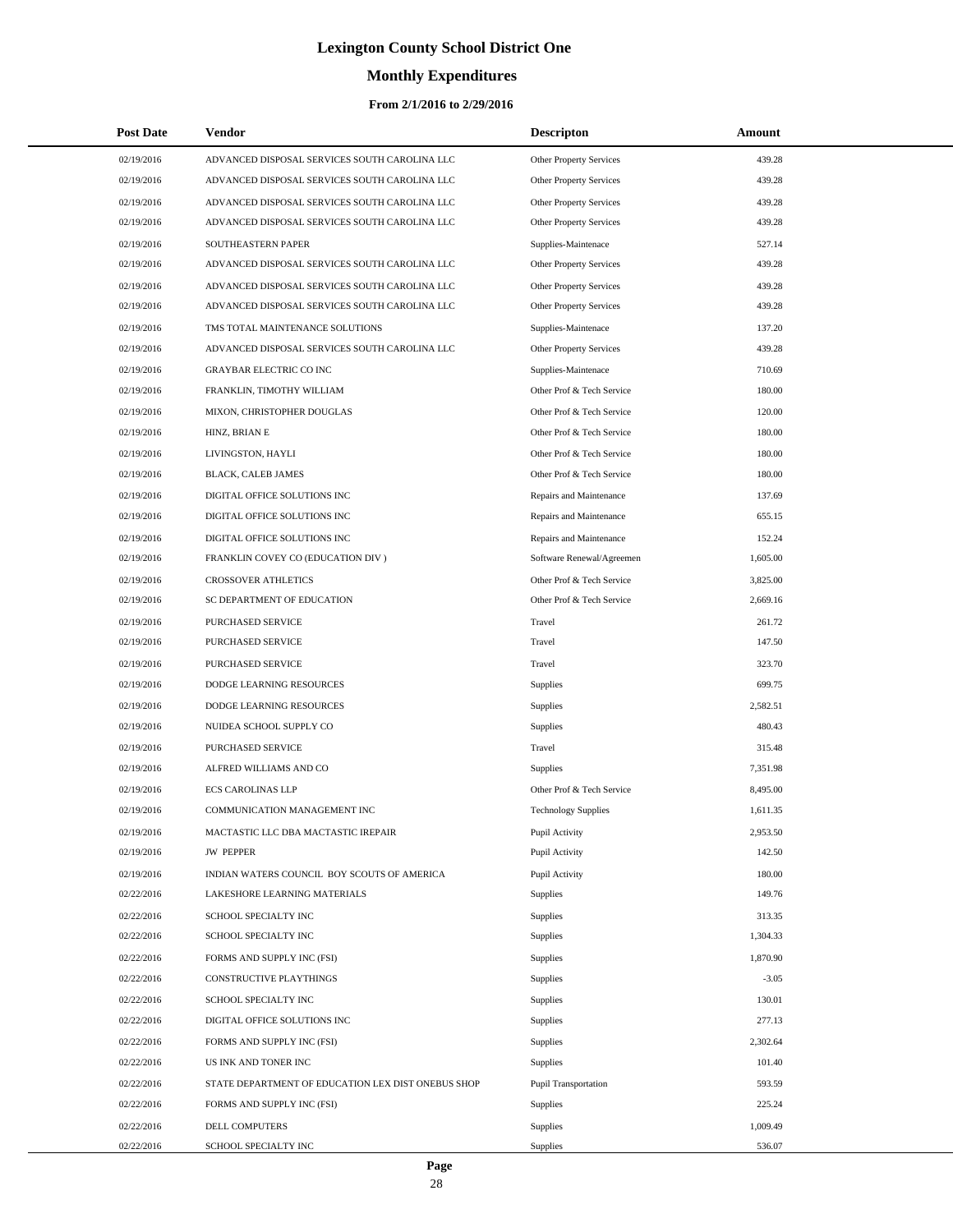# **Monthly Expenditures**

#### **From 2/1/2016 to 2/29/2016**

| <b>Post Date</b> | <b>Vendor</b>                                     | <b>Descripton</b>           | Amount    |
|------------------|---------------------------------------------------|-----------------------------|-----------|
| 02/22/2016       | <b>HAMPTON INN</b>                                | <b>Pupil Transportation</b> | 587.40    |
| 02/22/2016       | <b>ENTERPRISE RENTACAR</b>                        | Travel                      | 316.01    |
| 02/22/2016       | <b>HAMPTON INN</b>                                | Travel                      | 195.80    |
| 02/22/2016       | <b>CLARION INN AND SUITES</b>                     | <b>Pupil Transportation</b> | 462.00    |
| 02/22/2016       | FETNER CHARTERS LLC                               | <b>Pupil Transportation</b> | 190.00    |
| 02/22/2016       | HP INC                                            | Supplies                    | 300.96    |
| 02/22/2016       | SOUTHERN REGIONAL EDUCATION BD (SREB)             | Travel                      | 500.00    |
| 02/22/2016       | SIMPLY SOUTHERN CATERING LLC                      | Other Objects               | 233.80    |
| 02/22/2016       | FORMS AND SUPPLY INC (FSI)                        | Supplies                    | 189.33    |
| 02/22/2016       | DELL COMPUTERS                                    | Supplies                    | 275.38    |
| 02/22/2016       | HILTON MYRTLE BEACH RESORT                        | Travel                      | 679.32    |
| 02/22/2016       | <b>JIM HUDSON FORD</b>                            | Repairs and Maintenance     | 519.99    |
| 02/22/2016       | ACTION SUPPLY PRODUCTS INC                        | Supplies-Maintenace         | 1,010.48  |
| 02/22/2016       | <b>SERVPRO</b>                                    | Repairs and Maintenance     | 3,596.97  |
| 02/22/2016       | CITY ELECTRIC SUPPLY CO                           | Supplies-Maintenace         | 252.63    |
| 02/22/2016       | <b>GRAYBAR ELECTRIC CO INC</b>                    | Supplies-Maintenace         | 319.22    |
| 02/22/2016       | PIONEER MANUFACTURING CO                          | Supplies-Maintenace         | 423.72    |
| 02/22/2016       | <b>BLANCHARD MACHINERY</b>                        | Repairs and Maintenance     | 1,228.48  |
| 02/22/2016       | PIONEER MANUFACTURING CO                          | Supplies-Maintenace         | 376.64    |
| 02/22/2016       | SUBURBAN PROPANE                                  | Energy                      | 490.52    |
| 02/22/2016       | GATEWAY SUPPLY CO INC                             | Supplies-Maintenace         | 224.70    |
| 02/22/2016       | PIONEER MANUFACTURING CO                          | Supplies-Maintenace         | 376.64    |
| 02/22/2016       | <b>GRAYBAR ELECTRIC CO INC</b>                    | Supplies-Maintenace         | 1,032.65  |
| 02/22/2016       | ACE GLASS CO INC                                  | Repairs and Maintenance     | 125.00    |
| 02/22/2016       | PIONEER MANUFACTURING CO                          | Supplies-Maintenace         | 423.72    |
| 02/22/2016       | SHERWIN WILLIAMS                                  | Supplies-Maintenace         | 875.05    |
| 02/22/2016       | <b>GRAYBAR ELECTRIC CO INC</b>                    | Supplies-Maintenace         | 146.14    |
| 02/22/2016       | <b>GRAYBAR ELECTRIC CO INC</b>                    | Supplies-Maintenace         | 146.14    |
| 02/22/2016       | MIDLANDS FIRE PROTECTION INC                      | Repairs and Maintenance     | 400.00    |
| 02/22/2016       | SMITH AND JONES JANITORIAL SUPPLIES AND EQUIP INC | Supplies-Maintenace         | 411.31    |
| 02/22/2016       | PIONEER MANUFACTURING CO                          | Supplies-Maintenace         | 376.64    |
| 02/22/2016       | <b>ANIXTER INC</b>                                | Supplies-Maintenace         | 834.60    |
| 02/22/2016       | YOUNG, MATTHEW                                    | Other Prof & Tech Service   | 180.00    |
| 02/22/2016       | WILFONG, MICHAEL BRIAN                            | Other Prof & Tech Service   | 120.00    |
| 02/22/2016       | SMITH, THOMAS ALVIN                               | Other Prof & Tech Service   | 180.00    |
| 02/22/2016       | FINLEY, STEPHEN CRAIG                             | Other Prof & Tech Service   | 180.00    |
| 02/22/2016       | SPIVEY, STEPHEN J                                 | Other Prof & Tech Service   | 180.00    |
| 02/22/2016       | RAPTOR TECHNOLOGIES LLC                           | Software Renewal/Agreemen   | 15,360.00 |
| 02/22/2016       | SC DEPARTMENT OF REVENUE (SALES TAX RETURN)       | Software Renewal/Agreemen   | 1,075.20  |
| 02/22/2016       | SEON SYSTEM SALES INC                             | Software Renewal/Agreemen   | 10,424.48 |
| 02/22/2016       | FRANKLIN COVEY CO (EDUCATION DIV)                 | Supplies                    | 1,348.20  |
| 02/22/2016       | LINDSAY UNIFIED SCHOOL DISTRICT                   | Travel                      | 160.00    |
| 02/22/2016       | PHONAK INC USA                                    | Supplies                    | 139.00    |
| 02/22/2016       | PROED INC                                         | Supplies                    | 649.95    |
| 02/22/2016       | S & S WORLDWIDE INC                               | Supplies                    | 139.99    |
| 02/22/2016       | <b>HEINEMANN</b>                                  | Supplies                    | 4,077.29  |
| 02/22/2016       | COMMUNICATION MANAGEMENT INC                      | <b>Technology Supplies</b>  | 1,217.48  |
| 02/22/2016       | HERSHEYS ICE CREAM                                | Food                        | 492.00    |

 $\overline{a}$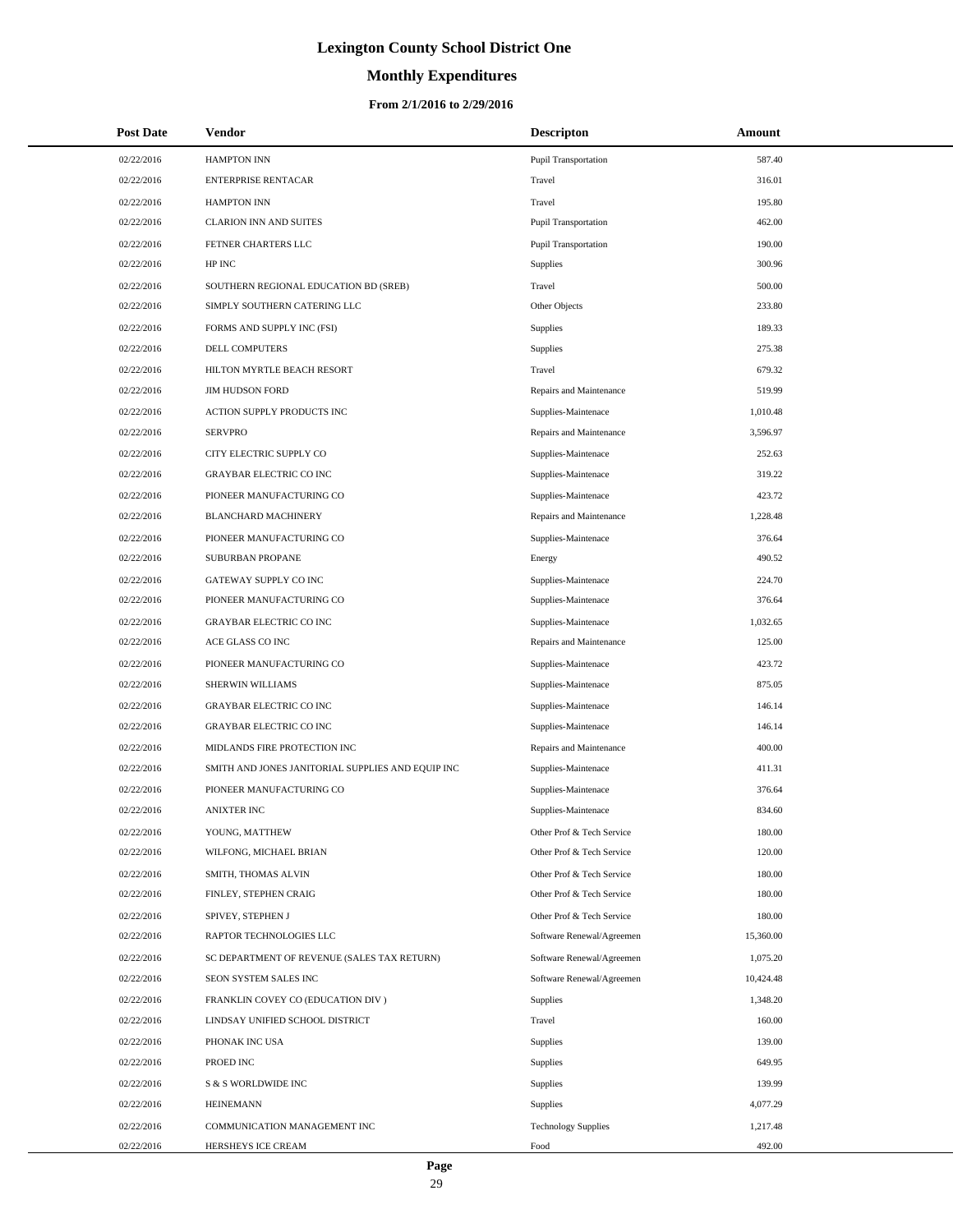# **Monthly Expenditures**

| <b>Post Date</b> | <b>Vendor</b>                                 | <b>Descripton</b>           | Amount   |
|------------------|-----------------------------------------------|-----------------------------|----------|
| 02/22/2016       | HERSHEYS ICE CREAM                            | Food                        | 516.00   |
| 02/22/2016       | HERSHEYS ICE CREAM                            | Food                        | 216.00   |
| 02/22/2016       | HERSHEYS ICE CREAM                            | Food                        | 790.56   |
| 02/22/2016       | <b>THEATREFOLK</b>                            | Pupil Activity              | 271.95   |
| 02/22/2016       | CAROLINA OFFICE EQUIPMENT                     | Pupil Activity              | 436.56   |
| 02/22/2016       | <b>BSN SPORTS</b>                             | Pupil Activity              | 2,327.25 |
| 02/22/2016       | <b>BSN SPORTS</b>                             | Pupil Activity              | 7,824.91 |
| 02/22/2016       | MODEL ME KIDS LLC                             | Supplies                    | 115.85   |
| 02/23/2016       | FORMS AND SUPPLY INC (FSI)                    | Supplies                    | 145.22   |
| 02/23/2016       | SCHOOL SPECIALTY INC                          | Supplies                    | 443.73   |
| 02/23/2016       | DELL COMPUTERS                                | Supplies                    | 794.42   |
| 02/23/2016       | <b>JW PEPPER</b>                              | Supplies                    | 133.00   |
| 02/23/2016       | MUSICIAN SUPPLY                               | Supplies                    | 203.30   |
| 02/23/2016       | DELL COMPUTERS                                | Supplies                    | 1,150.29 |
| 02/23/2016       | LEXINGTON COUNTY SCHOOL DIST 1                | <b>Pupil Transportation</b> | 472.44   |
| 02/23/2016       | PECKNEL MUSIC CO INC                          | Repairs and Maintenance     | 125.00   |
| 02/23/2016       | EMBASSY SUITES CHARLESTON CONVENTION CENTER   | Travel                      | 338.14   |
| 02/23/2016       | <b>SC FBLA CHAPTER</b>                        | Travel                      | 150.00   |
| 02/23/2016       | PRAXAIR DISTRIBUTION                          | Supplies                    | 290.26   |
| 02/23/2016       | <b>HYATT PLACE CHARLESTON</b>                 | <b>Pupil Transportation</b> | 4,331.28 |
| 02/23/2016       | HYATT PLACE CHARLESTON                        | Travel                      | 1,802.53 |
| 02/23/2016       | CAMBIUM LEARNING GROUP                        | Supplies                    | 102.37   |
| 02/23/2016       | <b>HEINEMANN</b>                              | Supplies                    | 646.00   |
| 02/23/2016       | SCHOOL SPECIALTY INC                          | Supplies                    | 158.51   |
| 02/23/2016       | HOUGHTON MIFFLIN HARCOURT PUBLISHING CO       | Supplies                    | 907.25   |
| 02/23/2016       | LEXINGTON COUNTY SCHOOL DIST 1                | <b>Pupil Transportation</b> | 425.94   |
| 02/23/2016       | FOLLETT SCHOOL SOLUTIONS INC                  | <b>Library Books</b>        | 413.40   |
| 02/23/2016       | AMERICAN SCHOOL COUNSELOR ASSOCIATION         | Travel                      | 1,685.00 |
| 02/23/2016       | SC ASSOCIATION SUPERVISION AND CURRICULUM DEV | Travel                      | 1,370.00 |
| 02/23/2016       | COLEMAN LEW AND ASSOCIATES                    | Other Prof & Tech Service   | 2,269.21 |
| 02/23/2016       | GRAYBAR ELECTRIC CO INC                       | Supplies-Maintenace         | 275.63   |
| 02/23/2016       | NUIDEA SCHOOL SUPPLY CO                       | Supplies-Maintenace         | 1,754.80 |
| 02/23/2016       | <b>WW GRAINGER</b>                            | Supplies-Maintenace         | 350.23   |
| 02/23/2016       | TMS TOTAL MAINTENANCE SOLUTIONS               | Supplies-Maintenace         | 1,078.56 |
| 02/23/2016       | SOUTHEASTERN PAPER                            | Supplies-Maintenace         | 831.39   |
| 02/23/2016       | <b>WW GRAINGER</b>                            | Supplies-Maintenace         | 835.13   |
| 02/23/2016       | SOUTHEASTERN PAPER                            | Supplies-Maintenace         | 249.42   |
| 02/23/2016       | HAIGLER III, THOMAS I                         | Other Prof & Tech Service   | 180.00   |
| 02/23/2016       | APPLE INC                                     | <b>Technology Supplies</b>  | 1,239.06 |
| 02/23/2016       | В & Н РНОТО                                   | <b>Technology Supplies</b>  | 840.75   |
| 02/23/2016       | DIGITAL OFFICE SOLUTIONS INC                  | Repairs and Maintenance     | 109.88   |
| 02/23/2016       | DIGITAL OFFICE SOLUTIONS INC                  | Repairs and Maintenance     | 116.02   |
| 02/23/2016       | DIGITAL OFFICE SOLUTIONS INC                  | Repairs and Maintenance     | 3,379.28 |
| 02/23/2016       | DIGITAL OFFICE SOLUTIONS INC                  | Repairs and Maintenance     | 645.49   |
| 02/23/2016       | DIGITAL OFFICE SOLUTIONS INC                  | Repairs and Maintenance     | 409.11   |
| 02/23/2016       | DIGITAL OFFICE SOLUTIONS INC                  | Repairs and Maintenance     | 3,485.79 |
| 02/23/2016       | <b>LEGO EDUCATION</b>                         | Supplies                    | 214.87   |
| 02/23/2016       | SCHOOL SPECIALTY INC                          | Supplies                    | 668.65   |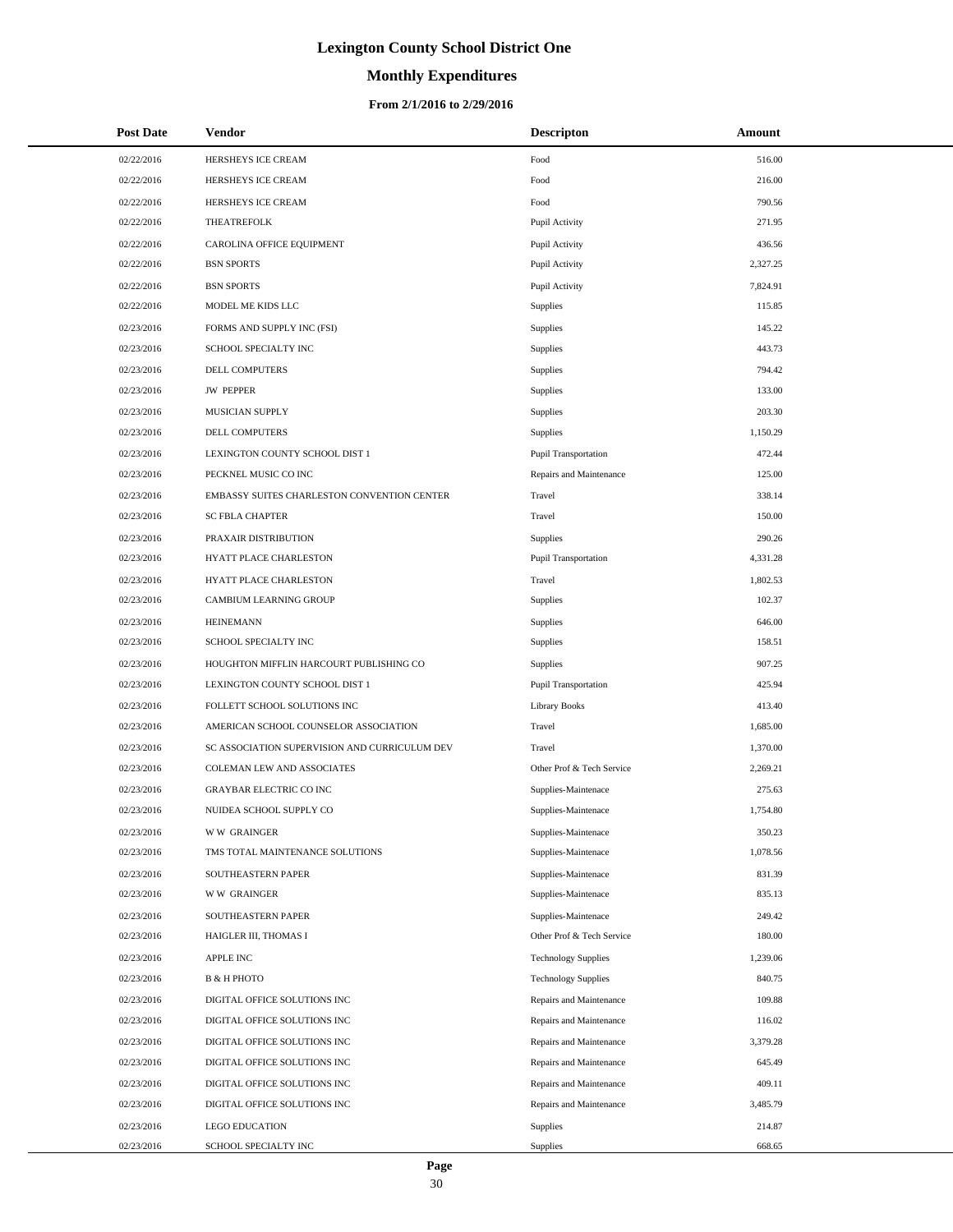# **Monthly Expenditures**

#### **From 2/1/2016 to 2/29/2016**

| <b>Post Date</b>         | Vendor                                                     | <b>Descripton</b>                                      | Amount                |
|--------------------------|------------------------------------------------------------|--------------------------------------------------------|-----------------------|
| 02/23/2016               | DIANE SWEENEY CONSULTING                                   | Inst Prog Improvement                                  | 6,375.61              |
| 02/23/2016               | HANDWRITING WITHOUT TEARS BY JAN Z OLSEN OTR               | <b>Supplies</b>                                        | 365.09                |
| 02/23/2016               | <b>LEWIS BUS LINE</b>                                      | Pupil Transportation                                   | 200.00                |
| 02/23/2016               | SHERATON NEW ORLEANS HOTEL                                 | Travel                                                 | 2,239.20              |
| 02/23/2016               | HAYNSWORTH SINKLER BOYD PA                                 | Dues and Fees                                          | 60,068.92             |
| 02/23/2016               | MOODY'S INVESTORS SERVICE                                  | Dues and Fees                                          | 17,500.00             |
| 02/23/2016               | COMMUNICATION MANAGEMENT INC                               | <b>Technology Supplies</b>                             | 2,436.90              |
| 02/23/2016               | GRAYBAR ELECTRIC CO INC                                    | <b>Technology Supplies</b>                             | 1,062.87              |
| 02/23/2016               | COMMUNICATION MANAGEMENT INC                               | <b>Technology Supplies</b>                             | 3,944.96              |
| 02/23/2016               | MUSICIAN SUPPLY                                            | Pupil Activity                                         | 200.00                |
| 02/23/2016               | PECKNEL MUSIC CO INC                                       | Pupil Activity                                         | 464.36                |
| 02/23/2016               | DELL COMPUTERS                                             | Pupil Activity                                         | 532.85                |
| 02/23/2016               | <b>LEARNING A-Z</b>                                        | Pupil Activity                                         | 769.65                |
| 02/23/2016               | FREY SCIENTIFIC                                            | Pupil Activity                                         | 754.31                |
| 02/23/2016               | <b>BSN SPORTS</b>                                          | Pupil Activity                                         | 776.66                |
| 02/23/2016               | <b>BSN SPORTS</b>                                          | Pupil Activity                                         | 1,717.35              |
| 02/23/2016               | US SPECIALTY COATINGS INC                                  | Pupil Activity                                         | 121.98                |
| 02/23/2016               | US SPECIALTY COATINGS INC                                  | Pupil Activity                                         | 121.98                |
| 02/23/2016               | STRATFORD HIGH SCHOOL                                      | Pupil Activity                                         | 119.20                |
| 02/23/2016               | US SPECIALTY COATINGS INC                                  | Pupil Activity                                         | 121.98                |
| 02/23/2016               | <b>BSN SPORTS</b>                                          | Pupil Activity                                         | 481.50                |
| 02/23/2016               | <b>BSN SPORTS</b>                                          | Pupil Activity                                         | 385.20                |
| 02/23/2016               | <b>ADM SIGNS</b>                                           | Pupil Activity                                         | 921.36                |
| 02/23/2016               | <b>EDGENUITY</b>                                           | Inst Prog Improvement                                  | 6,000.00              |
| 02/24/2016               | SCHOOL SPECIALTY INC                                       | Supplies                                               | 352.45                |
| 02/24/2016               | <b>J WILLIAMS GROUP</b>                                    | Supplies                                               | 214.00                |
| 02/24/2016               | <b>APPLE INC</b>                                           | <b>Technology Supplies</b>                             | 2,672.86              |
| 02/24/2016               | <b>LRADAC</b>                                              | Other Prof & Tech Service                              | 3,036.51              |
| 02/24/2016               | <b>MACKIN LIBRARY MEDIA</b>                                | <b>Library Books</b>                                   | 1.147.08              |
| 02/24/2016               | FOLLETT SCHOOL SOLUTIONS INC                               | <b>Library Books</b>                                   | 1,513.70              |
| 02/24/2016               | BOUND TO STAY BOUND BOOKS INC                              | <b>Library Books</b>                                   | 673.92                |
| 02/24/2016               | FOLLETT SCHOOL SOLUTIONS INC                               | <b>Library Books</b>                                   | 262.56                |
| 02/24/2016               | FORMS AND SUPPLY INC (FSI)                                 | Supplies                                               | 333.84                |
| 02/24/2016               | MIDCAROLINA ELEC COOP INC                                  | <b>Public Utilities</b>                                | 403.00                |
| 02/24/2016               | A R MARTIN COMPANY<br>AMERICAN ENGINEERING CONSULTANTS INC | Other Prof & Tech Service<br>Other Prof & Tech Service | 1,500.00              |
| 02/24/2016               |                                                            |                                                        | 2,787.50              |
| 02/24/2016<br>02/24/2016 | CAROLINA POWER EQUIPMENT INC<br>MIDCAROLINA ELEC COOP INC  | Supplies-Maintenace<br><b>Public Utilities</b>         | 2,026.22<br>32,969.00 |
|                          |                                                            |                                                        | 170.00                |
| 02/24/2016<br>02/24/2016 | MIDLANDS FIRE PROTECTION INC<br>L R HOOK TIRE CO INC       | Repairs and Maintenance<br>Supplies-Maintenace         | 303.77                |
| 02/24/2016               | CRESCENT CONSTRUCTION LLC                                  | Repairs and Maintenance                                | 1,985.00              |
| 02/24/2016               | ACE GLASS CO INC                                           | Repairs and Maintenance                                | 388.99                |
| 02/24/2016               | MOTOROLA SOLUTIONS                                         |                                                        | 750.34                |
| 02/24/2016               | <b>WW GRAINGER</b>                                         | Supplies<br>Supplies-Maintenace                        | 1,304.87              |
| 02/24/2016               | CATOE'S MOPED SHED INC                                     | Supplies-Maintenace                                    | 400.98                |
| 02/24/2016               | ZINGERS FENCING LLC                                        | Repairs and Maintenance                                | 3,525.00              |
| 02/24/2016               | MIDCAROLINA ELEC COOP INC                                  | <b>Public Utilities</b>                                | 18,661.00             |
| 02/24/2016               | MIDCAROLINA ELEC COOP INC                                  | <b>Public Utilities</b>                                | 14,130.00             |

L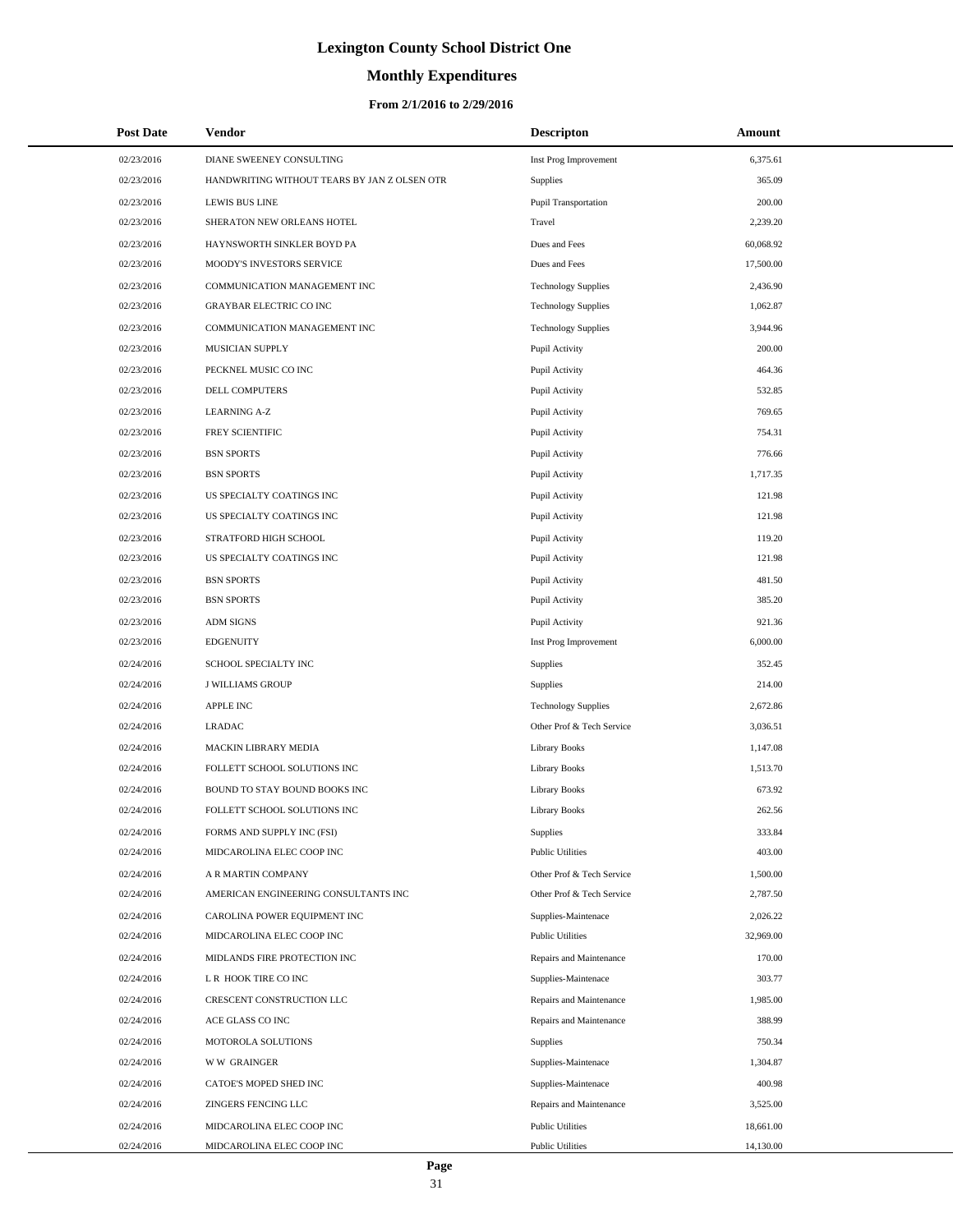# **Monthly Expenditures**

#### **From 2/1/2016 to 2/29/2016**

| <b>Post Date</b> | <b>Vendor</b>                           | <b>Descripton</b>          | Amount    |
|------------------|-----------------------------------------|----------------------------|-----------|
| 02/24/2016       | CATOE'S MOPED SHED INC                  | Supplies-Maintenace        | 408.48    |
| 02/24/2016       | MIDCAROLINA ELEC COOP INC               | <b>Public Utilities</b>    | 6,077.00  |
| 02/24/2016       | SC DEPARTMENT OF ADMINISTRATION         | Repairs and Maintenance    | 11,951.12 |
| 02/24/2016       | PINE PRESS OF LEXINGTON INC             | Printing and Binding       | 169.00    |
| 02/24/2016       | BLACK ROCK BUSINESS SOLUTIONS LLC       | Other Objects              | 428.00    |
| 02/24/2016       | <b>APPLE INC</b>                        | <b>Technology Supplies</b> | 442.98    |
| 02/24/2016       | <b>LENOVO US</b>                        | <b>Technology Supplies</b> | 1,158.81  |
| 02/24/2016       | DIGITAL OFFICE SOLUTIONS INC            | Repairs and Maintenance    | 457.37    |
| 02/24/2016       | DIGITAL OFFICE SOLUTIONS INC            | Repairs and Maintenance    | 3,175.17  |
| 02/24/2016       | FRANKLIN COVEY CO (EDUCATION DIV)       | Inst Prog Improvement      | 2,890.65  |
| 02/24/2016       | HAMPTON INN GREENVILLE                  | Travel                     | 1,111.04  |
| 02/24/2016       | HOUGHTON MIFFLIN HARCOURT PUBLISHING CO | Supplies                   | 203.80    |
| 02/24/2016       | DEFORD RESEARCH & CONSULTING            | Inst Prog Improvement      | 250.00    |
| 02/24/2016       | PURCHASED SERVICE                       | Supplies                   | 250.00    |
| 02/24/2016       | PURCHASED SERVICE                       | Supplies                   | 250.00    |
| 02/24/2016       | PURCHASED SERVICE                       | Supplies                   | 250.00    |
| 02/24/2016       | PURCHASED SERVICE                       | Supplies                   | 250.00    |
| 02/24/2016       | PURCHASED SERVICE                       | Supplies                   | 250.00    |
| 02/24/2016       | PURCHASED SERVICE                       | Supplies                   | 250.00    |
| 02/24/2016       | PURCHASED SERVICE                       | Supplies                   | 250.00    |
| 02/24/2016       | AMTEC                                   | Dues and Fees              | 5,000.00  |
| 02/24/2016       | <b>APPLE INC</b>                        | <b>Technology Supplies</b> | 8,121.30  |
| 02/24/2016       | <b>DON LEE FARMS</b>                    | Food                       | 262.50    |
| 02/24/2016       | PILGRIM'S PRIDE CORP                    | Food                       | 1,019.80  |
| 02/24/2016       | <b>DON LEE FARMS</b>                    | Food                       | 105.00    |
| 02/24/2016       | PILGRIM'S PRIDE CORP                    | Food                       | 301.60    |
| 02/24/2016       | <b>DON LEE FARMS</b>                    | Food                       | 262.50    |
| 02/24/2016       | PILGRIM'S PRIDE CORP                    | Food                       | 1,019.80  |
| 02/24/2016       | <b>DON LEE FARMS</b>                    | Food                       | 105.00    |
| 02/24/2016       | PILGRIM'S PRIDE CORP                    | Food                       | 433.90    |
| 02/24/2016       | <b>DON LEE FARMS</b>                    | Food                       | 210.00    |
| 02/24/2016       | PILGRIM'S PRIDE CORP                    | Food                       | 818.20    |
| 02/24/2016       | DON LEE FARMS                           | Food                       | 105.00    |
| 02/24/2016       | PILGRIM'S PRIDE CORP                    | Food                       | 433.90    |
| 02/24/2016       | DON LEE FARMS                           | Food                       | 157.50    |
| 02/24/2016       | PILGRIM'S PRIDE CORP                    | Food                       | 257.50    |
| 02/24/2016       | <b>DON LEE FARMS</b>                    | Food                       | 210.00    |
| 02/24/2016       | PILGRIM'S PRIDE CORP                    | Food                       | 654.40    |
| 02/24/2016       | <b>DON LEE FARMS</b>                    | Food                       | 105.00    |
| 02/24/2016       | PILGRIM'S PRIDE CORP                    | Food                       | 301.60    |
| 02/24/2016       | DON LEE FARMS                           | Food                       | 105.00    |
| 02/24/2016       | PILGRIM'S PRIDE CORP                    | Food                       | 421.30    |
| 02/24/2016       | <b>DON LEE FARMS</b>                    | Food                       | 105.00    |
| 02/24/2016       | PILGRIM'S PRIDE CORP                    | Food                       | 301.60    |
| 02/24/2016       | <b>DON LEE FARMS</b>                    | Food                       | 105.00    |
| 02/24/2016       | PILGRIM'S PRIDE CORP                    | Food                       | 301.60    |
| 02/24/2016       | <b>DON LEE FARMS</b>                    | Food                       | 210.00    |
| 02/24/2016       | PILGRIM'S PRIDE CORP                    | Food                       | 654.40    |

 $\overline{a}$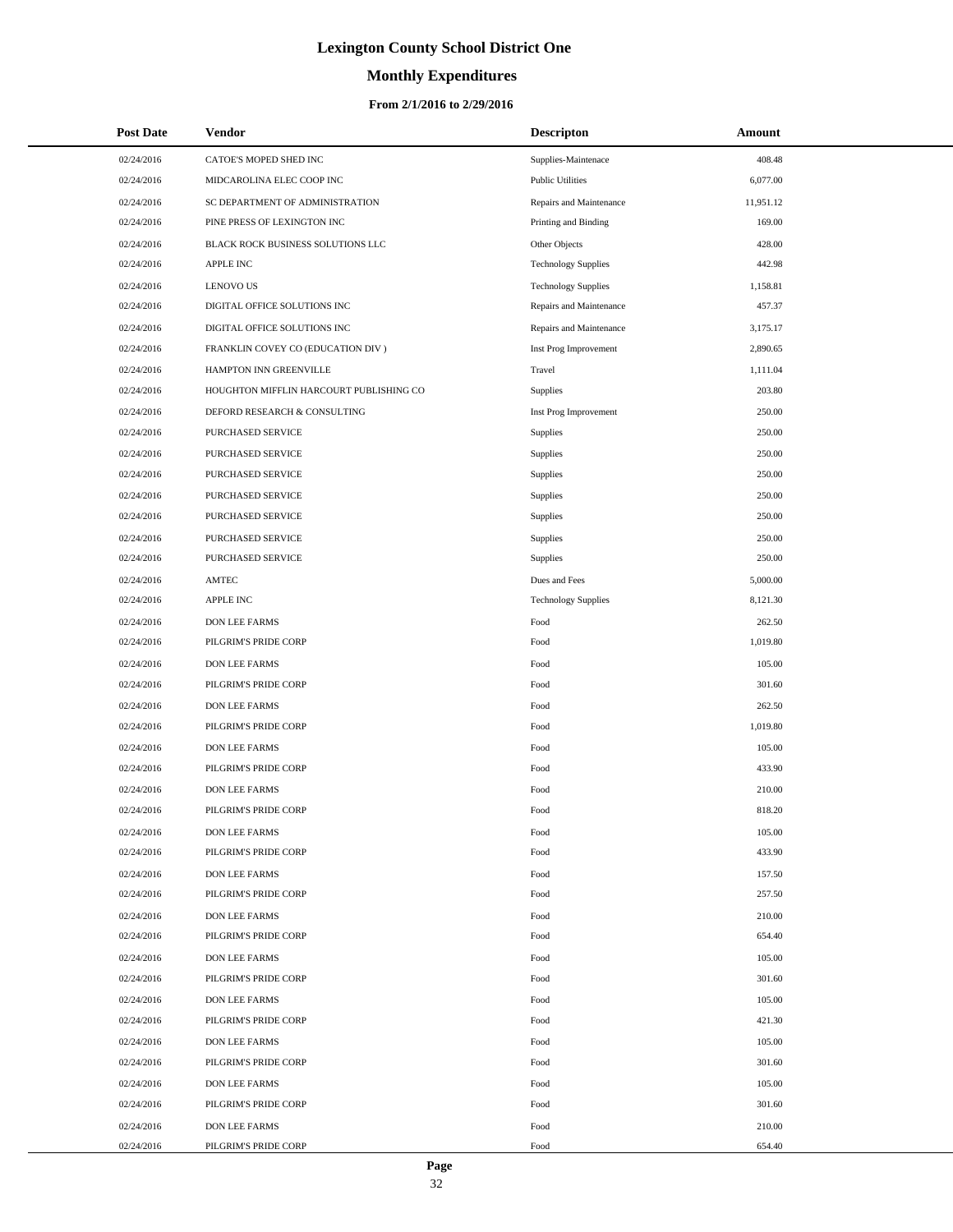# **Monthly Expenditures**

#### **From 2/1/2016 to 2/29/2016**

| <b>Post Date</b> | Vendor                                 | <b>Descripton</b> | Amount   |
|------------------|----------------------------------------|-------------------|----------|
| 02/24/2016       | DON LEE FARMS                          | Food              | 315.00   |
| 02/24/2016       | PILGRIM'S PRIDE CORP                   | Food              | 1,063.90 |
| 02/24/2016       | DON LEE FARMS                          | Food              | 105.00   |
| 02/24/2016       | PILGRIM'S PRIDE CORP                   | Food              | 257.50   |
| 02/24/2016       | DON LEE FARMS                          | Food              | 210.00   |
| 02/24/2016       | PILGRIM'S PRIDE CORP                   | Food              | 654.40   |
| 02/24/2016       | DON LEE FARMS                          | Food              | 210.00   |
| 02/24/2016       | PILGRIM'S PRIDE CORP                   | Food              | 522.10   |
| 02/24/2016       | <b>DON LEE FARMS</b>                   | Food              | 105.00   |
| 02/24/2016       | PILGRIM'S PRIDE CORP                   | Food              | 433.90   |
| 02/24/2016       | PILGRIM'S PRIDE CORP                   | Food              | 345.70   |
| 02/24/2016       | DON LEE FARMS                          | Food              | 210.00   |
| 02/24/2016       | PILGRIM'S PRIDE CORP                   | Food              | 522.10   |
| 02/24/2016       | DON LEE FARMS                          | Food              | 105.00   |
| 02/24/2016       | PILGRIM'S PRIDE CORP                   | Food              | 345.70   |
| 02/24/2016       | <b>DON LEE FARMS</b>                   | Food              | 210.00   |
| 02/24/2016       | PILGRIM'S PRIDE CORP                   | Food              | 522.10   |
| 02/24/2016       | DON LEE FARMS                          | Food              | 105.00   |
| 02/24/2016       | PILGRIM'S PRIDE CORP                   | Food              | 257.50   |
| 02/24/2016       | DON LEE FARMS                          | Food              | 105.00   |
| 02/24/2016       | PILGRIM'S PRIDE CORP                   | Food              | 345.70   |
| 02/24/2016       | DON LEE FARMS                          | Food              | 105.00   |
| 02/24/2016       | PILGRIM'S PRIDE CORP                   | Food              | 257.50   |
| 02/24/2016       | DON LEE FARMS                          | Food              | 105.00   |
| 02/24/2016       | PILGRIM'S PRIDE CORP                   | Food              | 257.50   |
| 02/24/2016       | DON LEE FARMS                          | Food              | 105.00   |
| 02/24/2016       | PILGRIM'S PRIDE CORP                   | Food              | 345.70   |
| 02/24/2016       | DON LEE FARMS                          | Food              | 210.00   |
| 02/24/2016       | PILGRIM'S PRIDE CORP                   | Food              | 654.40   |
| 02/24/2016       | DON LEE FARMS                          | Food              | 315.00   |
| 02/24/2016       | PILGRIM'S PRIDE CORP                   | Food              | 931.60   |
| 02/24/2016       | <b>DON LEE FARMS</b>                   | Food              | 105.00   |
| 02/24/2016       | PILGRIM'S PRIDE CORP                   | Food              | 257.50   |
| 02/24/2016       | PINE PRESS OF LEXINGTON INC            | Pupil Activity    | 770.46   |
| 02/24/2016       | SCHOLASTIC INC                         | Pupil Activity    | 205.03   |
| 02/24/2016       | COMPUTER DESIGN CONSULTING SERVICE LLC | Pupil Activity    | 756.49   |
| 02/24/2016       | MACKIN LIBRARY MEDIA                   | Pupil Activity    | 402.27   |
| 02/24/2016       | BOUND TO STAY BOUND BOOKS INC          | Pupil Activity    | 978.69   |
| 02/24/2016       | <b>BSN SPORTS</b>                      | Pupil Activity    | 1,165.23 |
| 02/24/2016       | RIDDELL / ALL AMERICAN                 | Pupil Activity    | 3,277.35 |
| 02/24/2016       | LUGOFF ELGIN HIGH SCHOOL               | Pupil Activity    | 225.00   |
| 02/24/2016       | PURCHASED SERVICE                      | Pupil Activity    | 267.49   |
| 02/25/2016       | PURCHASED SERVICE                      | Travel            | 705.55   |
| 02/25/2016       | THREADS EMBROIDERY LLC                 | Supplies          | 768.26   |
| 02/25/2016       | SCHOOL SPECIALTY INC                   | Supplies          | 417.57   |
| 02/25/2016       | DIGITAL OFFICE SOLUTIONS INC           | Supplies          | 684.80   |
| 02/25/2016       | FORMS AND SUPPLY INC (FSI)             | Supplies          | 130.58   |
| 02/25/2016       | HILTON GARDEN INN CHARLESTON AIRPORT   | Travel            | 748.88   |

÷.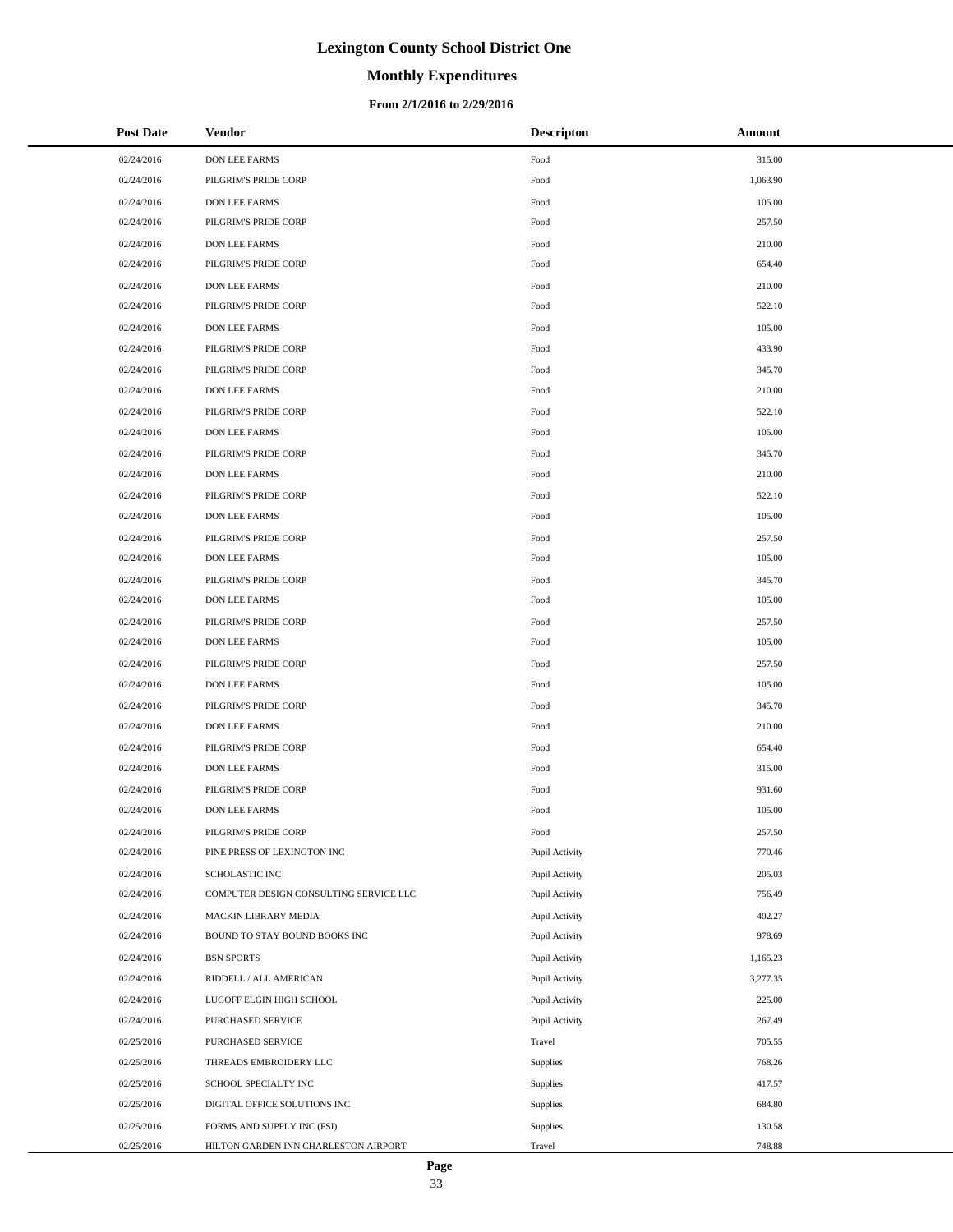# **Monthly Expenditures**

#### **From 2/1/2016 to 2/29/2016**

| <b>Post Date</b> | Vendor                                          | <b>Descripton</b>          | Amount   |  |
|------------------|-------------------------------------------------|----------------------------|----------|--|
| 02/25/2016       | <b>SHAR PRODUCTS</b>                            | Supplies                   | 881.00   |  |
| 02/25/2016       | SCHOOL SPECIALTY INC                            | Supplies                   | 585.18   |  |
| 02/25/2016       | <b>PURCHASED SERVICE</b>                        | Travel                     | 113.13   |  |
| 02/25/2016       | PURCHASED SERVICE                               | Travel                     | 191.27   |  |
| 02/25/2016       | BOUND TO STAY BOUND BOOKS INC                   | <b>Library Books</b>       | 616.72   |  |
| 02/25/2016       | PURCHASED SERVICE                               | Travel                     | 142.99   |  |
| 02/25/2016       | SC ASSOCIATION EDUCATIONAL OFFICE PROFESSIONS   | Travel                     | 160.00   |  |
| 02/25/2016       | THE HALL COMPANY INC                            | Supplies                   | 726.53   |  |
| 02/25/2016       | SHERWIN WILLIAMS                                | Supplies-Maintenace        | 250.51   |  |
| 02/25/2016       | FERGUSON ENTERPRISES INC FEI 27                 | Supplies-Maintenace        | 139.83   |  |
| 02/25/2016       | YOUNG, MATTHEW                                  | Other Prof & Tech Service  | 120.00   |  |
| 02/25/2016       | HINZ, BRIAN E                                   | Other Prof & Tech Service  | 180.00   |  |
| 02/25/2016       | FINLEY, STEPHEN CRAIG                           | Other Prof & Tech Service  | 180.00   |  |
| 02/25/2016       | BLACK, CALEB JAMES                              | Other Prof & Tech Service  | 180.00   |  |
| 02/25/2016       | FRANKLIN, TIMOTHY WILLIAM                       | Other Prof & Tech Service  | 180.00   |  |
| 02/25/2016       | HART, MICHAEL JOSEPH                            | Other Prof & Tech Service  | 180.00   |  |
| 02/25/2016       | SAMANAGE USA INC                                | Software Renewal/Agreemen  | 2,500.00 |  |
| 02/25/2016       | SC DEPARTMENT OF REVENUE (SALES TAX RETURN)     | Software Renewal/Agreemen  | 175.00   |  |
| 02/25/2016       | LESESNE INDUSTRIES INC                          | Supplies                   | 126.20   |  |
| 02/25/2016       | CDWG ACCT 305089                                | <b>Technology Supplies</b> | 575.87   |  |
| 02/25/2016       | CDWG ACCT 305089                                | <b>Technology Supplies</b> | 575.87   |  |
| 02/25/2016       | CDWG ACCT 305089                                | <b>Technology Supplies</b> | 575.88   |  |
| 02/25/2016       | PURCHASED SERVICE                               | Travel                     | 178.74   |  |
| 02/25/2016       | <b>GROVE MEDICAL</b>                            | Supplies                   | 395.81   |  |
| 02/25/2016       | PURCHASED SERVICE                               | Travel                     | 304.02   |  |
| 02/25/2016       | AIKIDO ACADEMY OF SELF DEFENSE                  | Other Prof & Tech Service  | 450.00   |  |
| 02/25/2016       | <b>GEIGER CAROLINAS</b>                         | Supplies                   | 1,415.08 |  |
| 02/25/2016       | REGIONS CORPORATE TRUST                         | Dues and Fees              | 1,000.00 |  |
| 02/25/2016       | PECKNEL MUSIC CO INC                            | Pupil Activity             | 923.71   |  |
| 02/25/2016       | <b>BSN SPORTS</b>                               | Pupil Activity             | 310.30   |  |
| 02/25/2016       | <b>BSN SPORTS</b>                               | Pupil Activity             | 144.42   |  |
| 02/25/2016       | TOTAL STRENGTH AND SPEED                        | Pupil Activity             | 1,452.29 |  |
| 02/25/2016       | WEISSMAN THEATRICAL SUPPLY DBA DESIGN FOR DANCE | Pupil Activity             | 476.25   |  |
| 02/26/2016       | US INK AND TONER INC                            | Supplies                   | 585.76   |  |
| 02/26/2016       | FRANKLIN COVEY CO (EDUCATION DIV)               | Inst Prog Improvement      | 303.99   |  |
| 02/26/2016       | FORMS AND SUPPLY INC (FSI)                      | Supplies                   | 561.20   |  |
| 02/26/2016       | US INK AND TONER INC                            | <b>Supplies</b>            | 986.25   |  |
| 02/26/2016       | SI SOLUTIONS INC                                | Supplies                   | 376.64   |  |
| 02/26/2016       | FORMS AND SUPPLY INC (FSI)                      | <b>Supplies</b>            | 364.59   |  |
| 02/26/2016       | US INK AND TONER INC                            | Supplies                   | 512.36   |  |
| 02/26/2016       | LEXINGTON COUNTY SCHOOL DIST 1                  | Pupil Transportation       | 517.08   |  |
| 02/26/2016       | DELL COMPUTERS                                  | Supplies                   | 2,384.34 |  |
| 02/26/2016       | DELL COMPUTERS                                  | <b>Supplies</b>            | 508.38   |  |
| 02/26/2016       | FOLLETT SCHOOL SOLUTIONS INC                    | <b>Library Books</b>       | 680.99   |  |
| 02/26/2016       | AMERICAN SCHOOL COUNSELOR ASSOCIATION           | Dues and Fees              | 129.00   |  |
| 02/26/2016       | FORMS AND SUPPLY INC (FSI)                      | Supplies                   | 666.61   |  |
| 02/26/2016       | PALMETTO MICROFILM SYSTEMS INC                  | Repairs and Maintenance    | 160.50   |  |
| 02/26/2016       | <b>CAREER TRACK</b>                             | Travel                     | 298.00   |  |

 $\overline{a}$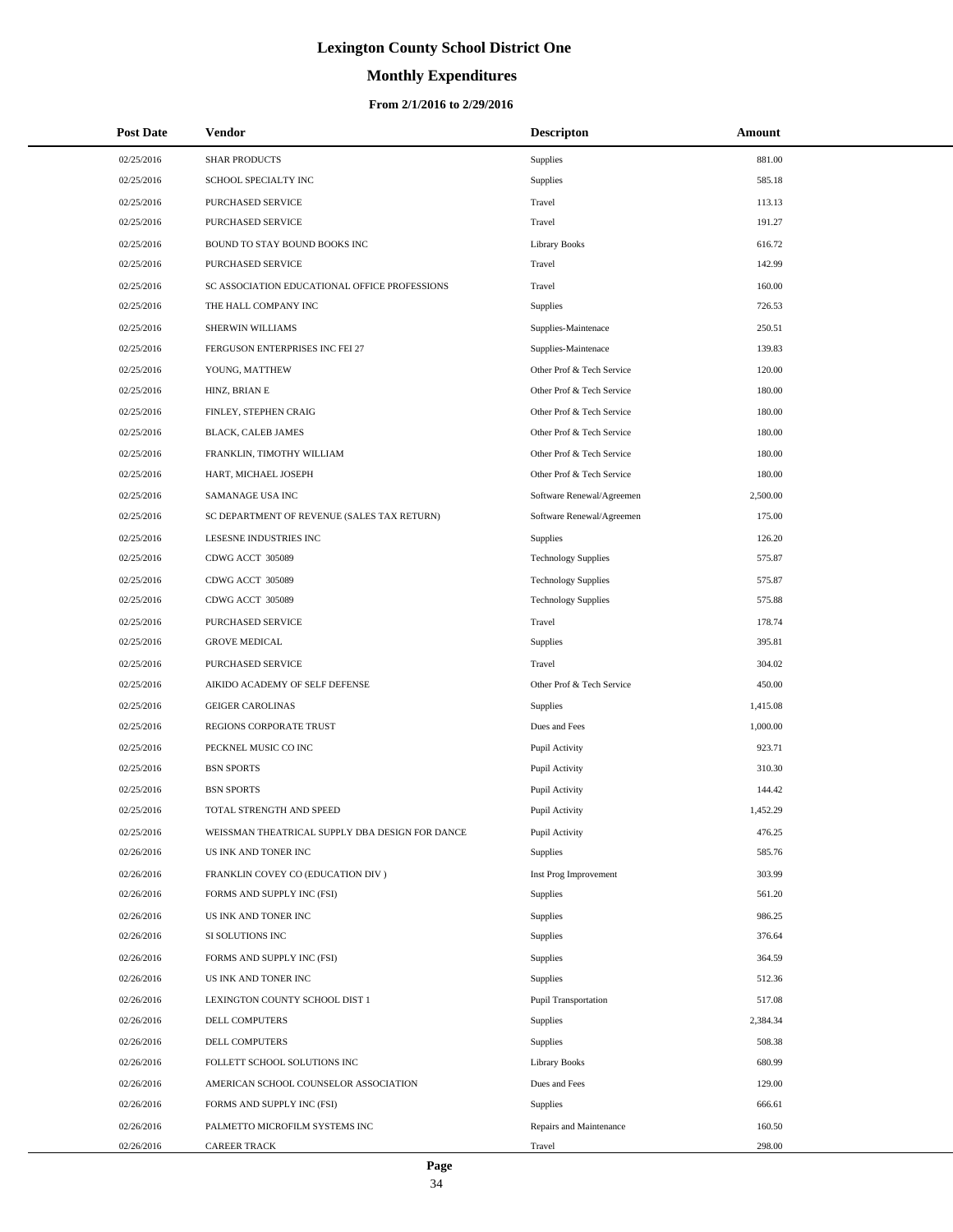# **Monthly Expenditures**

#### **From 2/1/2016 to 2/29/2016**

| <b>Post Date</b> | <b>Vendor</b>                                      | <b>Descripton</b>          | Amount   |
|------------------|----------------------------------------------------|----------------------------|----------|
| 02/26/2016       | A R MARTIN COMPANY                                 | Other Prof & Tech Service  | 1,600.00 |
| 02/26/2016       | PADGETT, HAROLD L                                  | Supplies-Maintenace        | 250.00   |
| 02/26/2016       | SMITH AND JONES JANITORIAL SUPPLIES AND EQUIP INC  | Supplies-Maintenace        | 117.72   |
| 02/26/2016       | SMITH AND JONES JANITORIAL SUPPLIES AND EQUIP INC  | Supplies-Maintenace        | 192.60   |
| 02/26/2016       | TMS TOTAL MAINTENANCE SOLUTIONS                    | Supplies-Maintenace        | 258.17   |
| 02/26/2016       | SMITH AND JONES JANITORIAL SUPPLIES AND EQUIP INC  | Supplies-Maintenace        | 100.58   |
| 02/26/2016       | GRAYBAR ELECTRIC CO INC                            | Supplies-Maintenace        | 640.39   |
| 02/26/2016       | TMS TOTAL MAINTENANCE SOLUTIONS                    | Supplies-Maintenace        | 179.76   |
| 02/26/2016       | TMS TOTAL MAINTENANCE SOLUTIONS                    | Supplies-Maintenace        | 149.27   |
| 02/26/2016       | GRAYBAR ELECTRIC CO INC                            | Supplies-Maintenace        | 640.40   |
| 02/26/2016       | SMITH AND JONES JANITORIAL SUPPLIES AND EQUIP INC  | Supplies-Maintenace        | 473.68   |
| 02/26/2016       | SMITH AND JONES JANITORIAL SUPPLIES AND EQUIP INC  | Supplies-Maintenace        | 755.54   |
| 02/26/2016       | TMS TOTAL MAINTENANCE SOLUTIONS                    | Supplies-Maintenace        | 149.27   |
| 02/26/2016       | TMS TOTAL MAINTENANCE SOLUTIONS                    | Supplies-Maintenace        | 149.27   |
| 02/26/2016       | MIXON, CHRISTOPHER DOUGLAS                         | Other Prof & Tech Service  | 180.00   |
| 02/26/2016       | <b>ANOTHER PRINTER</b>                             | Printing and Binding       | 576.28   |
| 02/26/2016       | <b>READABLE INK</b>                                | Other Prof & Tech Service  | 2,000.00 |
| 02/26/2016       | SCHOOL SPECIALTY INC                               | <b>Supplies</b>            | 685.17   |
| 02/26/2016       | <b>GEIGER CAROLINAS</b>                            | Supplies                   | 1,527.79 |
| 02/26/2016       | HILTON GARDEN INN CHARLESTON AIRPORT               | Travel                     | 726.24   |
| 02/26/2016       | MEAD & HUNT INC                                    | Building                   | 1,381.25 |
| 02/26/2016       | LS3P ASSOCIATED LTD                                | Building                   | 6,599.44 |
| 02/26/2016       | ADAIR PIANO LLC                                    | Pupil Activity             | 135.00   |
| 02/26/2016       | <b>CRAFTY THINGS</b>                               | Pupil Activity             | 154.08   |
| 02/26/2016       | RC WRESTLING SUPPLY COMPANY                        | Pupil Activity             | 420.00   |
| 02/26/2016       | RC WRESTLING SUPPLY COMPANY                        | Pupil Activity             | 1,108.00 |
| 02/29/2016       | PINE PRESS OF LEXINGTON INC                        | Printing and Binding       | 233.38   |
| 02/29/2016       | DELL COMPUTERS                                     | Supplies                   | 582.56   |
| 02/29/2016       | PINE PRESS OF LEXINGTON INC                        | Printing and Binding       | 1,000.00 |
| 02/29/2016       | PINE PRESS OF LEXINGTON INC                        | Printing and Binding       | 177.63   |
| 02/29/2016       | PINE PRESS OF LEXINGTON INC                        | Printing and Binding       | 352.92   |
| 02/29/2016       | <b>DELL COMPUTERS</b>                              | Supplies                   | 349.54   |
| 02/29/2016       | STAPLES ADVANTAGE                                  | Supplies                   | 3,289.09 |
| 02/29/2016       | SCHOOL SPECIALTY INC                               | Supplies                   | 446.67   |
| 02/29/2016       | HP INC                                             | <b>Technology Supplies</b> | 481.50   |
| 02/29/2016       | PURCHASED SERVICE                                  | Travel                     | 159.30   |
| 02/29/2016       | PINE PRESS OF LEXINGTON INC                        | Printing and Binding       | 363.20   |
| 02/29/2016       | SCHOOL SPECIALTY INC                               | Supplies                   | 272.10   |
| 02/29/2016       | PURCHASED SERVICE                                  | Travel                     | 842.98   |
| 02/29/2016       | PURCHASED SERVICE                                  | Travel                     | 246.84   |
| 02/29/2016       | PURCHASED SERVICE                                  | Travel                     | 246.84   |
| 02/29/2016       | STATE DEPARTMENT OF EDUCATION LEX DIST ONEBUS SHOP | Pupil Transportation       | 323.64   |
| 02/29/2016       | US INK AND TONER INC                               | Supplies                   | 413.23   |
| 02/29/2016       | <b>ENTERPRISE RENTACAR</b>                         | Pupil Transportation       | 272.13   |
| 02/29/2016       | STATE DEPARTMENT OF EDUCATION LEX DIST ONEBUS SHOP | Pupil Transportation       | 521.30   |
| 02/29/2016       | <b>APPLE INC</b>                                   | <b>Technology Supplies</b> | 101.65   |
| 02/29/2016       | PINE PRESS OF LEXINGTON INC                        | Supplies                   | 1,675.66 |
| 02/29/2016       | SCHOOL SPECIALTY INC                               | Supplies                   | 665.71   |

 $\overline{\phantom{0}}$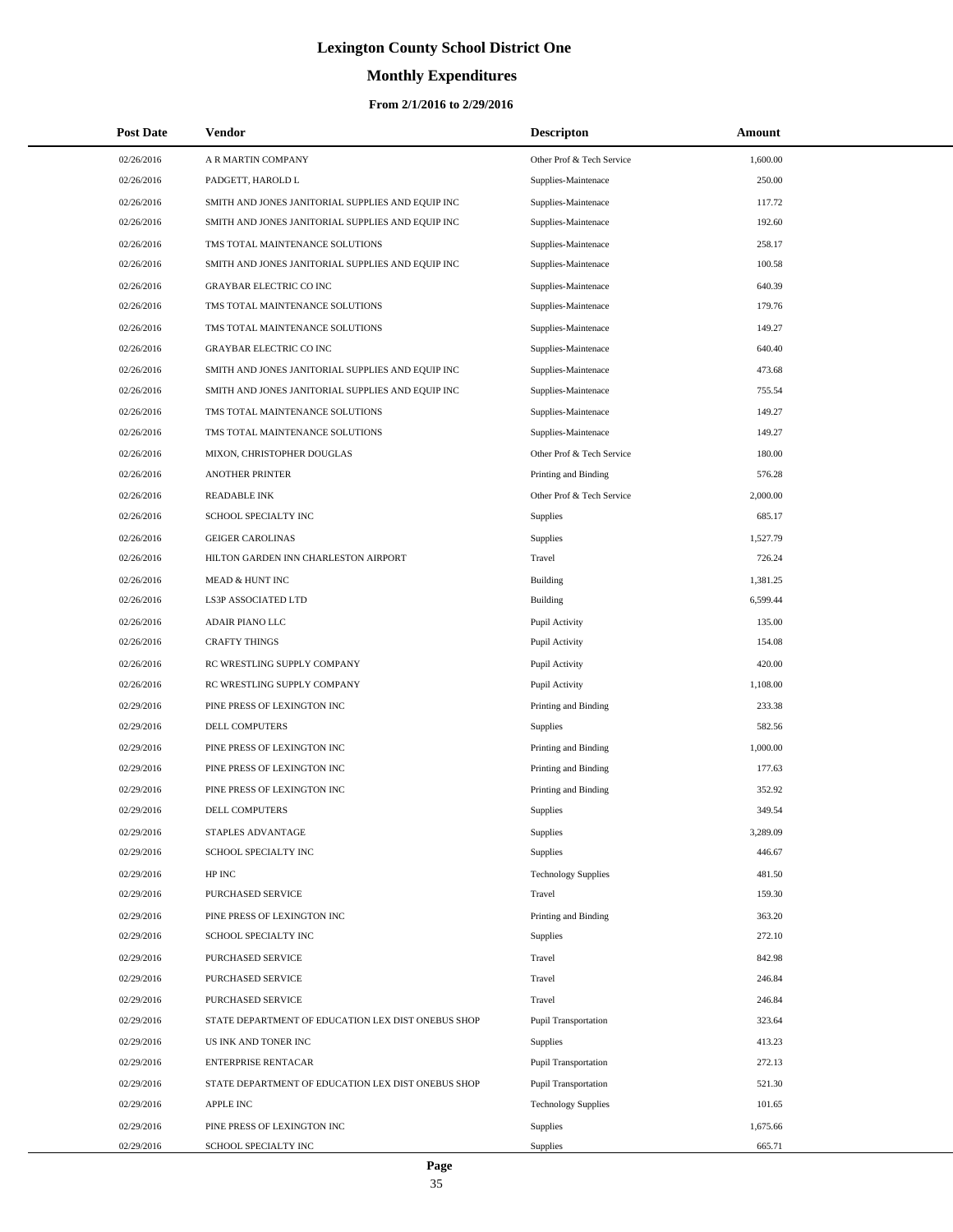# **Monthly Expenditures**

#### **From 2/1/2016 to 2/29/2016**

| <b>Post Date</b> | <b>Vendor</b>                                      | <b>Descripton</b>             | Amount   |
|------------------|----------------------------------------------------|-------------------------------|----------|
| 02/29/2016       | METALS AND ALLOYS CO LLC                           | <b>Supplies</b>               | 533.23   |
| 02/29/2016       | SOUTHERN EDUCATIONAL SYSTEMS INC                   | <b>Technology Supplies</b>    | 1,282.93 |
| 02/29/2016       | SCHOOL SPECIALTY INC                               | Supplies                      | 636.70   |
| 02/29/2016       | STAPLES ADVANTAGE                                  | Supplies                      | 147.04   |
| 02/29/2016       | US INK AND TONER INC                               | <b>Supplies</b>               | 789.89   |
| 02/29/2016       | PURCHASED SERVICE                                  | Travel                        | 186.84   |
| 02/29/2016       | PURCHASED SERVICE                                  | Travel                        | 166.90   |
| 02/29/2016       | PURCHASED SERVICE                                  | Travel                        | 100.66   |
| 02/29/2016       | MCNAIR LAW FIRM PA                                 | <b>Legal Services</b>         | 172.50   |
| 02/29/2016       | PURCHASED SERVICE                                  | Travel                        | 334.34   |
| 02/29/2016       | DELL COMPUTERS                                     | Supplies                      | 624.91   |
| 02/29/2016       | US INK AND TONER INC                               | <b>Supplies</b>               | 116.42   |
| 02/29/2016       | A Z LAWN MOWER PARTS                               | Supplies-Maintenace           | 462.40   |
| 02/29/2016       | COMPASS GROUP USA INC DBA CANTEEN REFRESHMENT SERV | Supplies-Maintenace           | 128.46   |
| 02/29/2016       | LESESNE INDUSTRIES INC                             | Supplies-Maintenace           | 720.97   |
| 02/29/2016       | CITY ELECTRIC SUPPLY CO                            | Supplies-Maintenace           | 138.03   |
| 02/29/2016       | TMS TOTAL MAINTENANCE SOLUTIONS                    | Supplies-Maintenace           | 332.48   |
| 02/29/2016       | CALICO INDUSTRIES INC                              | Supplies-Maintenace           | 164.83   |
| 02/29/2016       | <b>WW GRAINGER</b>                                 | Supplies-Maintenace           | 1,064.78 |
| 02/29/2016       | SMITH AND JONES JANITORIAL SUPPLIES AND EQUIP INC  | Supplies-Maintenace           | 894.52   |
| 02/29/2016       | LONGSHORE, MARTY                                   | Other Prof & Tech Service     | 120.00   |
| 02/29/2016       | FRANKLIN, TIMOTHY WILLIAM                          | Other Prof & Tech Service     | 180.00   |
| 02/29/2016       | MEFFORD, ROY EARL                                  | Other Prof & Tech Service     | 180.00   |
| 02/29/2016       | SNUFFER, ROBERT                                    | Other Prof & Tech Service     | 120.00   |
| 02/29/2016       | WILFONG, MICHAEL BRIAN                             | Other Prof & Tech Service     | 120.00   |
| 02/29/2016       | RICCIARDI, CHRISTOPHER                             | Other Prof & Tech Service     | 180.00   |
| 02/29/2016       | BLACK, CALEB JAMES                                 | Other Prof & Tech Service     | 180.00   |
| 02/29/2016       | LOOKABILL, JOHN T                                  | Other Prof & Tech Service     | 180.00   |
| 02/29/2016       | <b>BARRETT, S LEE</b>                              | Other Prof & Tech Service     | 180.00   |
| 02/29/2016       | BLACK, CALEB JAMES                                 | Other Prof & Tech Service     | 180.00   |
| 02/29/2016       | TREASTER, BENJAMIN F                               | Other Prof & Tech Service     | 180.00   |
| 02/29/2016       | SMITH, THOMAS ALVIN                                | Other Prof & Tech Service     | 180.00   |
| 02/29/2016       | <b>GATTIS PRO AUDIO</b>                            | Rentals                       | 631.30   |
| 02/29/2016       | HP INC                                             | <b>Supplies</b>               | 158.06   |
| 02/29/2016       | APPLE INC                                          | <b>Technology Supplies</b>    | 2,396.80 |
| 02/29/2016       | <b>IBM CORPORATION</b>                             | <b>Technology Supplies</b>    | 590.64   |
| 02/29/2016       | SCHOOL SPECIALTY INC                               | Supplies                      | 586.36   |
| 02/29/2016       | PINE PRESS OF LEXINGTON INC                        | <b>Supplies</b>               | 566.22   |
| 02/29/2016       | CAROLINA SCREEN PRINTERS                           | <b>Supplies</b>               | 2,046.38 |
| 02/29/2016       | PURCHASED SERVICE                                  | Travel                        | 590.74   |
| 02/29/2016       | NANCY K PERRY CHILDREN'S SHELTER                   | <b>Instructional Services</b> | 202.50   |
| 02/29/2016       | CENTER FOR APPLIED LINGUISTIC BASIC ENGLISH SKILLS | Software Renewal/Agreemen     | 480.00   |
| 02/29/2016       | SOUTHERN REGIONAL EDUCATION BD (SREB)              | Dues and Fees                 | 200.00   |
| 02/29/2016       | SOUTHERN REGIONAL EDUCATION BD (SREB)              | Dues and Fees                 | 200.00   |
| 02/29/2016       | SOUTHERN REGIONAL EDUCATION BD (SREB)              | Dues and Fees                 | 200.00   |
| 02/29/2016       | SOUTHERN REGIONAL EDUCATION BD (SREB)              | Dues and Fees                 | 200.00   |
| 02/29/2016       | SOUTHERN REGIONAL EDUCATION BD (SREB)              | Dues and Fees                 | 200.00   |
| 02/29/2016       | SOUTHERN REGIONAL EDUCATION BD (SREB)              | Dues and Fees                 | 110.00   |

÷.